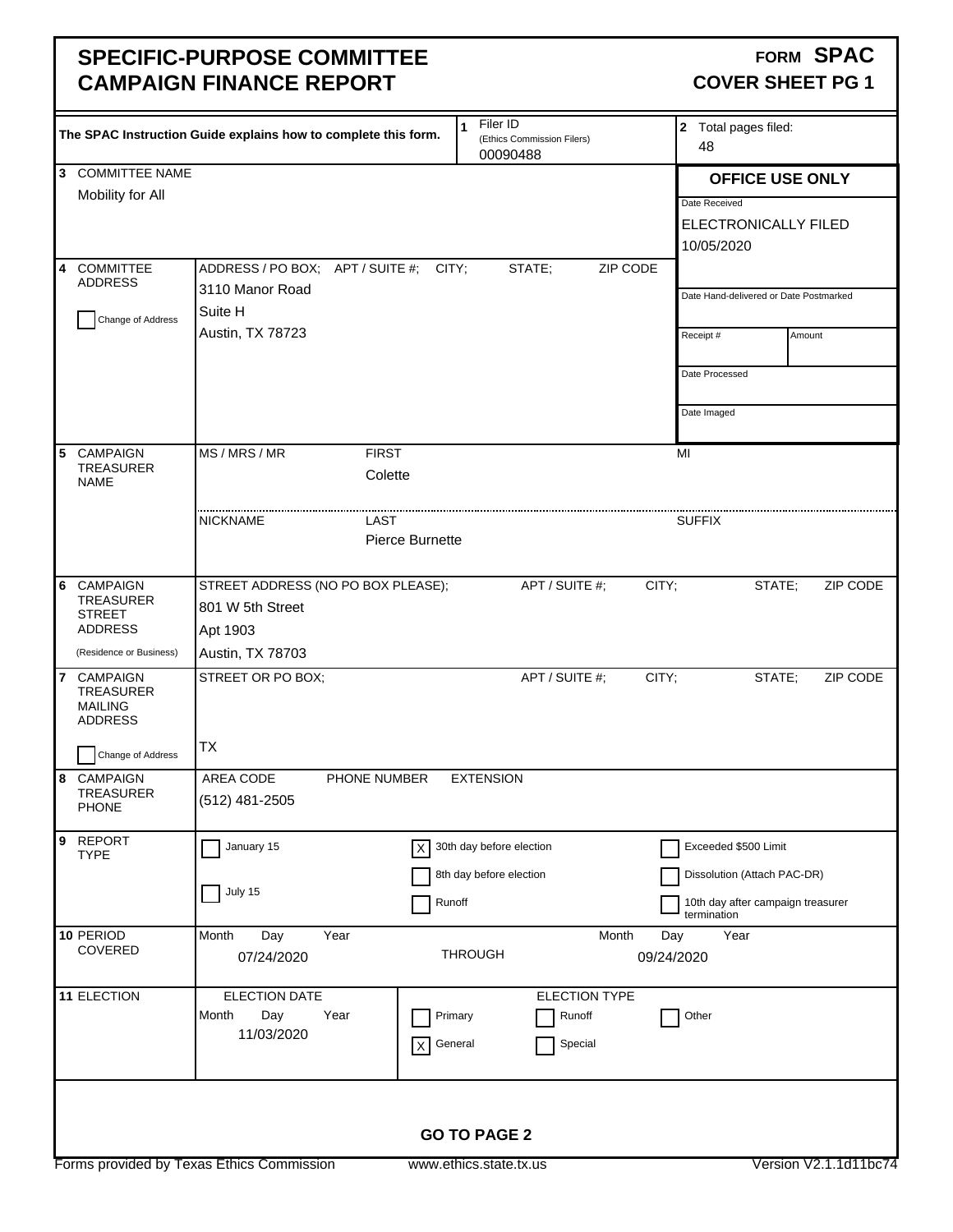### **SPECIFIC-PURPOSE COMMITTEE REPORT: PURPOSE AND TOTALS**

#### **FORM SPAC COVER SHEET PG 2**

| <b>12 COMMITTEE NAME</b>                         |                                  |                                                                                                                                                                                                | 13 Filer ID                     |                                     | (Ethics Commission Filers) |
|--------------------------------------------------|----------------------------------|------------------------------------------------------------------------------------------------------------------------------------------------------------------------------------------------|---------------------------------|-------------------------------------|----------------------------|
| Mobility for All                                 |                                  |                                                                                                                                                                                                | 00090488                        |                                     |                            |
| 14 COMMITTEE<br><b>PURPOSE</b>                   |                                  | CANDIDATE / OFFICEHOLDER NAME                                                                                                                                                                  |                                 |                                     |                            |
| (Attach lists on plain<br>paper to complete this | Candidate                        |                                                                                                                                                                                                |                                 |                                     |                            |
| report if necessary.)                            | Officeholder                     | OFFICE SOUGHT (candidate) / OFFICE HELD (officeholder)                                                                                                                                         |                                 |                                     |                            |
| <b>SUPPORT</b><br>$\vert$ X $\vert$              |                                  | BALLOT IDENTIFICATION / #                                                                                                                                                                      |                                 | ELECTION DATE                       |                            |
| (Candidate or Measure)                           |                                  |                                                                                                                                                                                                | Month                           | Day                                 | Year                       |
| <b>OPPOSE</b><br>(Candidate or Measure)          |                                  |                                                                                                                                                                                                | 11/03/2020                      |                                     |                            |
| <b>ASSIST</b>                                    | X Measure                        | <b>DESCRIPTION</b>                                                                                                                                                                             |                                 |                                     |                            |
| (Officeholder)                                   |                                  | <b>Transit Ballot Measure</b>                                                                                                                                                                  |                                 |                                     |                            |
|                                                  |                                  |                                                                                                                                                                                                |                                 |                                     |                            |
| <b>15 CONTRIBUTION</b><br><b>TOTALS</b>          |                                  | 1. TOTAL POLITICAL CONTRIBUTIONS OF \$50 OR LESS (OTHER THAN PLEDGES,<br>LOANS, OR GUARANTEES OF LOANS), UNLESS ITEMIZED                                                                       |                                 | \$                                  | \$0.00                     |
|                                                  |                                  |                                                                                                                                                                                                |                                 |                                     |                            |
|                                                  | 2. TOTAL POLITICAL CONTRIBUTIONS |                                                                                                                                                                                                |                                 | \$                                  | \$969,941.22               |
|                                                  |                                  | (OTHER THAN PLEDGES, LOANS, OR GUARANTEES OF LOANS)                                                                                                                                            |                                 |                                     |                            |
| <b>EXPENDITURE</b><br><b>TOTALS</b>              |                                  | 3. TOTAL POLITICAL EXPENDITURES OF \$100 OR LESS, UNLESS ITEMIZED                                                                                                                              |                                 | \$                                  | \$0.00                     |
|                                                  | 4. TOTAL POLITICAL EXPENDITURES  |                                                                                                                                                                                                |                                 | \$                                  | \$105,771.51               |
|                                                  |                                  |                                                                                                                                                                                                |                                 |                                     |                            |
| <b>CONTRIBUTION</b><br><b>BALANCE</b>            | REPORTING PERIOD                 | 5. TOTAL POLITICAL CONTRIBUTIONS MAINTAINED AS OF THE LAST DAY OF THE                                                                                                                          |                                 | \$                                  | \$864,169.71               |
| <b>OUTSTANDING</b><br>LOAN TOTALS                | DAY OF THE REPORTING PERIOD      | 6. TOTAL PRINCIPAL AMOUNT OF ALL OUTSTANDING LOANS AS OF THE LAST                                                                                                                              |                                 | \$                                  | \$0.00                     |
| 16 AFFIDAVIT                                     |                                  |                                                                                                                                                                                                |                                 |                                     |                            |
|                                                  |                                  | I swear, or affirm, under penalty of perjury, that the accompanying report is true<br>and correct and includes all information required to be reported by me under<br>Title 15, Election Code. |                                 |                                     |                            |
|                                                  |                                  |                                                                                                                                                                                                | <b>Colette Pierce Burnette</b>  |                                     |                            |
|                                                  | AFFIX NOTARY STAMP / SEAL ABOVE  |                                                                                                                                                                                                | Signature of Campaign Treasurer |                                     |                            |
|                                                  |                                  |                                                                                                                                                                                                |                                 |                                     |                            |
|                                                  |                                  |                                                                                                                                                                                                |                                 |                                     | day                        |
|                                                  |                                  |                                                                                                                                                                                                |                                 |                                     |                            |
| Signature of officer administering oath          |                                  | Printed name of officer administering oath                                                                                                                                                     |                                 | Title of officer administering oath |                            |
| Forms provided by Texas Ethics Commission        |                                  | www.ethics.state.tx.us                                                                                                                                                                         |                                 |                                     | Version V2.1.1d11bc74      |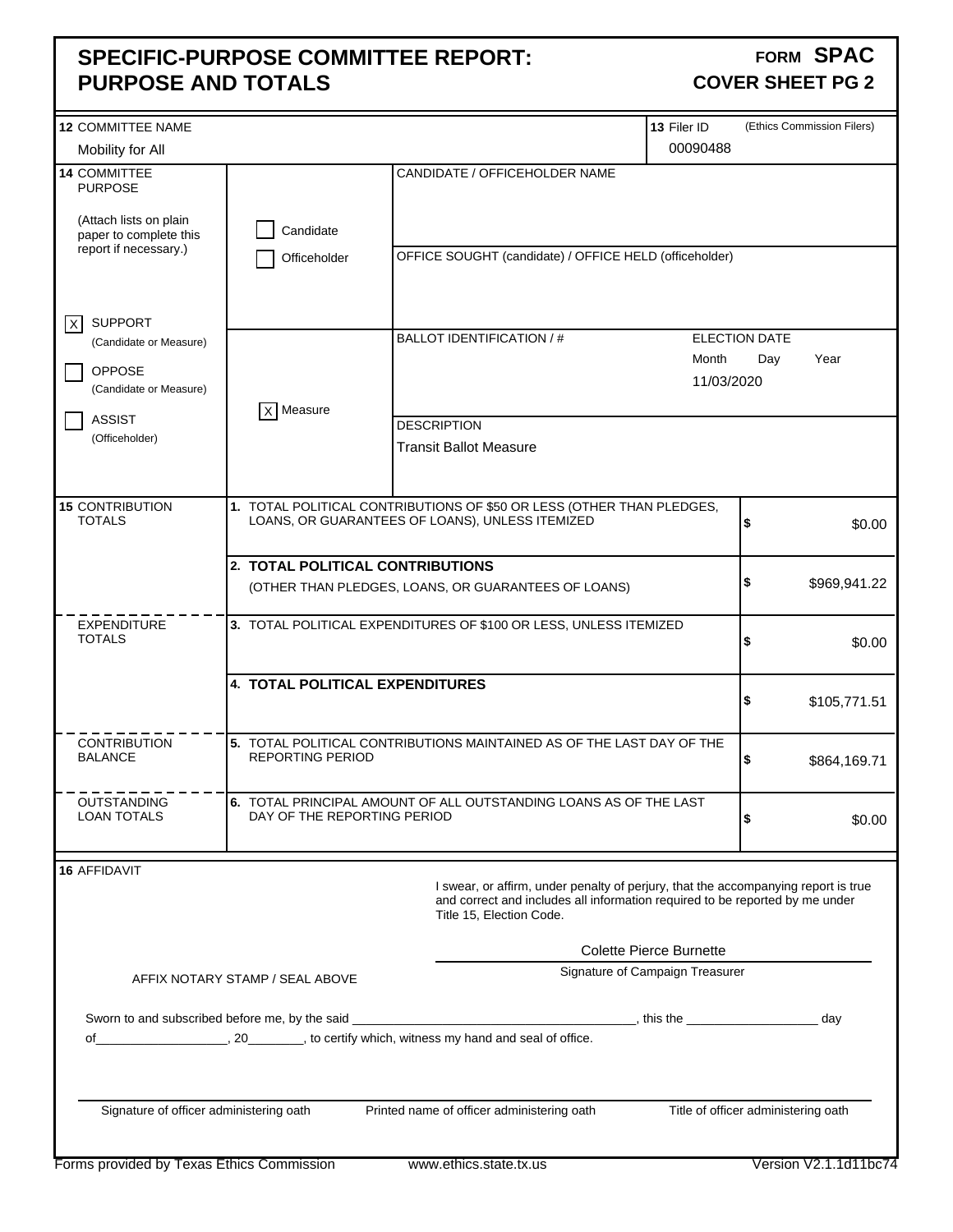|                                              | <b>SUBTOTALS - SPAC</b>                                                                            |                         | FORM SPAC<br><b>COVER SHEET PG 3</b><br>3 of 48 |
|----------------------------------------------|----------------------------------------------------------------------------------------------------|-------------------------|-------------------------------------------------|
| <b>17 COMMITTEE NAME</b><br>Mobility for All |                                                                                                    | 18 Filer ID<br>00090488 | (Ethics Commission Filers)                      |
|                                              | <b>19 SCHEDULE SUBTOTALS</b><br>NAME OF SCHEDULE                                                   |                         | SUBTOTAL AMOUNT                                 |
| x <br>1.                                     | SCHEDULE A1: MONETARY POLITICAL CONTRIBUTIONS                                                      |                         | 116,941.22<br>\$                                |
| 2.                                           | SCHEDULE A2: NON-MONETARY (IN-KIND) POLITICAL CONTRIBUTIONS                                        |                         | \$                                              |
| 3.<br>$\vert x \vert$                        | SCHEDULE B: PLEDGED CONTRIBUTIONS                                                                  |                         | 5,000.00<br>\$                                  |
| $\overline{\mathsf{x}}$<br>4.                | SCHEDULE C1: MONETARY CONTRIBUTIONS FROM CORPORATION OR LABOR<br><b>ORGANIZATION</b>               |                         | 853,000.00<br>\$                                |
| 5.                                           | SCHEDULE C2: NON-MONETARY (IN-KIND) CONTRIBUTIONS FROM CORPORATION OR<br><b>LABOR ORGANIZATION</b> |                         | \$                                              |
| l×l<br>6.                                    | SCHEDULE D: PLEDGED CONTRIBUTIONS FROM CORPORATION OR LABOR ORGANIZATION                           |                         | 147,000.00<br>\$                                |
| 7.                                           | SCHEDULE E: LOANS                                                                                  |                         | \$                                              |
| x <br>8.                                     | SCHEDULE F1: POLITICAL EXPENDITURES FROM POLITICAL CONTRIBUTIONS                                   |                         | 105,771.51<br>\$                                |
| 9.                                           | SCHEDULE F2: UNPAID INCURRED OBLIGATIONS                                                           |                         | \$                                              |
| 10.                                          | SCHEDULE F3: PURCHASE OF INVESTMENTS FROM POLITICAL CONTRIBUTIONS                                  |                         | \$                                              |
| 11.                                          | SCHEDULE F4: EXPENDITURES MADE BY CREDIT CARD                                                      |                         | \$                                              |
| 12.                                          | SCHEDULE H: PAYMENT FROM POLITICAL CONTRIBUTIONS TO A BUSINESS OF C/OH                             |                         | \$                                              |
| 13.                                          | SCHEDULE I: NON-POLITICAL EXPENDITURES FROM POLITICAL CONTRIBUTIONS                                |                         | \$                                              |
| 14.                                          | SCHEDULE K: INTEREST, CREDITS, GAINS, REFUNDS, AND CONTRIBUTIONS RETURNED<br><b>TO FILER</b>       |                         | \$                                              |
|                                              |                                                                                                    |                         |                                                 |
|                                              |                                                                                                    |                         |                                                 |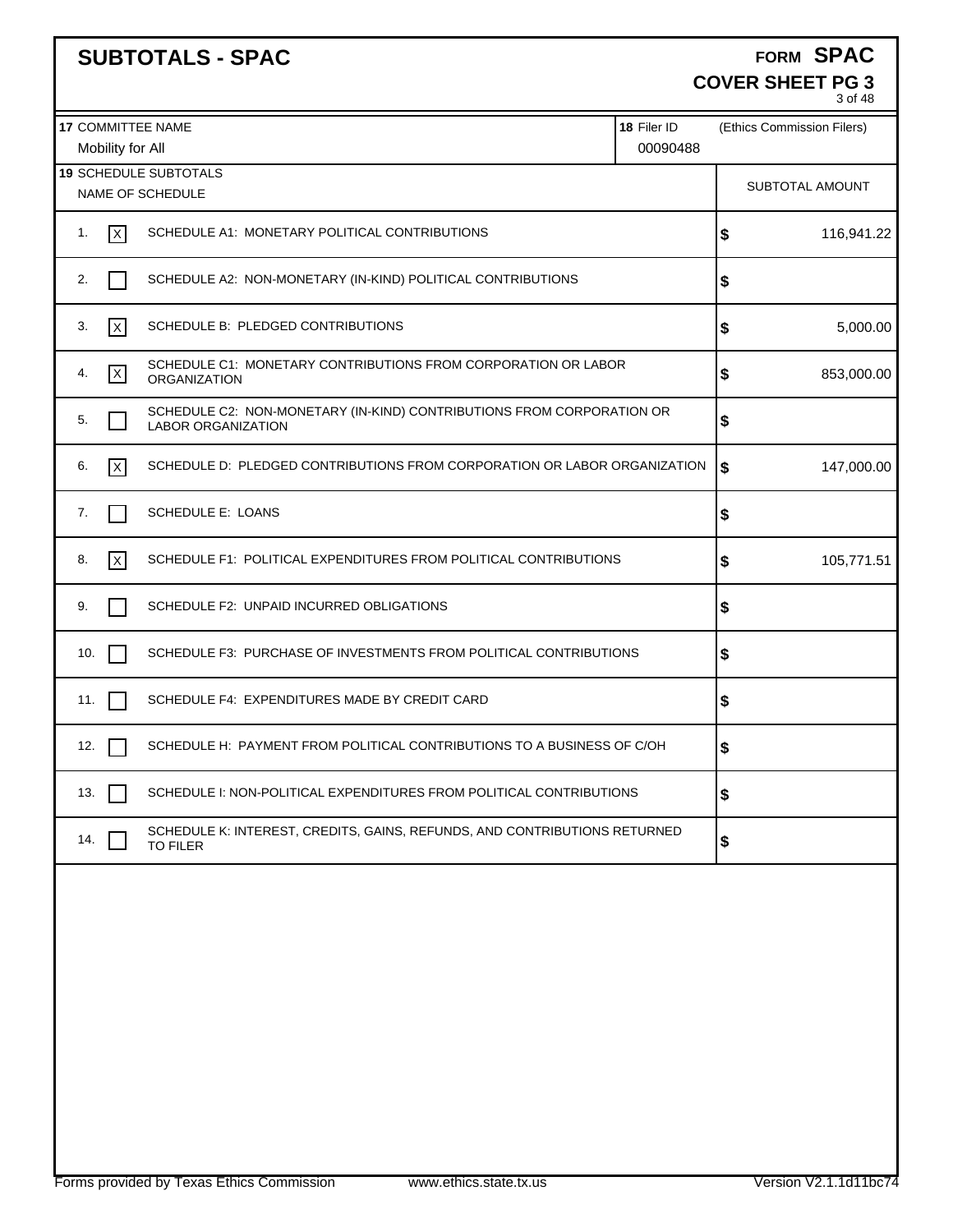|                |                     | The Instruction Guide explains how to complete this form. |                        |                               | 1 Total pages Schedule A1:<br>Sch: 1/27 Rpt: 4/48 |            |
|----------------|---------------------|-----------------------------------------------------------|------------------------|-------------------------------|---------------------------------------------------|------------|
|                | 2 FILER NAME        |                                                           |                        |                               | 3 Filer ID (Ethics Commission Filers)             |            |
|                | Mobility for All    |                                                           |                        |                               | 00090488                                          |            |
| $\overline{4}$ | Date                | 5<br>Full name of contributor                             | out-of-state PAC (ID#: |                               | 7 Amount of Contribution (\$)                     |            |
|                | 09/22/2020          | Adams, Austin                                             |                        |                               |                                                   | \$10.84    |
|                |                     | 6 Contributor address; City; State; Zip Code              |                        |                               |                                                   |            |
|                |                     | 1902 Hether St                                            |                        |                               |                                                   |            |
|                |                     |                                                           |                        |                               |                                                   |            |
|                |                     | Austin, TX 78704                                          |                        |                               |                                                   |            |
|                |                     | 8 Principal occupation / Job title (See Instructions)     |                        | 9 Employer (See Instructions) |                                                   |            |
|                | IT                  |                                                           |                        | Self Employed                 |                                                   |            |
|                | Date                | Full name of contributor                                  |                        | out-of-state PAC (ID#:        | Amount of Contribution (\$)                       |            |
|                | 08/10/2020          | Adams, Jim                                                |                        |                               |                                                   | \$2,631.89 |
|                |                     | Contributor address; City; State; Zip Code                |                        |                               |                                                   |            |
|                |                     | 1905 Aldrich Street                                       |                        |                               |                                                   |            |
|                |                     | Suite 150                                                 |                        |                               |                                                   |            |
|                |                     | Austin, TX 78723                                          |                        |                               |                                                   |            |
|                |                     | Principal occupation / Job title (See Instructions)       |                        | Employer (See Instructions)   |                                                   |            |
|                | Architect/Principal |                                                           |                        | <b>McCann Adams Studio</b>    |                                                   |            |
|                | Date                | Full name of contributor                                  |                        | out-of-state PAC (ID#:        | Amount of Contribution (\$)                       |            |
|                | 09/24/2020          | Adler, Melany                                             |                        |                               |                                                   | \$52.95    |
|                |                     | Contributor address; City; State; Zip Code                |                        |                               |                                                   |            |
|                |                     | 4703 Whispering Valley Drive                              |                        |                               |                                                   |            |
|                |                     |                                                           |                        |                               |                                                   |            |
|                |                     | Austin, TX 78727                                          |                        |                               |                                                   |            |
|                |                     | Principal occupation / Job title (See Instructions)       |                        | Employer (See Instructions)   |                                                   |            |
|                | Appraiser           |                                                           |                        | Paul Hornsby and Co           |                                                   |            |
|                | Date                | Full name of contributor                                  |                        | out-of-state PAC (ID#: 2000)  | Amount of Contribution (\$)                       |            |
|                | 07/31/2020          | Adler, Steve                                              |                        |                               |                                                   | \$500.00   |
|                |                     | Contributor address; City; State; Zip Code                |                        |                               |                                                   |            |
|                |                     | 210 Lavaca St                                             |                        |                               |                                                   |            |
|                |                     | Apt 2605                                                  |                        |                               |                                                   |            |
|                |                     | Austin, TX 78701                                          |                        |                               |                                                   |            |
|                |                     | Principal occupation / Job title (See Instructions)       |                        | Employer (See Instructions)   |                                                   |            |
|                | Government/Mayor    |                                                           |                        | City of Austin                |                                                   |            |
|                | Date                | Full name of contributor                                  | out-of-state PAC (ID#: |                               | Amount of Contribution (\$)                       |            |
|                | 08/04/2020          | Anderson, Greg                                            |                        |                               |                                                   | \$263.47   |
|                |                     | Contributor address; City; State; Zip Code                |                        |                               |                                                   |            |
|                |                     | 301 West Ave                                              |                        |                               |                                                   |            |
|                |                     | #3302                                                     |                        |                               |                                                   |            |
|                |                     | Austin, TX 78701                                          |                        |                               |                                                   |            |
|                |                     | Principal occupation / Job title (See Instructions)       |                        | Employer (See Instructions)   |                                                   |            |
|                |                     | Nonprofit/Director of Community Affairs                   |                        | Austin Habitat for Humanity   |                                                   |            |
|                |                     |                                                           |                        |                               |                                                   |            |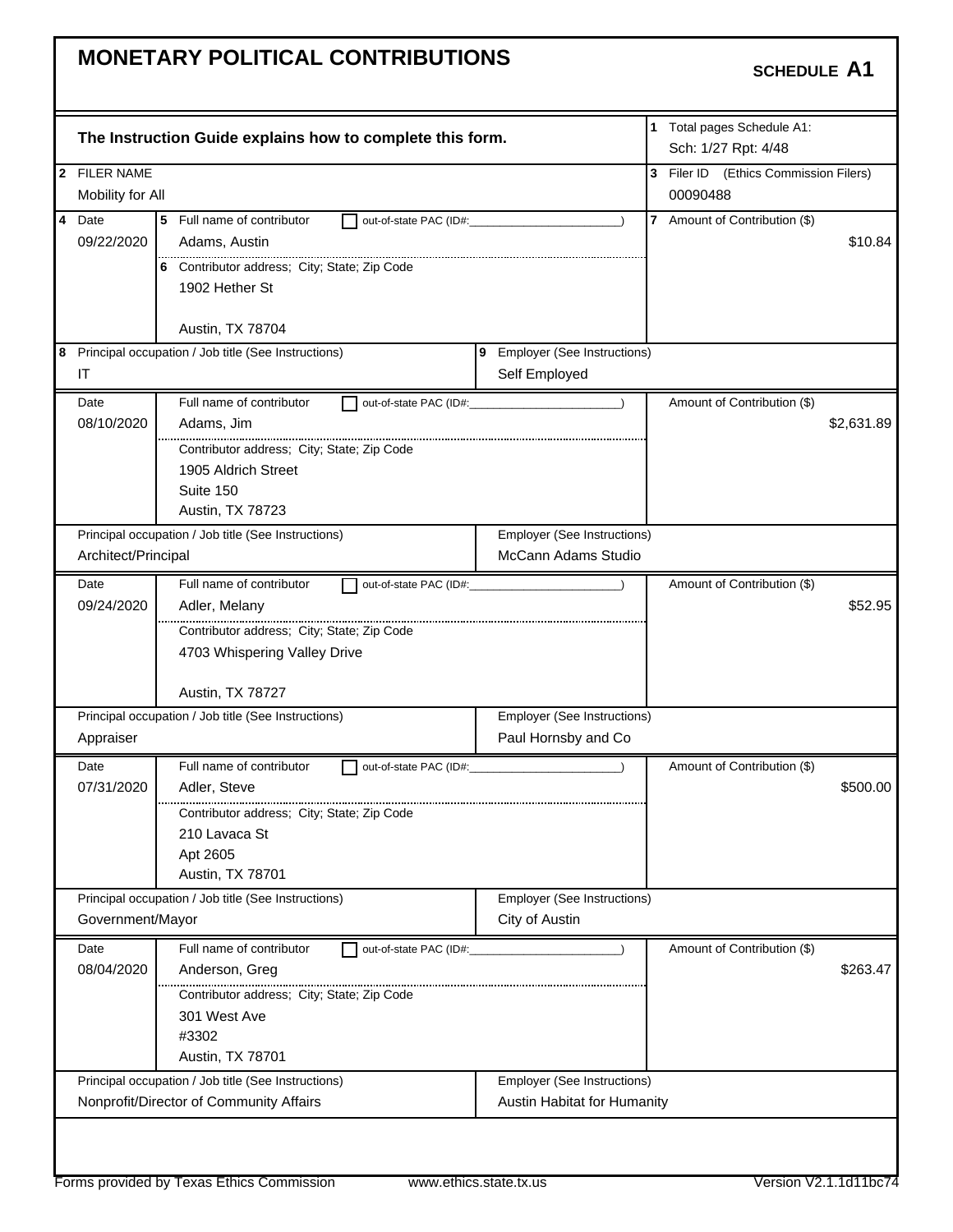| 2 FILER NAME<br>Mobility for All<br>4 Date<br>09/21/2020 | The Instruction Guide explains how to complete this form. |                                    |                                                   |
|----------------------------------------------------------|-----------------------------------------------------------|------------------------------------|---------------------------------------------------|
|                                                          |                                                           |                                    | 1 Total pages Schedule A1:<br>Sch: 2/27 Rpt: 5/48 |
|                                                          |                                                           |                                    | 3 Filer ID (Ethics Commission Filers)             |
|                                                          |                                                           |                                    | 00090488                                          |
|                                                          | 5 Full name of contributor<br>out-of-state PAC (ID#:      |                                    | 7 Amount of Contribution (\$)                     |
|                                                          | Azhar, Awais                                              |                                    | \$26.63                                           |
|                                                          | 6 Contributor address; City; State; Zip Code              |                                    |                                                   |
|                                                          | 1640 West 6th St, Apt B                                   |                                    |                                                   |
|                                                          |                                                           |                                    |                                                   |
|                                                          | Austin, TX 78703                                          |                                    |                                                   |
|                                                          | 8 Principal occupation / Job title (See Instructions)     | 9 Employer (See Instructions)      |                                                   |
| Student                                                  |                                                           | University of Texas at Austin      |                                                   |
| Date                                                     | Full name of contributor                                  |                                    | Amount of Contribution (\$)                       |
| 09/24/2020                                               | Baez, III, Celso                                          |                                    | \$26.63                                           |
|                                                          | Contributor address; City; State; Zip Code                |                                    |                                                   |
|                                                          | 2606 Rogers Ave                                           |                                    |                                                   |
|                                                          | Unit B                                                    |                                    |                                                   |
|                                                          | Austin, TX 78722                                          |                                    |                                                   |
|                                                          | Principal occupation / Job title (See Instructions)       | <b>Employer (See Instructions)</b> |                                                   |
| <b>Healthcare Administration</b>                         |                                                           | <b>Central Health</b>              |                                                   |
| Date                                                     | Full name of contributor                                  |                                    | Amount of Contribution (\$)                       |
| 08/31/2020                                               | Barnard, Hayes                                            |                                    | \$2,105.58                                        |
|                                                          | Contributor address; City; State; Zip Code                |                                    |                                                   |
|                                                          | 8781 Sierra College Blvd                                  |                                    |                                                   |
|                                                          | Roseville, CA 95661                                       |                                    |                                                   |
|                                                          | Principal occupation / Job title (See Instructions)       | Employer (See Instructions)        |                                                   |
| CEO                                                      |                                                           | Loanpal                            |                                                   |
| Date                                                     | Full name of contributor                                  | out-of-state PAC (ID#:             | Amount of Contribution (\$)                       |
| 09/22/2020                                               | Barnstone, Mateo                                          |                                    | \$26.63                                           |
|                                                          | Contributor address; City; State; Zip Code                |                                    |                                                   |
|                                                          | 3917 Threadgill                                           |                                    |                                                   |
|                                                          | Austin, TX 78723                                          |                                    |                                                   |
|                                                          |                                                           | <b>Employer (See Instructions)</b> |                                                   |
|                                                          |                                                           |                                    |                                                   |
| Principal occupation / Job title (See Instructions)      |                                                           |                                    |                                                   |
| Director                                                 |                                                           | Self Employed                      |                                                   |
| Date                                                     | Full name of contributor<br>out-of-state PAC (ID#:        |                                    | Amount of Contribution (\$)                       |
| 09/21/2020                                               | Barrera, Martin                                           |                                    | \$25.00                                           |
|                                                          | Contributor address; City; State; Zip Code                |                                    |                                                   |
|                                                          | 4229 Mattie Street                                        |                                    |                                                   |
|                                                          | Austin, TX 78723                                          |                                    |                                                   |
|                                                          | Principal occupation / Job title (See Instructions)       | Employer (See Instructions)        |                                                   |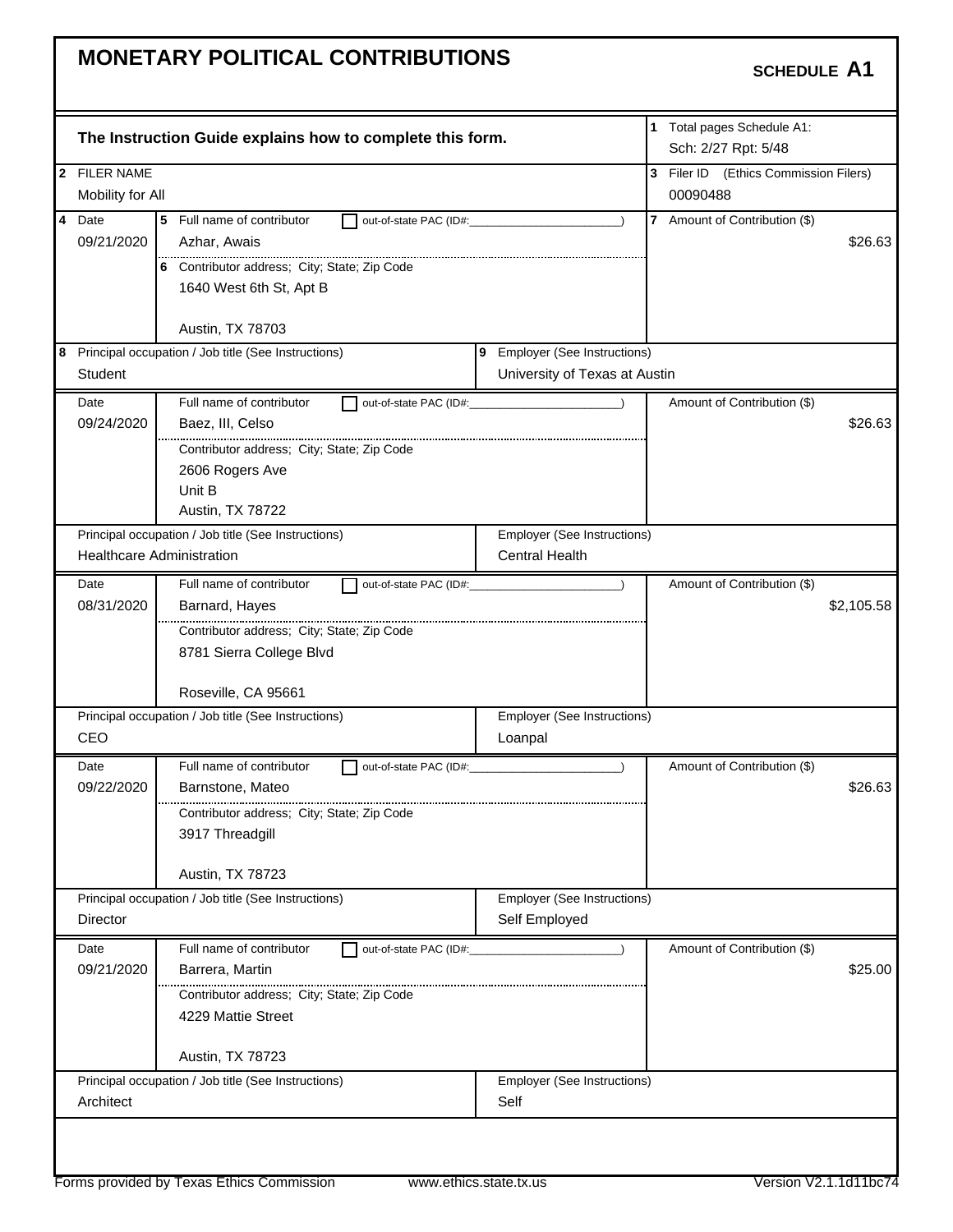| The Instruction Guide explains how to complete this form.                         | 1 Total pages Schedule A1:<br>Sch: 3/27 Rpt: 6/48 |
|-----------------------------------------------------------------------------------|---------------------------------------------------|
| 2 FILER NAME                                                                      | 3 Filer ID (Ethics Commission Filers)             |
| Mobility for All                                                                  | 00090488                                          |
| $\overline{4}$<br>Date<br>Full name of contributor<br>5<br>out-of-state PAC (ID#: | 7 Amount of Contribution (\$)                     |
| 09/02/2020<br>Blair, Tanner                                                       | \$52.95                                           |
| 6 Contributor address; City; State; Zip Code                                      |                                                   |
| 8603 Winding Walk                                                                 |                                                   |
|                                                                                   |                                                   |
| Austin, TX 78757                                                                  |                                                   |
| 8 Principal occupation / Job title (See Instructions)                             | 9 Employer (See Instructions)                     |
| <b>Systems Engineer</b><br>ΝI                                                     |                                                   |
| Full name of contributor<br>Date<br>out-of-state PAC (ID#:                        | Amount of Contribution (\$)                       |
| 09/16/2020<br>Blair, Tanner                                                       | \$52.95                                           |
| Contributor address; City; State; Zip Code                                        |                                                   |
| 8603 Winding Walk                                                                 |                                                   |
|                                                                                   |                                                   |
| Austin, TX 78757                                                                  |                                                   |
| Principal occupation / Job title (See Instructions)                               | Employer (See Instructions)                       |
| <b>Systems Engineer</b><br>ΝI                                                     |                                                   |
| Full name of contributor<br>Date<br>out-of-state PAC (ID#:                        | Amount of Contribution (\$)                       |
| 09/24/2020<br>Boardman, John                                                      | \$52.95                                           |
| Contributor address; City; State; Zip Code                                        |                                                   |
| 700 W 32nd St                                                                     |                                                   |
|                                                                                   |                                                   |
| Austin, TX 78705                                                                  |                                                   |
| Principal occupation / Job title (See Instructions)                               | Employer (See Instructions)                       |
| Software Developer                                                                | Expedia.com                                       |
| Full name of contributor<br>Date<br>out-of-state PAC (ID#: 2000)                  | Amount of Contribution (\$)                       |
| 09/24/2020<br>Bope, Flannery                                                      | \$26.63                                           |
| Contributor address; City; State; Zip Code                                        |                                                   |
| 1512 Holstein Dr                                                                  |                                                   |
|                                                                                   |                                                   |
| Austin, TX 78758                                                                  |                                                   |
| Principal occupation / Job title (See Instructions)                               | <b>Employer (See Instructions)</b>                |
| Senior Digital Marketing Manager                                                  | <b>Concierge Auctions</b>                         |
| Full name of contributor<br>Date<br>out-of-state PAC (ID#:                        | Amount of Contribution (\$)                       |
| 09/21/2020<br>Boyt, Jeb                                                           | \$42.42                                           |
| Contributor address: City: State: Zip Code                                        |                                                   |
| 5423 Shoalwood                                                                    |                                                   |
|                                                                                   |                                                   |
| Austin, TX 78756                                                                  |                                                   |
| Principal occupation / Job title (See Instructions)                               | Employer (See Instructions)                       |
| Attorney                                                                          | Tx Dept of Ins, Div os Worker's Compensation      |
|                                                                                   |                                                   |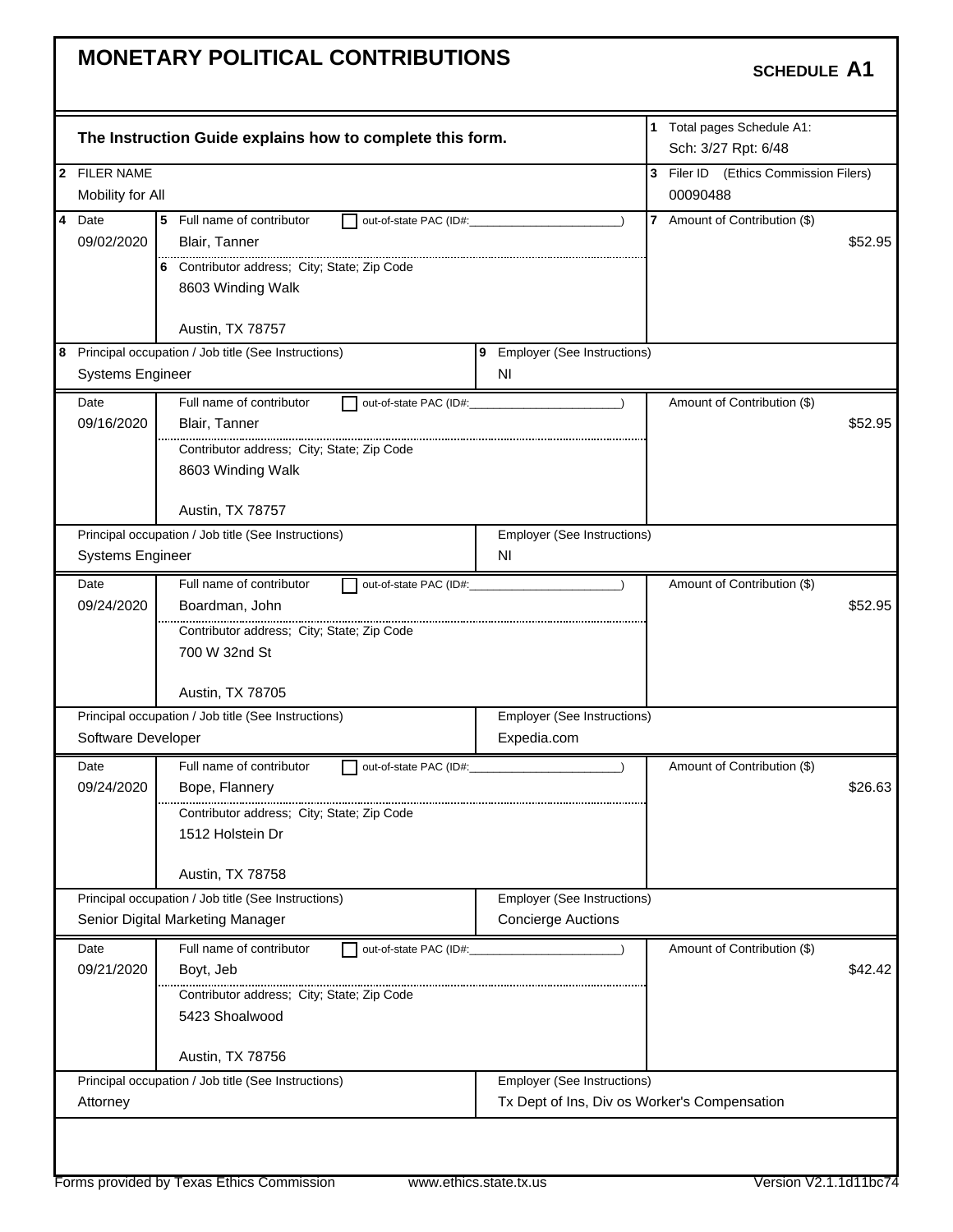| The Instruction Guide explains how to complete this form.<br>2 FILER NAME<br>Mobility for All<br>$\overline{4}$<br>Date<br>5 Full name of contributor<br>out-of-state PAC (ID#:<br>09/24/2020<br>Bray, Charles<br>6 Contributor address; City; State; Zip Code<br>900 Congress Ave<br>Austin, TX 78701<br>9 Employer (See Instructions)<br>8 Principal occupation / Job title (See Instructions)<br>Banker<br><b>Prosperity Bank</b><br>Full name of contributor<br>Date<br>09/21/2020<br>Bray, Timothy | 1 Total pages Schedule A1:<br>Sch: 4/27 Rpt: 7/48<br>3 Filer ID (Ethics Commission Filers)<br>00090488<br>7 Amount of Contribution (\$)<br>$\lambda$<br>\$52.95 |
|---------------------------------------------------------------------------------------------------------------------------------------------------------------------------------------------------------------------------------------------------------------------------------------------------------------------------------------------------------------------------------------------------------------------------------------------------------------------------------------------------------|-----------------------------------------------------------------------------------------------------------------------------------------------------------------|
|                                                                                                                                                                                                                                                                                                                                                                                                                                                                                                         |                                                                                                                                                                 |
|                                                                                                                                                                                                                                                                                                                                                                                                                                                                                                         |                                                                                                                                                                 |
|                                                                                                                                                                                                                                                                                                                                                                                                                                                                                                         |                                                                                                                                                                 |
|                                                                                                                                                                                                                                                                                                                                                                                                                                                                                                         |                                                                                                                                                                 |
|                                                                                                                                                                                                                                                                                                                                                                                                                                                                                                         |                                                                                                                                                                 |
|                                                                                                                                                                                                                                                                                                                                                                                                                                                                                                         |                                                                                                                                                                 |
|                                                                                                                                                                                                                                                                                                                                                                                                                                                                                                         |                                                                                                                                                                 |
|                                                                                                                                                                                                                                                                                                                                                                                                                                                                                                         |                                                                                                                                                                 |
|                                                                                                                                                                                                                                                                                                                                                                                                                                                                                                         |                                                                                                                                                                 |
|                                                                                                                                                                                                                                                                                                                                                                                                                                                                                                         |                                                                                                                                                                 |
|                                                                                                                                                                                                                                                                                                                                                                                                                                                                                                         |                                                                                                                                                                 |
|                                                                                                                                                                                                                                                                                                                                                                                                                                                                                                         | Amount of Contribution (\$)                                                                                                                                     |
|                                                                                                                                                                                                                                                                                                                                                                                                                                                                                                         | \$26.63                                                                                                                                                         |
| Contributor address; City; State; Zip Code                                                                                                                                                                                                                                                                                                                                                                                                                                                              |                                                                                                                                                                 |
| 4801 Placid Place                                                                                                                                                                                                                                                                                                                                                                                                                                                                                       |                                                                                                                                                                 |
|                                                                                                                                                                                                                                                                                                                                                                                                                                                                                                         |                                                                                                                                                                 |
| Austin, TX 78731                                                                                                                                                                                                                                                                                                                                                                                                                                                                                        |                                                                                                                                                                 |
| <b>Employer (See Instructions)</b><br>Principal occupation / Job title (See Instructions)                                                                                                                                                                                                                                                                                                                                                                                                               |                                                                                                                                                                 |
| Campaign Work<br>Jimmy Flanagan Campaign                                                                                                                                                                                                                                                                                                                                                                                                                                                                |                                                                                                                                                                 |
| Full name of contributor<br>Date                                                                                                                                                                                                                                                                                                                                                                                                                                                                        | Amount of Contribution (\$)                                                                                                                                     |
| 09/21/2020<br>Cardone, Anthony                                                                                                                                                                                                                                                                                                                                                                                                                                                                          | \$21.37                                                                                                                                                         |
| Contributor address; City; State; Zip Code                                                                                                                                                                                                                                                                                                                                                                                                                                                              |                                                                                                                                                                 |
| 1900 Simond Ave, Apt 3017                                                                                                                                                                                                                                                                                                                                                                                                                                                                               |                                                                                                                                                                 |
|                                                                                                                                                                                                                                                                                                                                                                                                                                                                                                         |                                                                                                                                                                 |
| Austin, TX 78723                                                                                                                                                                                                                                                                                                                                                                                                                                                                                        |                                                                                                                                                                 |
| Principal occupation / Job title (See Instructions)<br>Employer (See Instructions)                                                                                                                                                                                                                                                                                                                                                                                                                      |                                                                                                                                                                 |
| Zilliant<br>Software Engineer                                                                                                                                                                                                                                                                                                                                                                                                                                                                           |                                                                                                                                                                 |
| Full name of contributor<br>Date<br>out-of-state PAC (ID#:                                                                                                                                                                                                                                                                                                                                                                                                                                              | Amount of Contribution (\$)                                                                                                                                     |
| 08/28/2020<br>Carson, John David                                                                                                                                                                                                                                                                                                                                                                                                                                                                        | \$1,052.95                                                                                                                                                      |
| Contributor address; City; State; Zip Code                                                                                                                                                                                                                                                                                                                                                                                                                                                              |                                                                                                                                                                 |
| 711 Patterson Ave                                                                                                                                                                                                                                                                                                                                                                                                                                                                                       |                                                                                                                                                                 |
|                                                                                                                                                                                                                                                                                                                                                                                                                                                                                                         |                                                                                                                                                                 |
| Austin, TX 78703                                                                                                                                                                                                                                                                                                                                                                                                                                                                                        |                                                                                                                                                                 |
| Principal occupation / Job title (See Instructions)<br>Employer (See Instructions)                                                                                                                                                                                                                                                                                                                                                                                                                      |                                                                                                                                                                 |
| COO and VP of Development<br><b>Carson Properties</b>                                                                                                                                                                                                                                                                                                                                                                                                                                                   |                                                                                                                                                                 |
| Full name of contributor<br>Date<br>out-of-state PAC (ID#:                                                                                                                                                                                                                                                                                                                                                                                                                                              | Amount of Contribution (\$)                                                                                                                                     |
| 09/22/2020<br>Cauvin, Roger                                                                                                                                                                                                                                                                                                                                                                                                                                                                             | \$10.84                                                                                                                                                         |
| Contributor address; City; State; Zip Code                                                                                                                                                                                                                                                                                                                                                                                                                                                              |                                                                                                                                                                 |
| 311 W. 5th St.                                                                                                                                                                                                                                                                                                                                                                                                                                                                                          |                                                                                                                                                                 |
| <b>Unit 1006</b>                                                                                                                                                                                                                                                                                                                                                                                                                                                                                        |                                                                                                                                                                 |
|                                                                                                                                                                                                                                                                                                                                                                                                                                                                                                         |                                                                                                                                                                 |
| Austin, TX 78701                                                                                                                                                                                                                                                                                                                                                                                                                                                                                        |                                                                                                                                                                 |
| Principal occupation / Job title (See Instructions)<br>Employer (See Instructions)                                                                                                                                                                                                                                                                                                                                                                                                                      |                                                                                                                                                                 |
|                                                                                                                                                                                                                                                                                                                                                                                                                                                                                                         |                                                                                                                                                                 |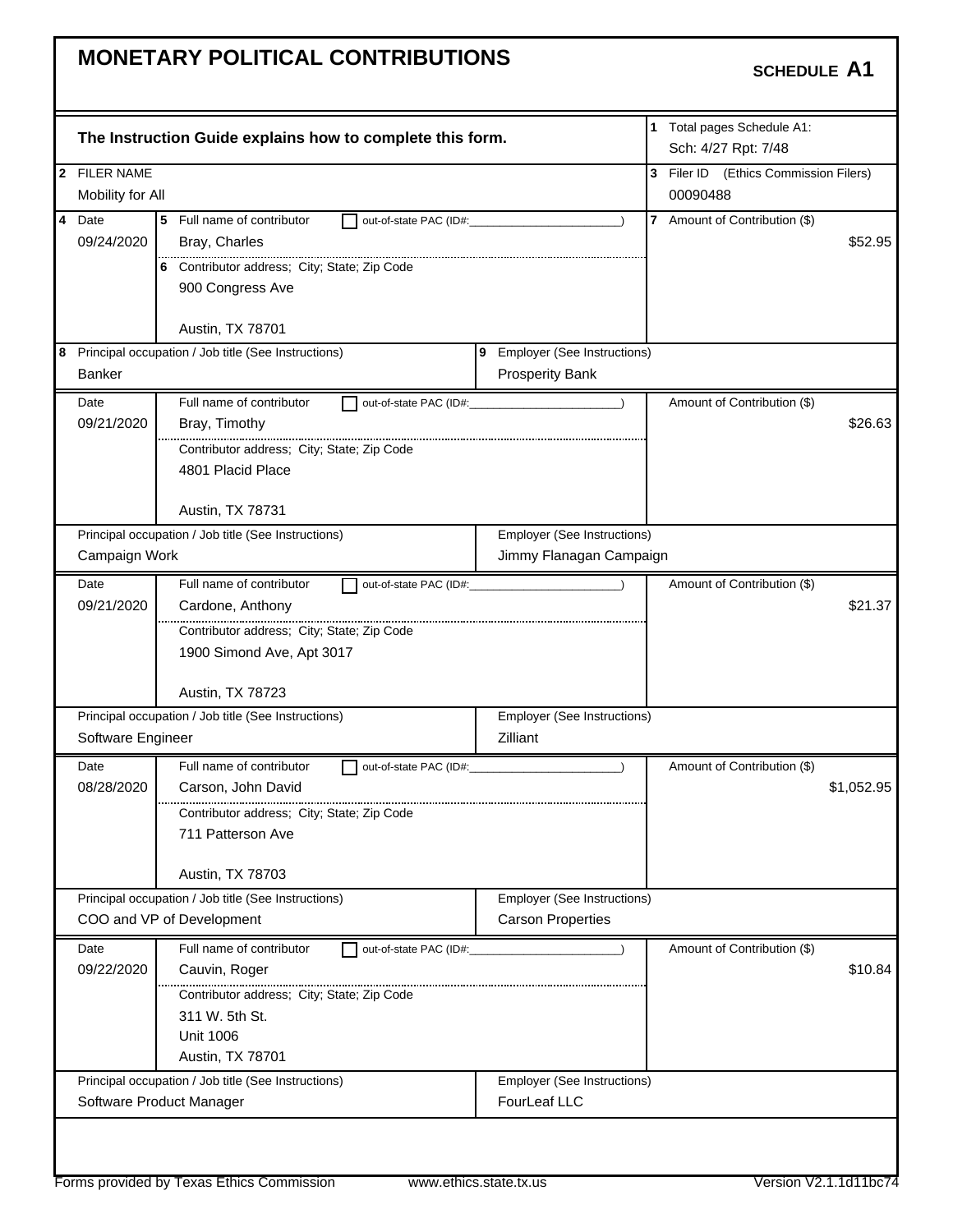|                            |                                                           |                                          | 1 Total pages Schedule A1:            |
|----------------------------|-----------------------------------------------------------|------------------------------------------|---------------------------------------|
|                            | The Instruction Guide explains how to complete this form. |                                          | Sch: 5/27 Rpt: 8/48                   |
| 2 FILER NAME               |                                                           |                                          | 3 Filer ID (Ethics Commission Filers) |
| Mobility for All           |                                                           |                                          | 00090488                              |
| $\overline{4}$<br>Date     | 5 Full name of contributor<br>out-of-state PAC (ID#:      | $\lambda$                                | 7 Amount of Contribution (\$)         |
| 09/22/2020                 | Champion, Mario                                           |                                          | \$52.95                               |
|                            | 6 Contributor address; City; State; Zip Code              |                                          |                                       |
|                            | 1406a Cinnamon Path                                       |                                          |                                       |
|                            | Austin, TX 78704                                          |                                          |                                       |
|                            | 8 Principal occupation / Job title (See Instructions)     | 9 Employer (See Instructions)            |                                       |
| <b>Product Manager</b>     |                                                           | Self Employed                            |                                       |
| Date                       | Full name of contributor                                  | out-of-state PAC (ID#: \\sqrt{\math}     | Amount of Contribution (\$)           |
| 09/02/2020                 | Christensen, Matt                                         |                                          | \$52.95                               |
|                            | Contributor address; City; State; Zip Code                |                                          |                                       |
|                            | 1171 Pandora St                                           |                                          |                                       |
|                            |                                                           |                                          |                                       |
|                            | Austin, TX 78702                                          |                                          |                                       |
|                            | Principal occupation / Job title (See Instructions)       | Employer (See Instructions)              |                                       |
| Software Engineer          |                                                           | Google                                   |                                       |
| Date                       | Full name of contributor                                  |                                          | Amount of Contribution (\$)           |
| 09/02/2020                 | Cisneros, Heidi                                           |                                          | \$1,052.95                            |
|                            | Contributor address; City; State; Zip Code                |                                          |                                       |
|                            | 6926 N Lamar Blvd                                         |                                          |                                       |
|                            | Austin, TX 78752                                          |                                          |                                       |
|                            | Principal occupation / Job title (See Instructions)       | <b>Employer (See Instructions)</b>       |                                       |
| <b>Structural Engineer</b> |                                                           | <b>Structures</b>                        |                                       |
| Date                       | Full name of contributor<br>out-of-state PAC (ID#:        |                                          | Amount of Contribution (\$)           |
| 09/07/2020                 | Clements, Andrew                                          |                                          | \$526.63                              |
|                            | Contributor address; City; State; Zip Code                |                                          |                                       |
|                            | 4528 Ruiz St                                              |                                          |                                       |
|                            | Austin, TX 78723-3331                                     |                                          |                                       |
|                            | Principal occupation / Job title (See Instructions)       | <b>Employer (See Instructions)</b>       |                                       |
| Project Manager            |                                                           | City of Austin                           |                                       |
| Date                       | Full name of contributor<br>out-of-state PAC (ID#:        |                                          | Amount of Contribution (\$)           |
| 09/18/2020                 | Cochran, Jensen                                           |                                          | \$52.95                               |
|                            | Contributor address: City: State: Zip Code                |                                          |                                       |
|                            | 8311 Stillwood Ln                                         |                                          |                                       |
|                            |                                                           |                                          |                                       |
|                            | Austin, TX 78757                                          |                                          |                                       |
| Software Developer         | Principal occupation / Job title (See Instructions)       | Employer (See Instructions)<br>Vectra AI |                                       |
|                            |                                                           |                                          |                                       |
|                            |                                                           |                                          |                                       |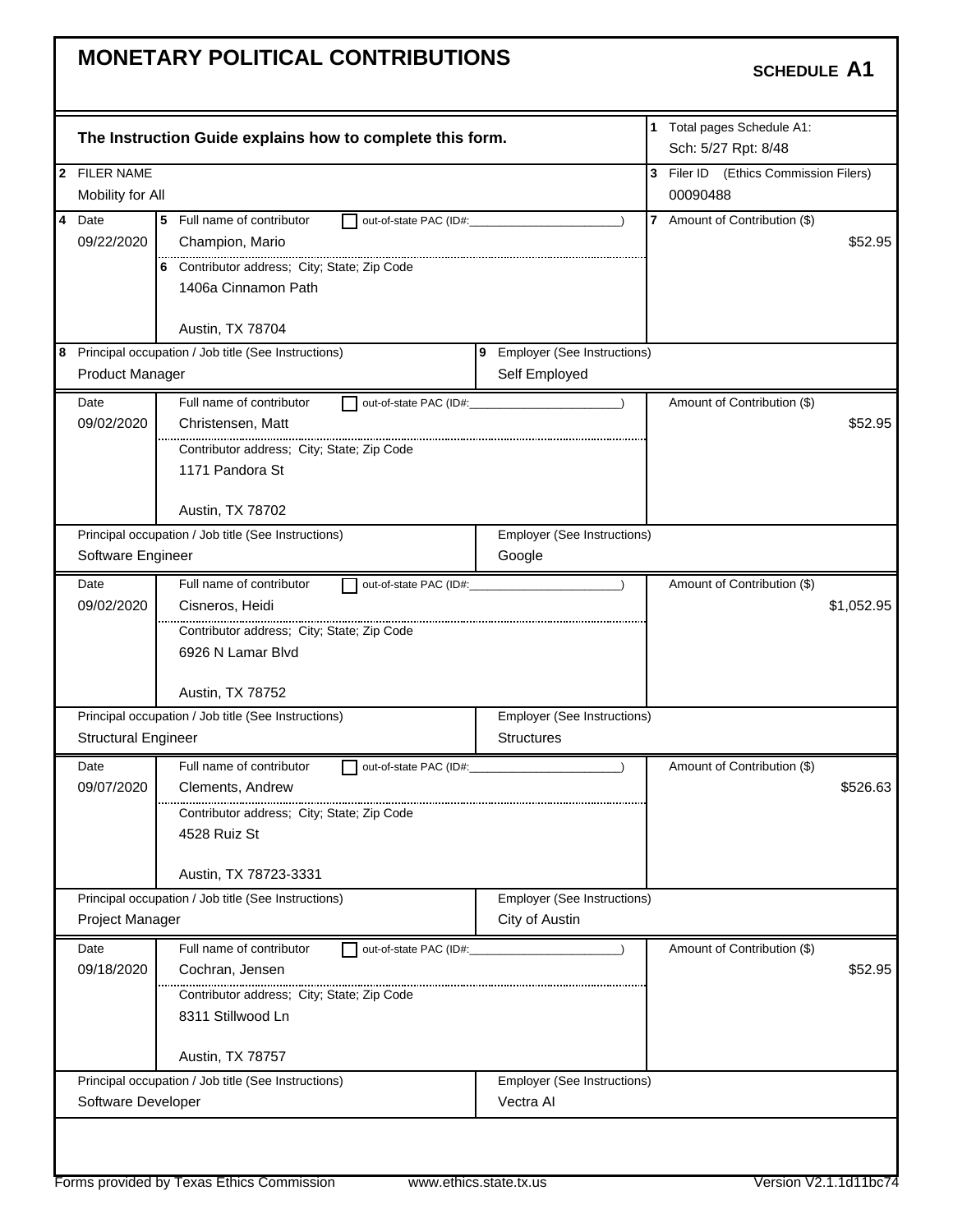| 1 Total pages Schedule A1:<br>The Instruction Guide explains how to complete this form.<br>Sch: 6/27 Rpt: 9/48<br>2 FILER NAME<br>3 Filer ID (Ethics Commission Filers)<br>Mobility for All<br>00090488<br>Date<br>5 Full name of contributor<br>7 Amount of Contribution (\$)<br>out-of-state PAC (ID#:<br>$\lambda$<br>09/08/2020<br>Cofer, George<br>\$263.47<br>6 Contributor address; City; State; Zip Code<br>3306 Gentry Drive<br>Austin, TX 78746<br>8 Principal occupation / Job title (See Instructions)<br>9 Employer (See Instructions)<br>CEO<br>Hill Country Conservancy<br>Full name of contributor<br>Date<br>Amount of Contribution (\$)<br>09/23/2020<br>Coleman, Glen<br>\$105.58<br>Contributor address; City; State; Zip Code<br>P.O. Box 25<br>Junction, TX 76849<br>Employer (See Instructions)<br>Principal occupation / Job title (See Instructions)<br>Consultant<br>Self Employed<br>Full name of contributor<br>Date<br>Amount of Contribution (\$)<br>09/16/2020<br>Coon, Jonathan<br>\$50,000.00<br>Contributor address; City; State; Zip Code<br>3939 Bee Cave Rd<br>Suite C-100<br>West Lake Hills, TX 78746<br>Principal occupation / Job title (See Instructions)<br>Employer (See Instructions)<br>Self Employed<br>Entrepreneur<br>Full name of contributor<br>Date<br>Amount of Contribution (\$)<br>out-of-state PAC (ID#:<br>09/24/2020<br>\$2,105.58<br>Cooper, Wade<br>Contributor address; City; State; Zip Code<br>100 Congress Ave<br><b>Suite 1100</b><br>Austin, TX 78701<br>Employer (See Instructions)<br>Principal occupation / Job title (See Instructions)<br>Jackson Walker<br>Attorney<br>Full name of contributor<br>Date<br>Amount of Contribution (\$)<br>out-of-state PAC (ID#:<br>09/21/2020<br>Cortez, John-Michael<br>\$52.95<br>Contributor address; City; State; Zip Code<br>2401 Moreno<br>Austin, TX 78723<br>Principal occupation / Job title (See Instructions)<br>Employer (See Instructions)<br><b>Special Assistant</b><br>City of Austin |                |  |  |  |  |
|----------------------------------------------------------------------------------------------------------------------------------------------------------------------------------------------------------------------------------------------------------------------------------------------------------------------------------------------------------------------------------------------------------------------------------------------------------------------------------------------------------------------------------------------------------------------------------------------------------------------------------------------------------------------------------------------------------------------------------------------------------------------------------------------------------------------------------------------------------------------------------------------------------------------------------------------------------------------------------------------------------------------------------------------------------------------------------------------------------------------------------------------------------------------------------------------------------------------------------------------------------------------------------------------------------------------------------------------------------------------------------------------------------------------------------------------------------------------------------------------------------------------------------------------------------------------------------------------------------------------------------------------------------------------------------------------------------------------------------------------------------------------------------------------------------------------------------------------------------------------------------------------------------------------------------------------------------------------------------------------------------------|----------------|--|--|--|--|
|                                                                                                                                                                                                                                                                                                                                                                                                                                                                                                                                                                                                                                                                                                                                                                                                                                                                                                                                                                                                                                                                                                                                                                                                                                                                                                                                                                                                                                                                                                                                                                                                                                                                                                                                                                                                                                                                                                                                                                                                                |                |  |  |  |  |
|                                                                                                                                                                                                                                                                                                                                                                                                                                                                                                                                                                                                                                                                                                                                                                                                                                                                                                                                                                                                                                                                                                                                                                                                                                                                                                                                                                                                                                                                                                                                                                                                                                                                                                                                                                                                                                                                                                                                                                                                                |                |  |  |  |  |
|                                                                                                                                                                                                                                                                                                                                                                                                                                                                                                                                                                                                                                                                                                                                                                                                                                                                                                                                                                                                                                                                                                                                                                                                                                                                                                                                                                                                                                                                                                                                                                                                                                                                                                                                                                                                                                                                                                                                                                                                                |                |  |  |  |  |
|                                                                                                                                                                                                                                                                                                                                                                                                                                                                                                                                                                                                                                                                                                                                                                                                                                                                                                                                                                                                                                                                                                                                                                                                                                                                                                                                                                                                                                                                                                                                                                                                                                                                                                                                                                                                                                                                                                                                                                                                                | $\overline{4}$ |  |  |  |  |
|                                                                                                                                                                                                                                                                                                                                                                                                                                                                                                                                                                                                                                                                                                                                                                                                                                                                                                                                                                                                                                                                                                                                                                                                                                                                                                                                                                                                                                                                                                                                                                                                                                                                                                                                                                                                                                                                                                                                                                                                                |                |  |  |  |  |
|                                                                                                                                                                                                                                                                                                                                                                                                                                                                                                                                                                                                                                                                                                                                                                                                                                                                                                                                                                                                                                                                                                                                                                                                                                                                                                                                                                                                                                                                                                                                                                                                                                                                                                                                                                                                                                                                                                                                                                                                                |                |  |  |  |  |
|                                                                                                                                                                                                                                                                                                                                                                                                                                                                                                                                                                                                                                                                                                                                                                                                                                                                                                                                                                                                                                                                                                                                                                                                                                                                                                                                                                                                                                                                                                                                                                                                                                                                                                                                                                                                                                                                                                                                                                                                                |                |  |  |  |  |
|                                                                                                                                                                                                                                                                                                                                                                                                                                                                                                                                                                                                                                                                                                                                                                                                                                                                                                                                                                                                                                                                                                                                                                                                                                                                                                                                                                                                                                                                                                                                                                                                                                                                                                                                                                                                                                                                                                                                                                                                                |                |  |  |  |  |
|                                                                                                                                                                                                                                                                                                                                                                                                                                                                                                                                                                                                                                                                                                                                                                                                                                                                                                                                                                                                                                                                                                                                                                                                                                                                                                                                                                                                                                                                                                                                                                                                                                                                                                                                                                                                                                                                                                                                                                                                                |                |  |  |  |  |
|                                                                                                                                                                                                                                                                                                                                                                                                                                                                                                                                                                                                                                                                                                                                                                                                                                                                                                                                                                                                                                                                                                                                                                                                                                                                                                                                                                                                                                                                                                                                                                                                                                                                                                                                                                                                                                                                                                                                                                                                                |                |  |  |  |  |
|                                                                                                                                                                                                                                                                                                                                                                                                                                                                                                                                                                                                                                                                                                                                                                                                                                                                                                                                                                                                                                                                                                                                                                                                                                                                                                                                                                                                                                                                                                                                                                                                                                                                                                                                                                                                                                                                                                                                                                                                                |                |  |  |  |  |
|                                                                                                                                                                                                                                                                                                                                                                                                                                                                                                                                                                                                                                                                                                                                                                                                                                                                                                                                                                                                                                                                                                                                                                                                                                                                                                                                                                                                                                                                                                                                                                                                                                                                                                                                                                                                                                                                                                                                                                                                                |                |  |  |  |  |
|                                                                                                                                                                                                                                                                                                                                                                                                                                                                                                                                                                                                                                                                                                                                                                                                                                                                                                                                                                                                                                                                                                                                                                                                                                                                                                                                                                                                                                                                                                                                                                                                                                                                                                                                                                                                                                                                                                                                                                                                                |                |  |  |  |  |
|                                                                                                                                                                                                                                                                                                                                                                                                                                                                                                                                                                                                                                                                                                                                                                                                                                                                                                                                                                                                                                                                                                                                                                                                                                                                                                                                                                                                                                                                                                                                                                                                                                                                                                                                                                                                                                                                                                                                                                                                                |                |  |  |  |  |
|                                                                                                                                                                                                                                                                                                                                                                                                                                                                                                                                                                                                                                                                                                                                                                                                                                                                                                                                                                                                                                                                                                                                                                                                                                                                                                                                                                                                                                                                                                                                                                                                                                                                                                                                                                                                                                                                                                                                                                                                                |                |  |  |  |  |
|                                                                                                                                                                                                                                                                                                                                                                                                                                                                                                                                                                                                                                                                                                                                                                                                                                                                                                                                                                                                                                                                                                                                                                                                                                                                                                                                                                                                                                                                                                                                                                                                                                                                                                                                                                                                                                                                                                                                                                                                                |                |  |  |  |  |
|                                                                                                                                                                                                                                                                                                                                                                                                                                                                                                                                                                                                                                                                                                                                                                                                                                                                                                                                                                                                                                                                                                                                                                                                                                                                                                                                                                                                                                                                                                                                                                                                                                                                                                                                                                                                                                                                                                                                                                                                                |                |  |  |  |  |
|                                                                                                                                                                                                                                                                                                                                                                                                                                                                                                                                                                                                                                                                                                                                                                                                                                                                                                                                                                                                                                                                                                                                                                                                                                                                                                                                                                                                                                                                                                                                                                                                                                                                                                                                                                                                                                                                                                                                                                                                                |                |  |  |  |  |
|                                                                                                                                                                                                                                                                                                                                                                                                                                                                                                                                                                                                                                                                                                                                                                                                                                                                                                                                                                                                                                                                                                                                                                                                                                                                                                                                                                                                                                                                                                                                                                                                                                                                                                                                                                                                                                                                                                                                                                                                                |                |  |  |  |  |
|                                                                                                                                                                                                                                                                                                                                                                                                                                                                                                                                                                                                                                                                                                                                                                                                                                                                                                                                                                                                                                                                                                                                                                                                                                                                                                                                                                                                                                                                                                                                                                                                                                                                                                                                                                                                                                                                                                                                                                                                                |                |  |  |  |  |
|                                                                                                                                                                                                                                                                                                                                                                                                                                                                                                                                                                                                                                                                                                                                                                                                                                                                                                                                                                                                                                                                                                                                                                                                                                                                                                                                                                                                                                                                                                                                                                                                                                                                                                                                                                                                                                                                                                                                                                                                                |                |  |  |  |  |
|                                                                                                                                                                                                                                                                                                                                                                                                                                                                                                                                                                                                                                                                                                                                                                                                                                                                                                                                                                                                                                                                                                                                                                                                                                                                                                                                                                                                                                                                                                                                                                                                                                                                                                                                                                                                                                                                                                                                                                                                                |                |  |  |  |  |
|                                                                                                                                                                                                                                                                                                                                                                                                                                                                                                                                                                                                                                                                                                                                                                                                                                                                                                                                                                                                                                                                                                                                                                                                                                                                                                                                                                                                                                                                                                                                                                                                                                                                                                                                                                                                                                                                                                                                                                                                                |                |  |  |  |  |
|                                                                                                                                                                                                                                                                                                                                                                                                                                                                                                                                                                                                                                                                                                                                                                                                                                                                                                                                                                                                                                                                                                                                                                                                                                                                                                                                                                                                                                                                                                                                                                                                                                                                                                                                                                                                                                                                                                                                                                                                                |                |  |  |  |  |
|                                                                                                                                                                                                                                                                                                                                                                                                                                                                                                                                                                                                                                                                                                                                                                                                                                                                                                                                                                                                                                                                                                                                                                                                                                                                                                                                                                                                                                                                                                                                                                                                                                                                                                                                                                                                                                                                                                                                                                                                                |                |  |  |  |  |
|                                                                                                                                                                                                                                                                                                                                                                                                                                                                                                                                                                                                                                                                                                                                                                                                                                                                                                                                                                                                                                                                                                                                                                                                                                                                                                                                                                                                                                                                                                                                                                                                                                                                                                                                                                                                                                                                                                                                                                                                                |                |  |  |  |  |
|                                                                                                                                                                                                                                                                                                                                                                                                                                                                                                                                                                                                                                                                                                                                                                                                                                                                                                                                                                                                                                                                                                                                                                                                                                                                                                                                                                                                                                                                                                                                                                                                                                                                                                                                                                                                                                                                                                                                                                                                                |                |  |  |  |  |
|                                                                                                                                                                                                                                                                                                                                                                                                                                                                                                                                                                                                                                                                                                                                                                                                                                                                                                                                                                                                                                                                                                                                                                                                                                                                                                                                                                                                                                                                                                                                                                                                                                                                                                                                                                                                                                                                                                                                                                                                                |                |  |  |  |  |
|                                                                                                                                                                                                                                                                                                                                                                                                                                                                                                                                                                                                                                                                                                                                                                                                                                                                                                                                                                                                                                                                                                                                                                                                                                                                                                                                                                                                                                                                                                                                                                                                                                                                                                                                                                                                                                                                                                                                                                                                                |                |  |  |  |  |
|                                                                                                                                                                                                                                                                                                                                                                                                                                                                                                                                                                                                                                                                                                                                                                                                                                                                                                                                                                                                                                                                                                                                                                                                                                                                                                                                                                                                                                                                                                                                                                                                                                                                                                                                                                                                                                                                                                                                                                                                                |                |  |  |  |  |
|                                                                                                                                                                                                                                                                                                                                                                                                                                                                                                                                                                                                                                                                                                                                                                                                                                                                                                                                                                                                                                                                                                                                                                                                                                                                                                                                                                                                                                                                                                                                                                                                                                                                                                                                                                                                                                                                                                                                                                                                                |                |  |  |  |  |
|                                                                                                                                                                                                                                                                                                                                                                                                                                                                                                                                                                                                                                                                                                                                                                                                                                                                                                                                                                                                                                                                                                                                                                                                                                                                                                                                                                                                                                                                                                                                                                                                                                                                                                                                                                                                                                                                                                                                                                                                                |                |  |  |  |  |
|                                                                                                                                                                                                                                                                                                                                                                                                                                                                                                                                                                                                                                                                                                                                                                                                                                                                                                                                                                                                                                                                                                                                                                                                                                                                                                                                                                                                                                                                                                                                                                                                                                                                                                                                                                                                                                                                                                                                                                                                                |                |  |  |  |  |
|                                                                                                                                                                                                                                                                                                                                                                                                                                                                                                                                                                                                                                                                                                                                                                                                                                                                                                                                                                                                                                                                                                                                                                                                                                                                                                                                                                                                                                                                                                                                                                                                                                                                                                                                                                                                                                                                                                                                                                                                                |                |  |  |  |  |
|                                                                                                                                                                                                                                                                                                                                                                                                                                                                                                                                                                                                                                                                                                                                                                                                                                                                                                                                                                                                                                                                                                                                                                                                                                                                                                                                                                                                                                                                                                                                                                                                                                                                                                                                                                                                                                                                                                                                                                                                                |                |  |  |  |  |
|                                                                                                                                                                                                                                                                                                                                                                                                                                                                                                                                                                                                                                                                                                                                                                                                                                                                                                                                                                                                                                                                                                                                                                                                                                                                                                                                                                                                                                                                                                                                                                                                                                                                                                                                                                                                                                                                                                                                                                                                                |                |  |  |  |  |
|                                                                                                                                                                                                                                                                                                                                                                                                                                                                                                                                                                                                                                                                                                                                                                                                                                                                                                                                                                                                                                                                                                                                                                                                                                                                                                                                                                                                                                                                                                                                                                                                                                                                                                                                                                                                                                                                                                                                                                                                                |                |  |  |  |  |
|                                                                                                                                                                                                                                                                                                                                                                                                                                                                                                                                                                                                                                                                                                                                                                                                                                                                                                                                                                                                                                                                                                                                                                                                                                                                                                                                                                                                                                                                                                                                                                                                                                                                                                                                                                                                                                                                                                                                                                                                                |                |  |  |  |  |
|                                                                                                                                                                                                                                                                                                                                                                                                                                                                                                                                                                                                                                                                                                                                                                                                                                                                                                                                                                                                                                                                                                                                                                                                                                                                                                                                                                                                                                                                                                                                                                                                                                                                                                                                                                                                                                                                                                                                                                                                                |                |  |  |  |  |
|                                                                                                                                                                                                                                                                                                                                                                                                                                                                                                                                                                                                                                                                                                                                                                                                                                                                                                                                                                                                                                                                                                                                                                                                                                                                                                                                                                                                                                                                                                                                                                                                                                                                                                                                                                                                                                                                                                                                                                                                                |                |  |  |  |  |
|                                                                                                                                                                                                                                                                                                                                                                                                                                                                                                                                                                                                                                                                                                                                                                                                                                                                                                                                                                                                                                                                                                                                                                                                                                                                                                                                                                                                                                                                                                                                                                                                                                                                                                                                                                                                                                                                                                                                                                                                                |                |  |  |  |  |
|                                                                                                                                                                                                                                                                                                                                                                                                                                                                                                                                                                                                                                                                                                                                                                                                                                                                                                                                                                                                                                                                                                                                                                                                                                                                                                                                                                                                                                                                                                                                                                                                                                                                                                                                                                                                                                                                                                                                                                                                                |                |  |  |  |  |
|                                                                                                                                                                                                                                                                                                                                                                                                                                                                                                                                                                                                                                                                                                                                                                                                                                                                                                                                                                                                                                                                                                                                                                                                                                                                                                                                                                                                                                                                                                                                                                                                                                                                                                                                                                                                                                                                                                                                                                                                                |                |  |  |  |  |
|                                                                                                                                                                                                                                                                                                                                                                                                                                                                                                                                                                                                                                                                                                                                                                                                                                                                                                                                                                                                                                                                                                                                                                                                                                                                                                                                                                                                                                                                                                                                                                                                                                                                                                                                                                                                                                                                                                                                                                                                                |                |  |  |  |  |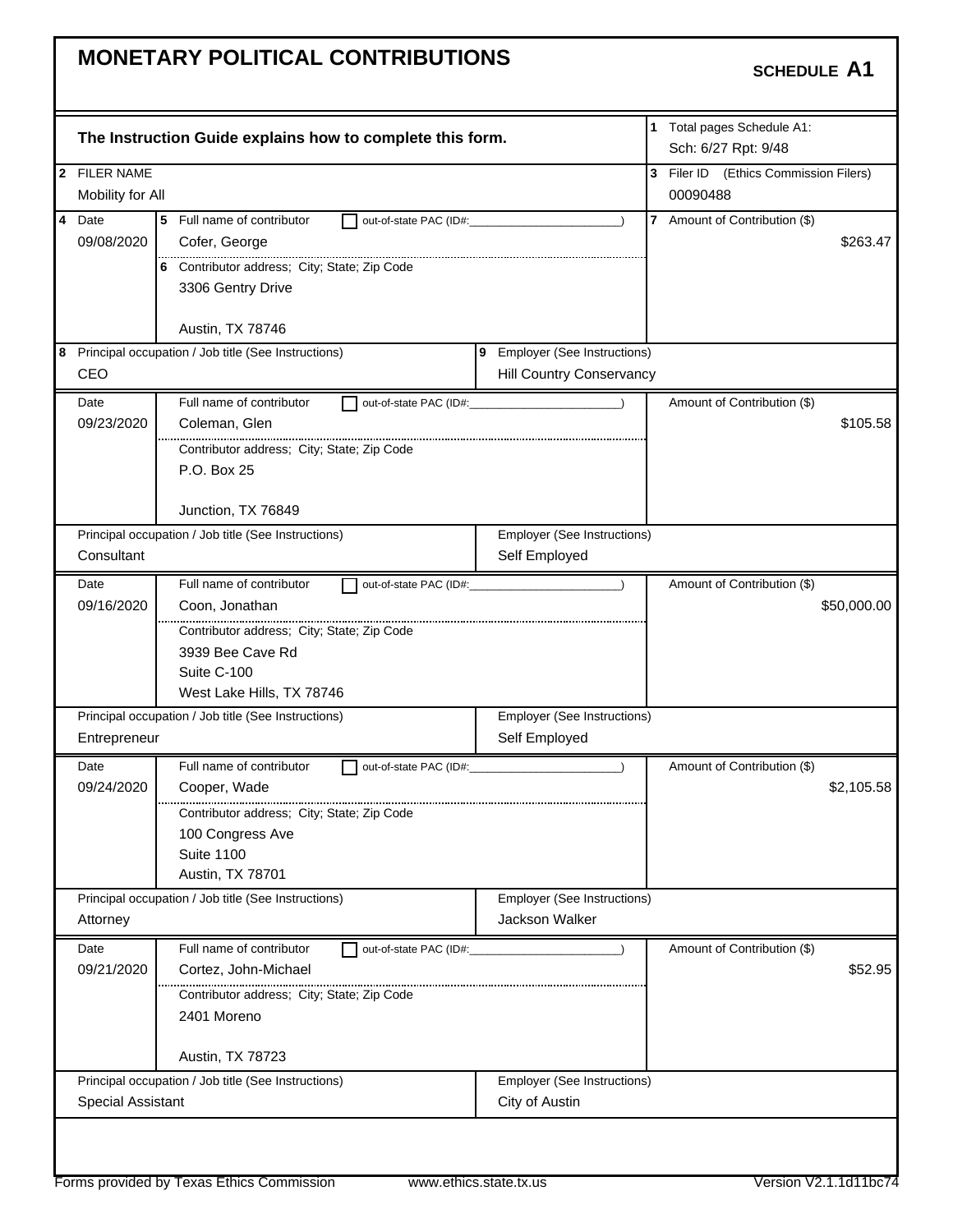| 2 FILER NAME<br>3 Filer ID (Ethics Commission Filers)<br>Mobility for All<br>00090488<br>$\overline{\mathbf{4}}$<br>5 Full name of contributor<br>7 Amount of Contribution (\$)<br>Date<br>out-of-state PAC (ID#:<br>$\lambda$<br>09/21/2020<br>Crossley, Jay<br>6 Contributor address; City; State; Zip Code<br>6911 Rufus Drive<br>Austin, TX 78752<br>8 Principal occupation / Job title (See Instructions)<br>9 Employer (See Instructions)<br>Nonprofit Advocacy<br>Farm&City<br>Full name of contributor<br>Amount of Contribution (\$)<br>Date<br>09/21/2020<br>Crossley, Jay<br>Contributor address; City; State; Zip Code<br>6911 Rufus Drive<br>Austin, TX 78752<br>Principal occupation / Job title (See Instructions)<br>Employer (See Instructions)<br>Nonprofit Advocacy<br>Farm&City<br>Full name of contributor<br>Amount of Contribution (\$)<br>Date<br>$\sqrt{ }$<br>09/24/2020<br>Curtis, Matthew<br>Contributor address; City; State; Zip Code<br>4008 Berkman Dr<br>Austin, TX 78723<br>Principal occupation / Job title (See Instructions)<br>Employer (See Instructions)<br>Consultatant<br><b>Smart City Policy Group</b><br>Full name of contributor<br>Amount of Contribution (\$)<br>Date<br>out-of-state PAC (ID#:<br>09/21/2020<br>DasGupta, Sumit<br>Contributor address; City; State; Zip Code<br>8900 Bluegrass Drive<br>Austin, TX 78759<br>Principal occupation / Job title (See Instructions)<br>Employer (See Instructions)<br><b>Retired IT Executive</b><br><b>NA</b><br>Full name of contributor<br>Amount of Contribution (\$)<br>Date<br>out-of-state PAC (ID#:<br>Deshotel, Joe<br>09/22/2020<br>Contributor address; City; State; Zip Code<br>1206 A Maple #1726<br>Austin, TX 78702<br>Principal occupation / Job title (See Instructions)<br>Employer (See Instructions)<br><b>VP</b><br>VoteMAP |  | The Instruction Guide explains how to complete this form. |  | 1 Total pages Schedule A1:<br>Sch: 7/27 Rpt: 10/48 |          |
|------------------------------------------------------------------------------------------------------------------------------------------------------------------------------------------------------------------------------------------------------------------------------------------------------------------------------------------------------------------------------------------------------------------------------------------------------------------------------------------------------------------------------------------------------------------------------------------------------------------------------------------------------------------------------------------------------------------------------------------------------------------------------------------------------------------------------------------------------------------------------------------------------------------------------------------------------------------------------------------------------------------------------------------------------------------------------------------------------------------------------------------------------------------------------------------------------------------------------------------------------------------------------------------------------------------------------------------------------------------------------------------------------------------------------------------------------------------------------------------------------------------------------------------------------------------------------------------------------------------------------------------------------------------------------------------------------------------------------------------------------------------------------------------------------------------------------------------------|--|-----------------------------------------------------------|--|----------------------------------------------------|----------|
|                                                                                                                                                                                                                                                                                                                                                                                                                                                                                                                                                                                                                                                                                                                                                                                                                                                                                                                                                                                                                                                                                                                                                                                                                                                                                                                                                                                                                                                                                                                                                                                                                                                                                                                                                                                                                                                |  |                                                           |  |                                                    |          |
|                                                                                                                                                                                                                                                                                                                                                                                                                                                                                                                                                                                                                                                                                                                                                                                                                                                                                                                                                                                                                                                                                                                                                                                                                                                                                                                                                                                                                                                                                                                                                                                                                                                                                                                                                                                                                                                |  |                                                           |  |                                                    |          |
|                                                                                                                                                                                                                                                                                                                                                                                                                                                                                                                                                                                                                                                                                                                                                                                                                                                                                                                                                                                                                                                                                                                                                                                                                                                                                                                                                                                                                                                                                                                                                                                                                                                                                                                                                                                                                                                |  |                                                           |  |                                                    |          |
|                                                                                                                                                                                                                                                                                                                                                                                                                                                                                                                                                                                                                                                                                                                                                                                                                                                                                                                                                                                                                                                                                                                                                                                                                                                                                                                                                                                                                                                                                                                                                                                                                                                                                                                                                                                                                                                |  |                                                           |  |                                                    | \$10.84  |
|                                                                                                                                                                                                                                                                                                                                                                                                                                                                                                                                                                                                                                                                                                                                                                                                                                                                                                                                                                                                                                                                                                                                                                                                                                                                                                                                                                                                                                                                                                                                                                                                                                                                                                                                                                                                                                                |  |                                                           |  |                                                    |          |
|                                                                                                                                                                                                                                                                                                                                                                                                                                                                                                                                                                                                                                                                                                                                                                                                                                                                                                                                                                                                                                                                                                                                                                                                                                                                                                                                                                                                                                                                                                                                                                                                                                                                                                                                                                                                                                                |  |                                                           |  |                                                    |          |
|                                                                                                                                                                                                                                                                                                                                                                                                                                                                                                                                                                                                                                                                                                                                                                                                                                                                                                                                                                                                                                                                                                                                                                                                                                                                                                                                                                                                                                                                                                                                                                                                                                                                                                                                                                                                                                                |  |                                                           |  |                                                    |          |
|                                                                                                                                                                                                                                                                                                                                                                                                                                                                                                                                                                                                                                                                                                                                                                                                                                                                                                                                                                                                                                                                                                                                                                                                                                                                                                                                                                                                                                                                                                                                                                                                                                                                                                                                                                                                                                                |  |                                                           |  |                                                    |          |
|                                                                                                                                                                                                                                                                                                                                                                                                                                                                                                                                                                                                                                                                                                                                                                                                                                                                                                                                                                                                                                                                                                                                                                                                                                                                                                                                                                                                                                                                                                                                                                                                                                                                                                                                                                                                                                                |  |                                                           |  |                                                    |          |
|                                                                                                                                                                                                                                                                                                                                                                                                                                                                                                                                                                                                                                                                                                                                                                                                                                                                                                                                                                                                                                                                                                                                                                                                                                                                                                                                                                                                                                                                                                                                                                                                                                                                                                                                                                                                                                                |  |                                                           |  |                                                    |          |
|                                                                                                                                                                                                                                                                                                                                                                                                                                                                                                                                                                                                                                                                                                                                                                                                                                                                                                                                                                                                                                                                                                                                                                                                                                                                                                                                                                                                                                                                                                                                                                                                                                                                                                                                                                                                                                                |  |                                                           |  |                                                    |          |
|                                                                                                                                                                                                                                                                                                                                                                                                                                                                                                                                                                                                                                                                                                                                                                                                                                                                                                                                                                                                                                                                                                                                                                                                                                                                                                                                                                                                                                                                                                                                                                                                                                                                                                                                                                                                                                                |  |                                                           |  |                                                    | \$52.95  |
|                                                                                                                                                                                                                                                                                                                                                                                                                                                                                                                                                                                                                                                                                                                                                                                                                                                                                                                                                                                                                                                                                                                                                                                                                                                                                                                                                                                                                                                                                                                                                                                                                                                                                                                                                                                                                                                |  |                                                           |  |                                                    |          |
|                                                                                                                                                                                                                                                                                                                                                                                                                                                                                                                                                                                                                                                                                                                                                                                                                                                                                                                                                                                                                                                                                                                                                                                                                                                                                                                                                                                                                                                                                                                                                                                                                                                                                                                                                                                                                                                |  |                                                           |  |                                                    |          |
|                                                                                                                                                                                                                                                                                                                                                                                                                                                                                                                                                                                                                                                                                                                                                                                                                                                                                                                                                                                                                                                                                                                                                                                                                                                                                                                                                                                                                                                                                                                                                                                                                                                                                                                                                                                                                                                |  |                                                           |  |                                                    |          |
|                                                                                                                                                                                                                                                                                                                                                                                                                                                                                                                                                                                                                                                                                                                                                                                                                                                                                                                                                                                                                                                                                                                                                                                                                                                                                                                                                                                                                                                                                                                                                                                                                                                                                                                                                                                                                                                |  |                                                           |  |                                                    |          |
|                                                                                                                                                                                                                                                                                                                                                                                                                                                                                                                                                                                                                                                                                                                                                                                                                                                                                                                                                                                                                                                                                                                                                                                                                                                                                                                                                                                                                                                                                                                                                                                                                                                                                                                                                                                                                                                |  |                                                           |  |                                                    |          |
|                                                                                                                                                                                                                                                                                                                                                                                                                                                                                                                                                                                                                                                                                                                                                                                                                                                                                                                                                                                                                                                                                                                                                                                                                                                                                                                                                                                                                                                                                                                                                                                                                                                                                                                                                                                                                                                |  |                                                           |  |                                                    |          |
|                                                                                                                                                                                                                                                                                                                                                                                                                                                                                                                                                                                                                                                                                                                                                                                                                                                                                                                                                                                                                                                                                                                                                                                                                                                                                                                                                                                                                                                                                                                                                                                                                                                                                                                                                                                                                                                |  |                                                           |  |                                                    |          |
|                                                                                                                                                                                                                                                                                                                                                                                                                                                                                                                                                                                                                                                                                                                                                                                                                                                                                                                                                                                                                                                                                                                                                                                                                                                                                                                                                                                                                                                                                                                                                                                                                                                                                                                                                                                                                                                |  |                                                           |  |                                                    | \$105.58 |
|                                                                                                                                                                                                                                                                                                                                                                                                                                                                                                                                                                                                                                                                                                                                                                                                                                                                                                                                                                                                                                                                                                                                                                                                                                                                                                                                                                                                                                                                                                                                                                                                                                                                                                                                                                                                                                                |  |                                                           |  |                                                    |          |
|                                                                                                                                                                                                                                                                                                                                                                                                                                                                                                                                                                                                                                                                                                                                                                                                                                                                                                                                                                                                                                                                                                                                                                                                                                                                                                                                                                                                                                                                                                                                                                                                                                                                                                                                                                                                                                                |  |                                                           |  |                                                    |          |
|                                                                                                                                                                                                                                                                                                                                                                                                                                                                                                                                                                                                                                                                                                                                                                                                                                                                                                                                                                                                                                                                                                                                                                                                                                                                                                                                                                                                                                                                                                                                                                                                                                                                                                                                                                                                                                                |  |                                                           |  |                                                    |          |
|                                                                                                                                                                                                                                                                                                                                                                                                                                                                                                                                                                                                                                                                                                                                                                                                                                                                                                                                                                                                                                                                                                                                                                                                                                                                                                                                                                                                                                                                                                                                                                                                                                                                                                                                                                                                                                                |  |                                                           |  |                                                    |          |
|                                                                                                                                                                                                                                                                                                                                                                                                                                                                                                                                                                                                                                                                                                                                                                                                                                                                                                                                                                                                                                                                                                                                                                                                                                                                                                                                                                                                                                                                                                                                                                                                                                                                                                                                                                                                                                                |  |                                                           |  |                                                    |          |
|                                                                                                                                                                                                                                                                                                                                                                                                                                                                                                                                                                                                                                                                                                                                                                                                                                                                                                                                                                                                                                                                                                                                                                                                                                                                                                                                                                                                                                                                                                                                                                                                                                                                                                                                                                                                                                                |  |                                                           |  |                                                    |          |
|                                                                                                                                                                                                                                                                                                                                                                                                                                                                                                                                                                                                                                                                                                                                                                                                                                                                                                                                                                                                                                                                                                                                                                                                                                                                                                                                                                                                                                                                                                                                                                                                                                                                                                                                                                                                                                                |  |                                                           |  |                                                    |          |
|                                                                                                                                                                                                                                                                                                                                                                                                                                                                                                                                                                                                                                                                                                                                                                                                                                                                                                                                                                                                                                                                                                                                                                                                                                                                                                                                                                                                                                                                                                                                                                                                                                                                                                                                                                                                                                                |  |                                                           |  |                                                    | \$50.00  |
|                                                                                                                                                                                                                                                                                                                                                                                                                                                                                                                                                                                                                                                                                                                                                                                                                                                                                                                                                                                                                                                                                                                                                                                                                                                                                                                                                                                                                                                                                                                                                                                                                                                                                                                                                                                                                                                |  |                                                           |  |                                                    |          |
|                                                                                                                                                                                                                                                                                                                                                                                                                                                                                                                                                                                                                                                                                                                                                                                                                                                                                                                                                                                                                                                                                                                                                                                                                                                                                                                                                                                                                                                                                                                                                                                                                                                                                                                                                                                                                                                |  |                                                           |  |                                                    |          |
|                                                                                                                                                                                                                                                                                                                                                                                                                                                                                                                                                                                                                                                                                                                                                                                                                                                                                                                                                                                                                                                                                                                                                                                                                                                                                                                                                                                                                                                                                                                                                                                                                                                                                                                                                                                                                                                |  |                                                           |  |                                                    |          |
|                                                                                                                                                                                                                                                                                                                                                                                                                                                                                                                                                                                                                                                                                                                                                                                                                                                                                                                                                                                                                                                                                                                                                                                                                                                                                                                                                                                                                                                                                                                                                                                                                                                                                                                                                                                                                                                |  |                                                           |  |                                                    |          |
|                                                                                                                                                                                                                                                                                                                                                                                                                                                                                                                                                                                                                                                                                                                                                                                                                                                                                                                                                                                                                                                                                                                                                                                                                                                                                                                                                                                                                                                                                                                                                                                                                                                                                                                                                                                                                                                |  |                                                           |  |                                                    |          |
|                                                                                                                                                                                                                                                                                                                                                                                                                                                                                                                                                                                                                                                                                                                                                                                                                                                                                                                                                                                                                                                                                                                                                                                                                                                                                                                                                                                                                                                                                                                                                                                                                                                                                                                                                                                                                                                |  |                                                           |  |                                                    |          |
|                                                                                                                                                                                                                                                                                                                                                                                                                                                                                                                                                                                                                                                                                                                                                                                                                                                                                                                                                                                                                                                                                                                                                                                                                                                                                                                                                                                                                                                                                                                                                                                                                                                                                                                                                                                                                                                |  |                                                           |  |                                                    | \$26.63  |
|                                                                                                                                                                                                                                                                                                                                                                                                                                                                                                                                                                                                                                                                                                                                                                                                                                                                                                                                                                                                                                                                                                                                                                                                                                                                                                                                                                                                                                                                                                                                                                                                                                                                                                                                                                                                                                                |  |                                                           |  |                                                    |          |
|                                                                                                                                                                                                                                                                                                                                                                                                                                                                                                                                                                                                                                                                                                                                                                                                                                                                                                                                                                                                                                                                                                                                                                                                                                                                                                                                                                                                                                                                                                                                                                                                                                                                                                                                                                                                                                                |  |                                                           |  |                                                    |          |
|                                                                                                                                                                                                                                                                                                                                                                                                                                                                                                                                                                                                                                                                                                                                                                                                                                                                                                                                                                                                                                                                                                                                                                                                                                                                                                                                                                                                                                                                                                                                                                                                                                                                                                                                                                                                                                                |  |                                                           |  |                                                    |          |
|                                                                                                                                                                                                                                                                                                                                                                                                                                                                                                                                                                                                                                                                                                                                                                                                                                                                                                                                                                                                                                                                                                                                                                                                                                                                                                                                                                                                                                                                                                                                                                                                                                                                                                                                                                                                                                                |  |                                                           |  |                                                    |          |
|                                                                                                                                                                                                                                                                                                                                                                                                                                                                                                                                                                                                                                                                                                                                                                                                                                                                                                                                                                                                                                                                                                                                                                                                                                                                                                                                                                                                                                                                                                                                                                                                                                                                                                                                                                                                                                                |  |                                                           |  |                                                    |          |
|                                                                                                                                                                                                                                                                                                                                                                                                                                                                                                                                                                                                                                                                                                                                                                                                                                                                                                                                                                                                                                                                                                                                                                                                                                                                                                                                                                                                                                                                                                                                                                                                                                                                                                                                                                                                                                                |  |                                                           |  |                                                    |          |
|                                                                                                                                                                                                                                                                                                                                                                                                                                                                                                                                                                                                                                                                                                                                                                                                                                                                                                                                                                                                                                                                                                                                                                                                                                                                                                                                                                                                                                                                                                                                                                                                                                                                                                                                                                                                                                                |  |                                                           |  |                                                    |          |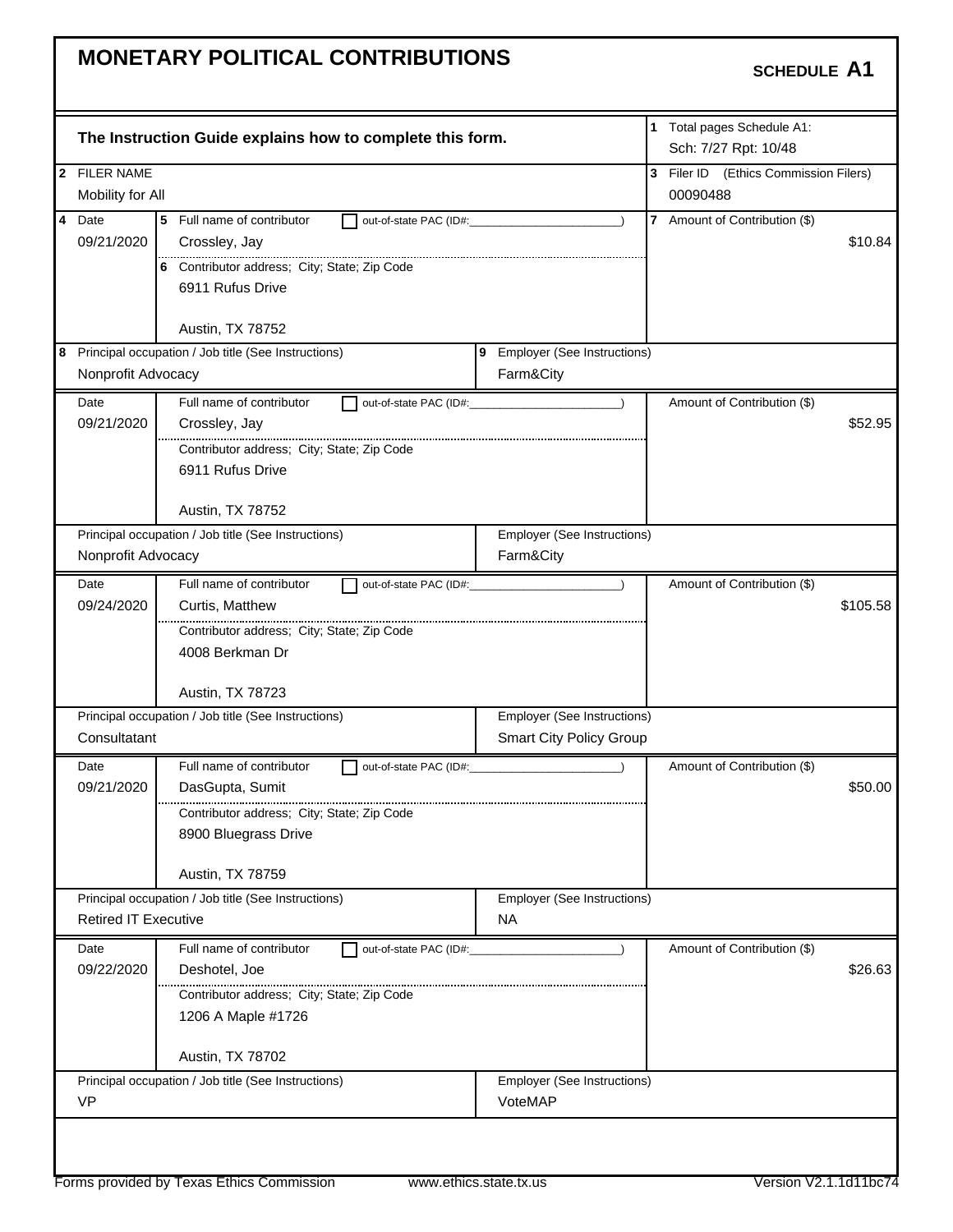|                            | The Instruction Guide explains how to complete this form. |                                                                     | 1 Total pages Schedule A1:<br>Sch: 8/27 Rpt: 11/48 |          |
|----------------------------|-----------------------------------------------------------|---------------------------------------------------------------------|----------------------------------------------------|----------|
| 2 FILER NAME               |                                                           |                                                                     | 3 Filer ID (Ethics Commission Filers)              |          |
| Mobility for All           |                                                           |                                                                     | 00090488                                           |          |
| 4 Date                     | 5 Full name of contributor                                | out-of-state PAC (ID#:                                              | 7 Amount of Contribution (\$)                      |          |
| 09/21/2020                 | Ensign, Derek                                             |                                                                     |                                                    | \$20.00  |
|                            | 6 Contributor address; City; State; Zip Code              |                                                                     |                                                    |          |
|                            | 4710 Santa Anna St                                        |                                                                     |                                                    |          |
|                            |                                                           |                                                                     |                                                    |          |
|                            | Austin, TX 78721                                          |                                                                     |                                                    |          |
| Data Modeler               | 8 Principal occupation / Job title (See Instructions)     | 9 Employer (See Instructions)                                       |                                                    |          |
|                            |                                                           | Accenture                                                           |                                                    |          |
| Date                       | Full name of contributor                                  | out-of-state PAC (ID#:                                              | Amount of Contribution (\$)                        |          |
| 09/24/2020                 | Fitch, Julia                                              |                                                                     |                                                    | \$105.58 |
|                            | Contributor address; City; State; Zip Code                |                                                                     |                                                    |          |
|                            | 2317 Independence Drive                                   |                                                                     |                                                    |          |
|                            | Austin, TX 78745                                          |                                                                     |                                                    |          |
|                            | Principal occupation / Job title (See Instructions)       | Employer (See Instructions)                                         |                                                    |          |
| COO                        |                                                           | Downtown Austin Alliance                                            |                                                    |          |
| Date                       | Full name of contributor                                  | out-of-state PAC (ID#: 2000)                                        | Amount of Contribution (\$)                        |          |
| 09/21/2020                 | Frank, Ilse                                               |                                                                     |                                                    | \$21.37  |
|                            | Contributor address; City; State; Zip Code                |                                                                     |                                                    |          |
|                            | 2450 Wickersham Ln                                        |                                                                     |                                                    |          |
|                            | Apt 1501                                                  |                                                                     |                                                    |          |
|                            | Austin, TX 78741                                          |                                                                     |                                                    |          |
|                            | Principal occupation / Job title (See Instructions)       | Employer (See Instructions)                                         |                                                    |          |
| Landscape Architect        |                                                           | Studio Balcones                                                     |                                                    |          |
| Date                       | Full name of contributor                                  | out-of-state PAC (ID#:                                              | Amount of Contribution (\$)                        |          |
| 09/24/2020                 | Gadbois, Glenn                                            |                                                                     |                                                    | \$26.63  |
|                            | Contributor address; City; State; Zip Code                |                                                                     |                                                    |          |
|                            | 400 Spring Street                                         |                                                                     |                                                    |          |
|                            | #225                                                      |                                                                     |                                                    |          |
|                            | St Paul, MN 55102                                         |                                                                     |                                                    |          |
| <b>Mobility Consulting</b> | Principal occupation / Job title (See Instructions)       | <b>Employer (See Instructions)</b><br><b>Gadbois Consulting LLC</b> |                                                    |          |
|                            |                                                           |                                                                     |                                                    |          |
| Date                       | Full name of contributor<br>out-of-state PAC (ID#:        |                                                                     | Amount of Contribution (\$)                        |          |
| 09/23/2020                 | Galligan, Jude                                            |                                                                     |                                                    | \$52.95  |
|                            | Contributor address; City; State; Zip Code                |                                                                     |                                                    |          |
|                            | 603 Davis Street #102                                     |                                                                     |                                                    |          |
|                            | austin, TX 78701                                          |                                                                     |                                                    |          |
|                            |                                                           | Employer (See Instructions)                                         |                                                    |          |
|                            | Principal occupation / Job title (See Instructions)       |                                                                     |                                                    |          |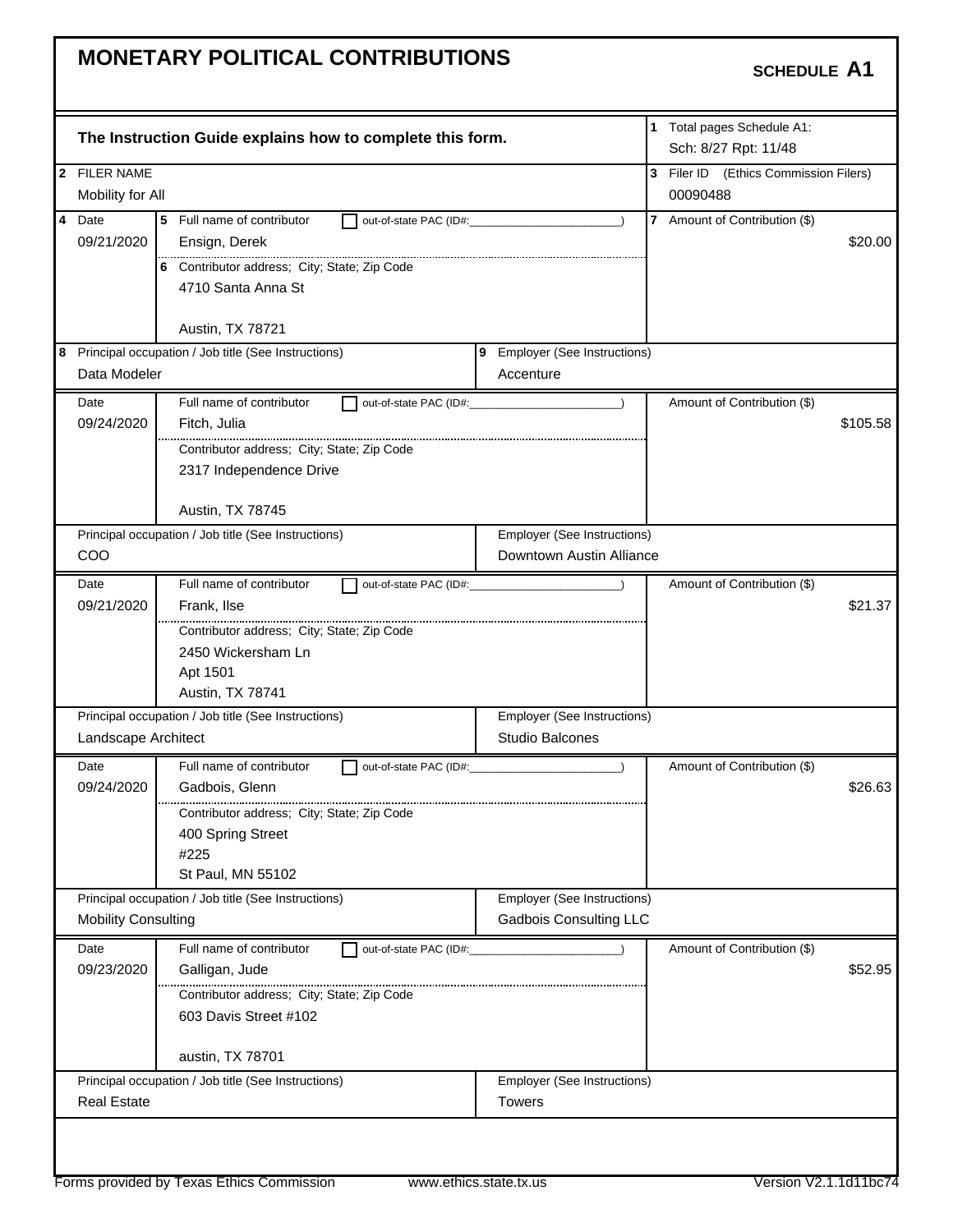| 2 FILER NAME<br>Mobility for All<br>4 Date<br>5 Full name of contributor<br>out-of-state PAC (ID#:<br>$\lambda$<br>09/24/2020<br>Garza, Elizabeth<br>6 Contributor address; City; State; Zip Code<br>1004B East 13th St<br>Austin, TX 78702<br>9 Employer (See Instructions)<br>Self Employed<br>Energy policy | 3 Filer ID (Ethics Commission Filers)<br>00090488<br>7 Amount of Contribution (\$)<br>\$105.58 |
|----------------------------------------------------------------------------------------------------------------------------------------------------------------------------------------------------------------------------------------------------------------------------------------------------------------|------------------------------------------------------------------------------------------------|
|                                                                                                                                                                                                                                                                                                                |                                                                                                |
|                                                                                                                                                                                                                                                                                                                |                                                                                                |
|                                                                                                                                                                                                                                                                                                                |                                                                                                |
|                                                                                                                                                                                                                                                                                                                |                                                                                                |
| 8 Principal occupation / Job title (See Instructions)                                                                                                                                                                                                                                                          |                                                                                                |
|                                                                                                                                                                                                                                                                                                                |                                                                                                |
|                                                                                                                                                                                                                                                                                                                |                                                                                                |
|                                                                                                                                                                                                                                                                                                                |                                                                                                |
| Full name of contributor<br>Date                                                                                                                                                                                                                                                                               | Amount of Contribution (\$)                                                                    |
| 09/22/2020<br>Gates, Stephanie                                                                                                                                                                                                                                                                                 | \$10.84                                                                                        |
| Contributor address; City; State; Zip Code                                                                                                                                                                                                                                                                     |                                                                                                |
| 4900 E Oltorf #1136                                                                                                                                                                                                                                                                                            |                                                                                                |
|                                                                                                                                                                                                                                                                                                                |                                                                                                |
| Austin, TX 78741                                                                                                                                                                                                                                                                                               |                                                                                                |
| Principal occupation / Job title (See Instructions)<br><b>Employer (See Instructions)</b>                                                                                                                                                                                                                      |                                                                                                |
| San Marcos Daily Record<br>Reporter                                                                                                                                                                                                                                                                            |                                                                                                |
| Full name of contributor<br>Date                                                                                                                                                                                                                                                                               | Amount of Contribution (\$)                                                                    |
| 09/21/2020<br>Gilcrease, Pete                                                                                                                                                                                                                                                                                  | \$10.84                                                                                        |
| Contributor address; City; State; Zip Code                                                                                                                                                                                                                                                                     |                                                                                                |
| 108 E 48th St                                                                                                                                                                                                                                                                                                  |                                                                                                |
|                                                                                                                                                                                                                                                                                                                |                                                                                                |
| Austin, TX 78751-3138                                                                                                                                                                                                                                                                                          |                                                                                                |
| Principal occupation / Job title (See Instructions)<br>Employer (See Instructions)                                                                                                                                                                                                                             |                                                                                                |
| Self Employed<br><b>Rental Property Owner</b>                                                                                                                                                                                                                                                                  |                                                                                                |
| Date<br>Full name of contributor                                                                                                                                                                                                                                                                               | Amount of Contribution (\$)                                                                    |
| 09/21/2020<br>Goff, Eric                                                                                                                                                                                                                                                                                       | \$105.58                                                                                       |
| Contributor address; City; State; Zip Code                                                                                                                                                                                                                                                                     |                                                                                                |
| 1158 Brookswood Ave                                                                                                                                                                                                                                                                                            |                                                                                                |
| Austin, TX 78721                                                                                                                                                                                                                                                                                               |                                                                                                |
| Principal occupation / Job title (See Instructions)<br>Employer (See Instructions)                                                                                                                                                                                                                             |                                                                                                |
| Eric W. Goff LLC<br>Owner                                                                                                                                                                                                                                                                                      |                                                                                                |
| Full name of contributor<br>Date<br>out-of-state PAC (ID#:                                                                                                                                                                                                                                                     | Amount of Contribution (\$)                                                                    |
| 09/14/2020<br>Gonzalez, Julio                                                                                                                                                                                                                                                                                  | \$21.58                                                                                        |
| Contributor address; City; State; Zip Code                                                                                                                                                                                                                                                                     |                                                                                                |
| 2614 Delwood Place                                                                                                                                                                                                                                                                                             |                                                                                                |
|                                                                                                                                                                                                                                                                                                                |                                                                                                |
| Austin, TX 78703                                                                                                                                                                                                                                                                                               |                                                                                                |
| Principal occupation / Job title (See Instructions)<br>Employer (See Instructions)                                                                                                                                                                                                                             |                                                                                                |
|                                                                                                                                                                                                                                                                                                                |                                                                                                |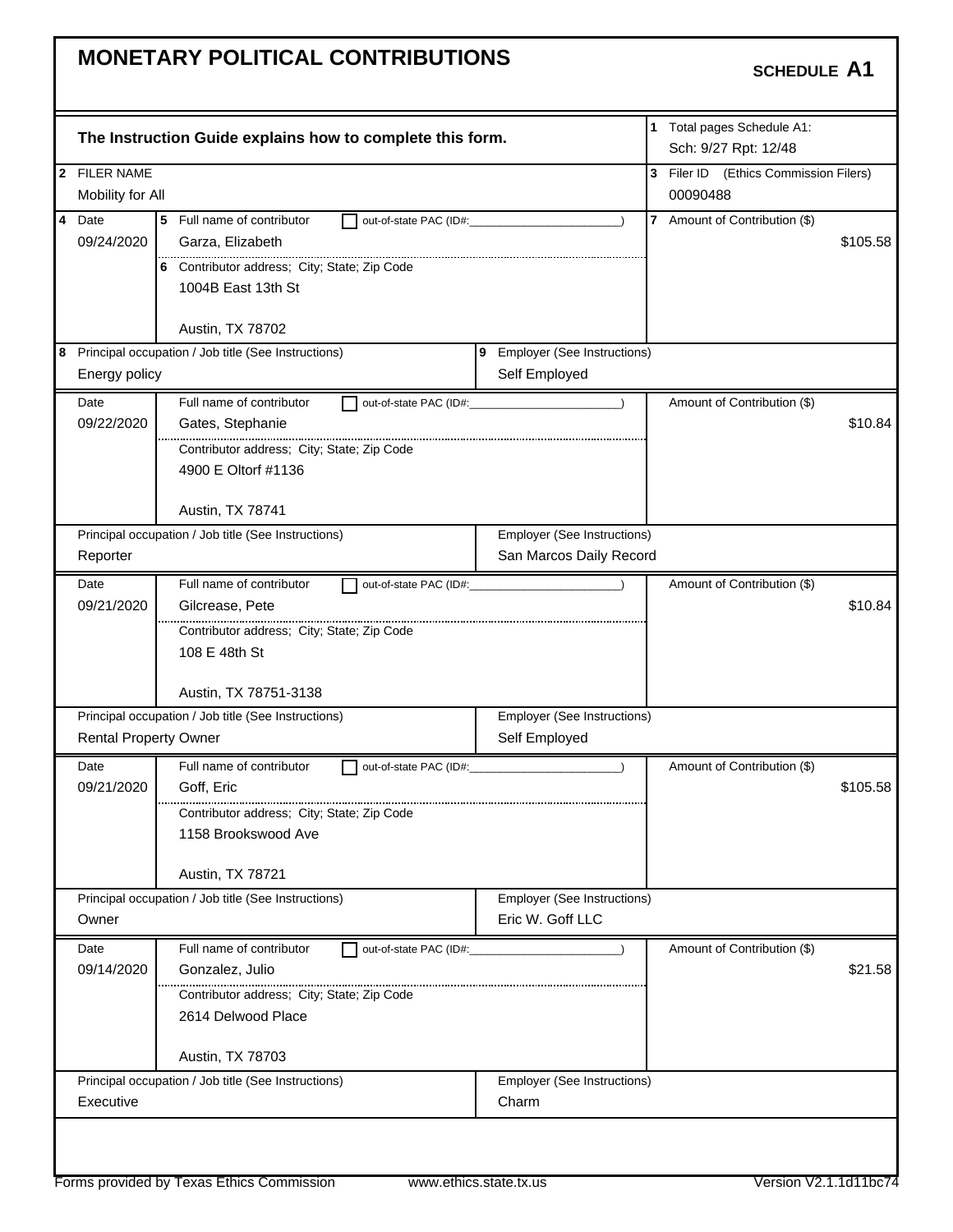|                                            | The Instruction Guide explains how to complete this form. |                                               | 1 Total pages Schedule A1:<br>Sch: 10/27 Rpt: 13/48 |            |
|--------------------------------------------|-----------------------------------------------------------|-----------------------------------------------|-----------------------------------------------------|------------|
| 2 FILER NAME                               |                                                           |                                               | 3 Filer ID (Ethics Commission Filers)               |            |
| Mobility for All                           |                                                           |                                               | 00090488                                            |            |
| 4 Date                                     | 5<br>Full name of contributor<br>out-of-state PAC (ID#:   |                                               | 7 Amount of Contribution (\$)                       |            |
| 09/23/2020                                 | Gunjan, Nupur                                             |                                               |                                                     | \$21.37    |
|                                            | 6 Contributor address; City; State; Zip Code              |                                               |                                                     |            |
|                                            | 251 Brandon St                                            |                                               |                                                     |            |
|                                            |                                                           |                                               |                                                     |            |
|                                            | San Jose, CA 95134                                        |                                               |                                                     |            |
|                                            | 8 Principal occupation / Job title (See Instructions)     | 9 Employer (See Instructions)                 |                                                     |            |
| <b>Business Architect</b>                  |                                                           | Cisco                                         |                                                     |            |
| Date                                       | Full name of contributor                                  | out-of-state PAC (ID#: 2000)<br>$\rightarrow$ | Amount of Contribution (\$)                         |            |
| 09/18/2020                                 | Guzman, Sandy                                             |                                               |                                                     | \$263.47   |
|                                            | Contributor address; City; State; Zip Code                |                                               |                                                     |            |
|                                            | 12413 Cassady Dr                                          |                                               |                                                     |            |
|                                            |                                                           |                                               |                                                     |            |
|                                            | Austin, TX 78727                                          |                                               |                                                     |            |
|                                            | Principal occupation / Job title (See Instructions)       | Employer (See Instructions)                   |                                                     |            |
| <b>Executive Director</b>                  |                                                           | AARO                                          |                                                     |            |
| Date                                       | Full name of contributor                                  | out-of-state PAC (ID#:                        | Amount of Contribution (\$)                         |            |
| 09/24/2020                                 | Hall, Danny                                               |                                               |                                                     | \$52.95    |
| Contributor address; City; State; Zip Code |                                                           |                                               |                                                     |            |
|                                            | 2823 E MLK Jr Blvd, #1155                                 |                                               |                                                     |            |
|                                            |                                                           |                                               |                                                     |            |
|                                            | Austin, TX 78702                                          |                                               |                                                     |            |
|                                            | Principal occupation / Job title (See Instructions)       | Employer (See Instructions)                   |                                                     |            |
| Project Coordinator                        |                                                           | City of Austin                                |                                                     |            |
| Date                                       | Full name of contributor                                  | out-of-state PAC (ID#:                        | Amount of Contribution (\$)                         |            |
| 09/24/2020                                 | Hecker, Marvin                                            |                                               |                                                     | \$52.95    |
|                                            | Contributor address; City; State; Zip Code                |                                               |                                                     |            |
|                                            | 1319 Wilson Heights Dr                                    |                                               |                                                     |            |
|                                            |                                                           |                                               |                                                     |            |
|                                            | Austin, TX 78746                                          |                                               |                                                     |            |
|                                            | Principal occupation / Job title (See Instructions)       | Employer (See Instructions)                   |                                                     |            |
| Retired                                    |                                                           | N/A                                           |                                                     |            |
| Date                                       | Full name of contributor<br>out-of-state PAC (ID#:        |                                               | Amount of Contribution (\$)                         |            |
| 09/24/2020                                 | Heidrick, R. Clarke                                       |                                               |                                                     | \$1,000.00 |
|                                            | Contributor address; City; State; Zip Code                |                                               |                                                     |            |
|                                            | 3702 Eastledge Dr.                                        |                                               |                                                     |            |
|                                            |                                                           |                                               |                                                     |            |
|                                            | Austin, TX 78731-5851                                     |                                               |                                                     |            |
|                                            | Principal occupation / Job title (See Instructions)       | Employer (See Instructions)                   |                                                     |            |
| Lawyer                                     |                                                           | McGinnis Lochridge                            |                                                     |            |
|                                            |                                                           |                                               |                                                     |            |
|                                            |                                                           |                                               |                                                     |            |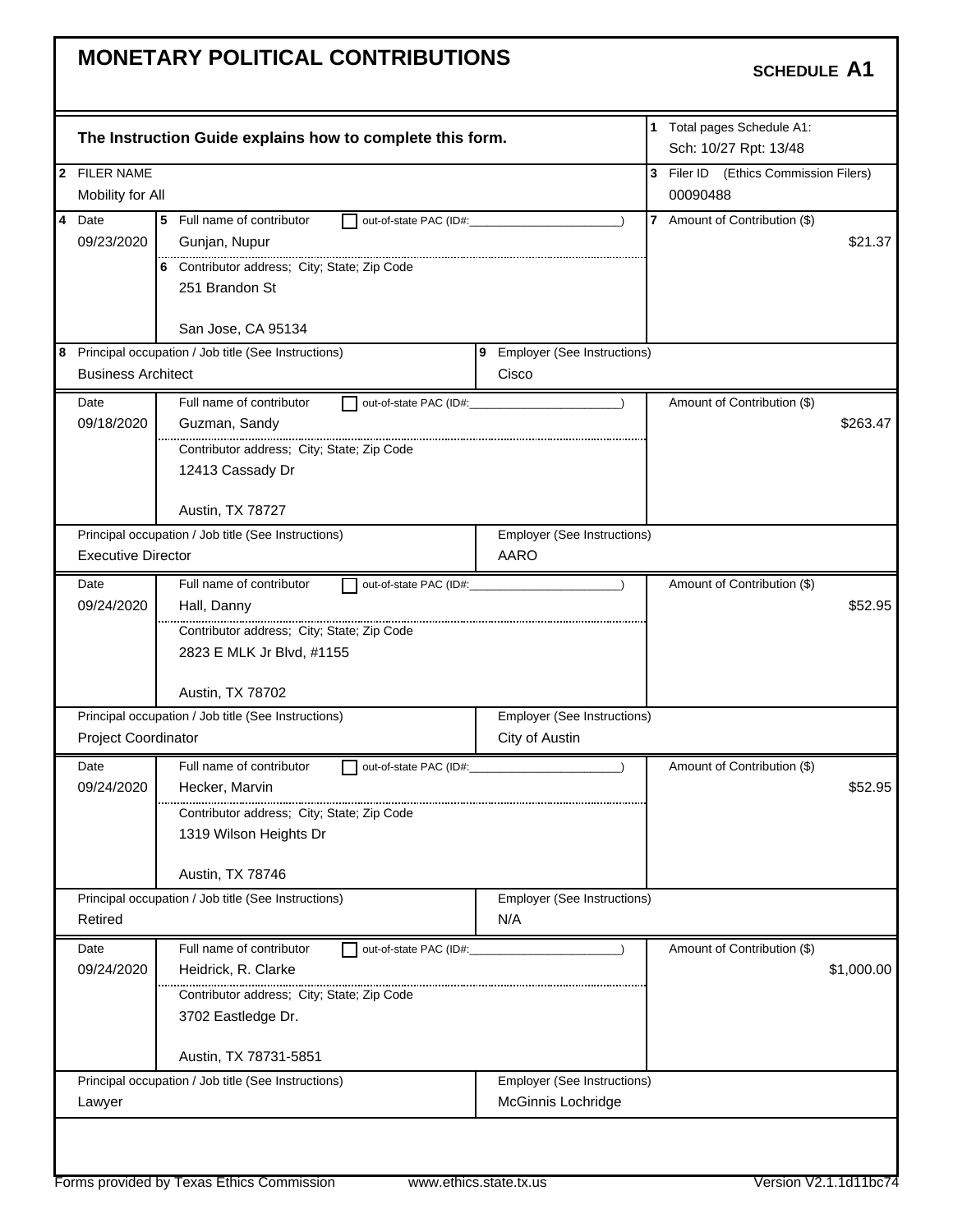|                |                                | The Instruction Guide explains how to complete this form.               |                                           | 1 Total pages Schedule A1:<br>Sch: 11/27 Rpt: 14/48 |            |
|----------------|--------------------------------|-------------------------------------------------------------------------|-------------------------------------------|-----------------------------------------------------|------------|
|                | 2 FILER NAME                   |                                                                         |                                           | 3 Filer ID (Ethics Commission Filers)               |            |
|                | Mobility for All               |                                                                         |                                           | 00090488                                            |            |
| $\overline{4}$ | Date                           | 5<br>Full name of contributor<br>out-of-state PAC (ID#:                 |                                           | 7 Amount of Contribution (\$)                       |            |
|                | 09/22/2020                     | Heimsath, Charles                                                       |                                           |                                                     | \$526.63   |
|                |                                | 6 Contributor address; City; State; Zip Code                            |                                           |                                                     |            |
|                |                                | 1609 Preston Avenue                                                     |                                           |                                                     |            |
|                |                                |                                                                         |                                           |                                                     |            |
|                |                                | Austin, TX 78703                                                        |                                           |                                                     |            |
|                |                                | 8 Principal occupation / Job title (See Instructions)                   | 9 Employer (See Instructions)             |                                                     |            |
|                | Consultant                     |                                                                         | Capitol Market Research                   |                                                     |            |
|                | Date                           | Full name of contributor                                                | out-of-state PAC (ID#: 2000)              | Amount of Contribution (\$)                         |            |
|                | 09/21/2020                     | Hemingson, Todd                                                         |                                           |                                                     | \$52.95    |
|                |                                | Contributor address; City; State; Zip Code                              |                                           |                                                     |            |
|                |                                | 3900 Jefferson St                                                       |                                           |                                                     |            |
|                |                                |                                                                         |                                           |                                                     |            |
|                |                                | Austin, TX 78731<br>Principal occupation / Job title (See Instructions) |                                           |                                                     |            |
|                | Associate VP                   |                                                                         | Employer (See Instructions)<br><b>HDR</b> |                                                     |            |
|                |                                |                                                                         |                                           |                                                     |            |
|                | Date                           | Full name of contributor<br>out-of-state PAC (ID#:                      |                                           | Amount of Contribution (\$)                         |            |
|                | 09/22/2020                     | Hennessey, Dan                                                          |                                           |                                                     | \$10.00    |
|                |                                | Contributor address; City; State; Zip Code                              |                                           |                                                     |            |
|                |                                | 6712 Ondantra Bend                                                      |                                           |                                                     |            |
|                |                                | Austin, TX 78744                                                        |                                           |                                                     |            |
|                |                                | Principal occupation / Job title (See Instructions)                     | Employer (See Instructions)               |                                                     |            |
|                | <b>Transportation Engineer</b> |                                                                         | Wantman Group, Inc.                       |                                                     |            |
|                | Date                           | Full name of contributor                                                | out-of-state PAC (ID#: 2000)              | Amount of Contribution (\$)                         |            |
|                | 08/04/2020                     | Hernandez, Laura                                                        |                                           |                                                     | \$5.58     |
|                |                                | Contributor address; City; State; Zip Code                              |                                           |                                                     |            |
|                |                                | 600 Lonesome Valley Trail                                               |                                           |                                                     |            |
|                |                                |                                                                         |                                           |                                                     |            |
|                |                                | Austin, TX 78731                                                        |                                           |                                                     |            |
|                |                                | Principal occupation / Job title (See Instructions)                     | Employer (See Instructions)               |                                                     |            |
|                | Consulting/Owner               |                                                                         | Self Employed                             |                                                     |            |
|                | Date                           | Full name of contributor<br>out-of-state PAC (ID#:                      |                                           | Amount of Contribution (\$)                         |            |
|                | 09/17/2020                     | Horan, Jr., Timothy                                                     |                                           |                                                     | \$5,000.00 |
|                |                                | Contributor address; City; State; Zip Code                              |                                           |                                                     |            |
|                |                                | 3208 Green Lee Drive                                                    |                                           |                                                     |            |
|                |                                | Austin, TX 78703                                                        |                                           |                                                     |            |
|                |                                | Principal occupation / Job title (See Instructions)                     | Employer (See Instructions)               |                                                     |            |
|                | President                      |                                                                         | Fairway Real Estate Management LLC        |                                                     |            |
|                |                                |                                                                         |                                           |                                                     |            |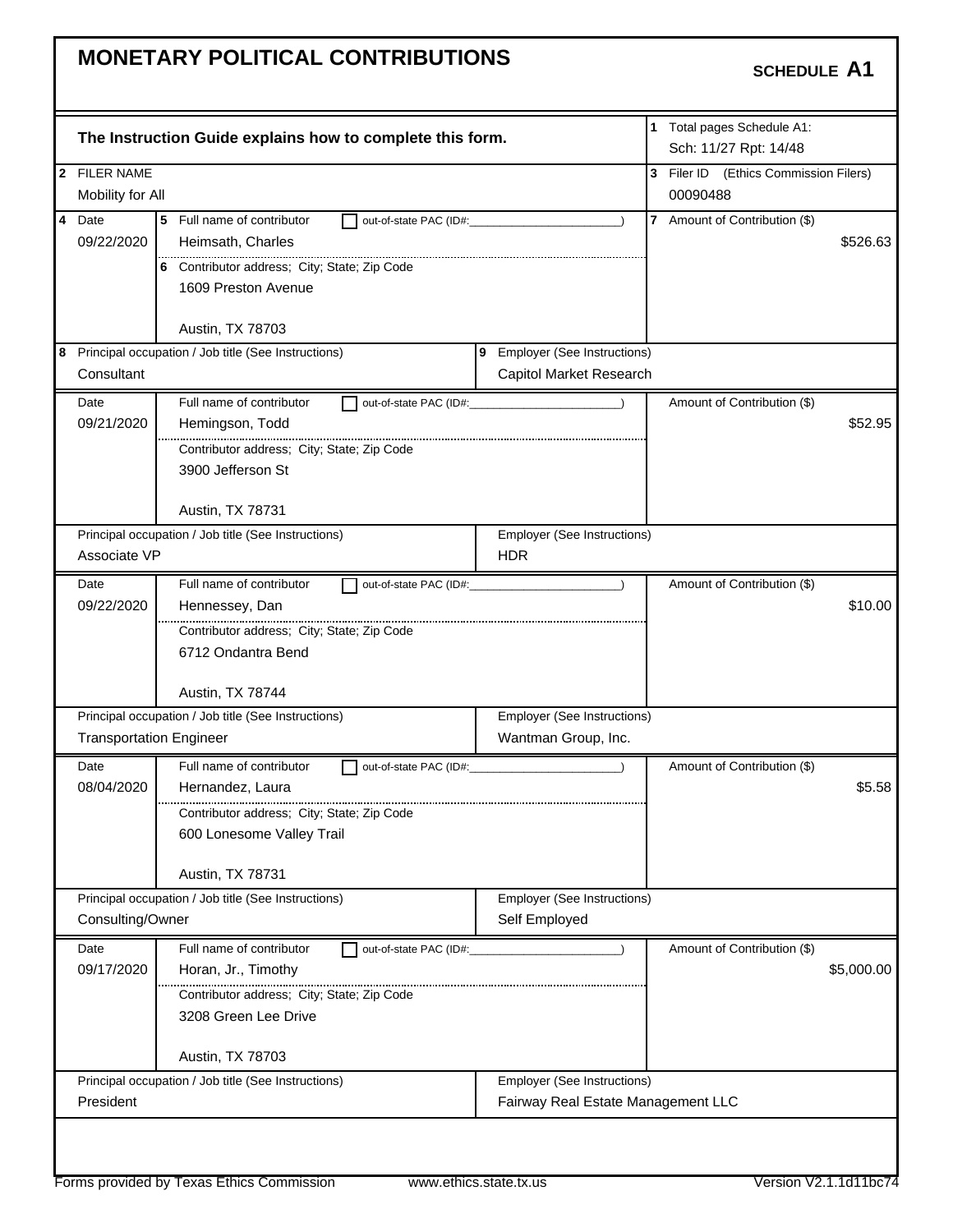| The Instruction Guide explains how to complete this form.             | 1 Total pages Schedule A1:<br>Sch: 12/27 Rpt: 15/48         |
|-----------------------------------------------------------------------|-------------------------------------------------------------|
| 2 FILER NAME                                                          | 3 Filer ID (Ethics Commission Filers)                       |
| Mobility for All                                                      | 00090488                                                    |
| 4 Date<br>5 Full name of contributor                                  | 7 Amount of Contribution (\$)<br>out-of-state PAC (ID#:     |
| 09/24/2020<br>Howard, John                                            | \$263.47                                                    |
| 6 Contributor address; City; State; Zip Code                          |                                                             |
| 1812 West Ave                                                         |                                                             |
| Apt 202                                                               |                                                             |
| Austin, TX 78701-1025                                                 |                                                             |
| 8 Principal occupation / Job title (See Instructions)                 | 9 Employer (See Instructions)                               |
| <b>Government Affiars</b>                                             | Dell Technologies                                           |
| Full name of contributor<br>Date                                      | Amount of Contribution (\$)<br>out-of-state PAC (ID#: 2000) |
| 09/24/2020<br>Kennard, Karen                                          | \$1,052.95                                                  |
| Contributor address; City; State; Zip Code                            |                                                             |
| 1820 West 10th Street                                                 |                                                             |
|                                                                       |                                                             |
| Austin, TX 78703                                                      |                                                             |
| Principal occupation / Job title (See Instructions)<br>Attorney       | Employer (See Instructions)<br><b>Greenberg Traurig LLP</b> |
|                                                                       |                                                             |
| Full name of contributor<br>Date                                      | Amount of Contribution (\$)                                 |
| 09/24/2020<br>Kenny, Conor                                            | \$26.63                                                     |
| Contributor address; City; State; Zip Code                            |                                                             |
| 2125 Brunswick Dr                                                     |                                                             |
| Austin, TX 78723                                                      |                                                             |
| Principal occupation / Job title (See Instructions)                   | Employer (See Instructions)                                 |
| Director of Public Affairs                                            | Civilitude                                                  |
| Full name of contributor<br>Date                                      | Amount of Contribution (\$)                                 |
| 09/24/2020<br>Kenny, Priya                                            | \$26.63                                                     |
| Contributor address; City; State; Zip Code                            |                                                             |
| 2125 Brunswick Dr                                                     |                                                             |
| Austin, TX 78723                                                      |                                                             |
| Principal occupation / Job title (See Instructions)                   | <b>Employer (See Instructions)</b>                          |
| <b>Diversity Director</b>                                             | St Andrews Episcopal School                                 |
| Full name of contributor<br>Date                                      | Amount of Contribution (\$)<br>out-of-state PAC (ID#:       |
| 09/21/2020<br>Keshet, Dan                                             |                                                             |
|                                                                       | \$26.63                                                     |
| Contributor address; City; State; Zip Code                            |                                                             |
| 908 Nueces St, #22                                                    |                                                             |
|                                                                       |                                                             |
| Austin, TX 78701                                                      |                                                             |
| Principal occupation / Job title (See Instructions)<br>Data Scientist | Employer (See Instructions)<br>Qcue, Inc.                   |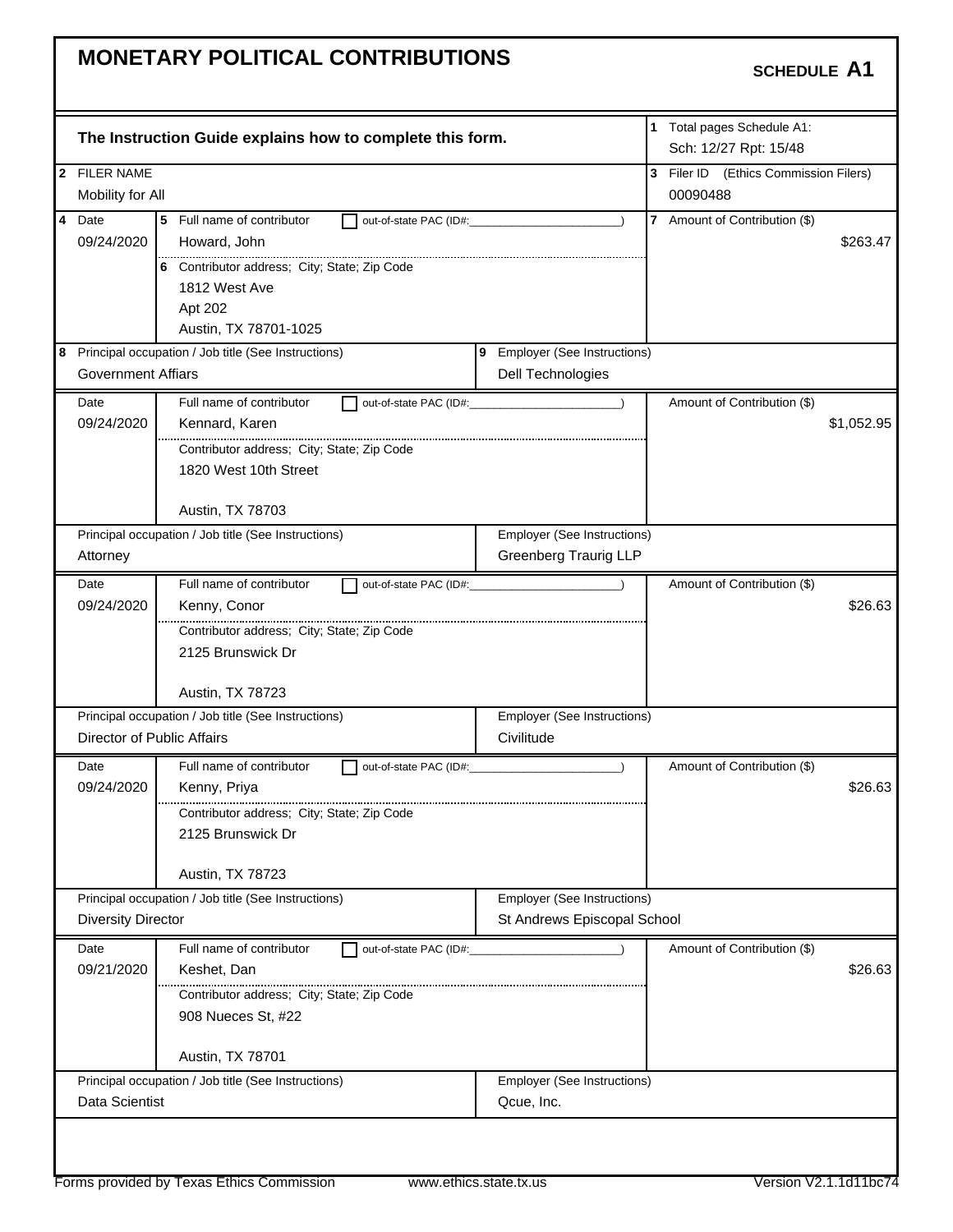|                        | The Instruction Guide explains how to complete this form.                              |                                                                       | 1 Total pages Schedule A1:<br>Sch: 13/27 Rpt: 16/48 |            |
|------------------------|----------------------------------------------------------------------------------------|-----------------------------------------------------------------------|-----------------------------------------------------|------------|
| 2 FILER NAME           |                                                                                        |                                                                       | 3 Filer ID (Ethics Commission Filers)               |            |
| Mobility for All       |                                                                                        |                                                                       | 00090488                                            |            |
| $\overline{4}$<br>Date | 5 Full name of contributor<br>out-of-state PAC (ID#:                                   |                                                                       | 7 Amount of Contribution (\$)                       |            |
| 08/25/2020             | Khataw, Ali                                                                            |                                                                       |                                                     | \$5,000.00 |
|                        | 6 Contributor address; City; State; Zip Code                                           |                                                                       |                                                     |            |
|                        | 8500 Bluffstone Cove                                                                   |                                                                       |                                                     |            |
|                        | Suite B-103                                                                            |                                                                       |                                                     |            |
|                        | Austin, TX 78759                                                                       |                                                                       |                                                     |            |
|                        | 8 Principal occupation / Job title (See Instructions)<br>9 Employer (See Instructions) |                                                                       |                                                     |            |
| Engineer/CEO           |                                                                                        | Encotech Engineering Consultants, Inc.                                |                                                     |            |
| Date                   | Full name of contributor<br>out-of-state PAC (ID#:                                     | $\rightarrow$                                                         | Amount of Contribution (\$)                         |            |
| 09/24/2020             | Kim, Paul                                                                              |                                                                       |                                                     | \$1,052.95 |
|                        | Contributor address; City; State; Zip Code                                             |                                                                       |                                                     |            |
|                        | 10524 Roy Butler Dr                                                                    |                                                                       |                                                     |            |
|                        |                                                                                        |                                                                       |                                                     |            |
|                        | Austin, TX 78717                                                                       |                                                                       |                                                     |            |
|                        | Principal occupation / Job title (See Instructions)                                    | Employer (See Instructions)<br><b>ATX Environmental Solutions LLC</b> |                                                     |            |
| Owner                  |                                                                                        |                                                                       |                                                     |            |
| Date                   | Full name of contributor<br>out-of-state PAC (ID#:                                     |                                                                       | Amount of Contribution (\$)                         |            |
| 09/24/2020             | Kitchen, Ann                                                                           |                                                                       |                                                     | \$105.58   |
|                        | Contributor address; City; State; Zip Code                                             |                                                                       |                                                     |            |
|                        | 2401 Briargrove Dr                                                                     |                                                                       |                                                     |            |
|                        | Austin, TX 78704                                                                       |                                                                       |                                                     |            |
|                        | Principal occupation / Job title (See Instructions)                                    | <b>Employer (See Instructions)</b>                                    |                                                     |            |
| Council Member         |                                                                                        | City of Austin                                                        |                                                     |            |
| Date                   | Full name of contributor<br>out-of-state PAC (ID#:                                     |                                                                       | Amount of Contribution (\$)                         |            |
| 09/24/2020             | Kopas, Edward                                                                          |                                                                       |                                                     | \$26.63    |
|                        | Contributor address; City; State; Zip Code                                             |                                                                       |                                                     |            |
|                        | 8406 Alta Mesa                                                                         |                                                                       |                                                     |            |
|                        | Austin, TX 78759-8005                                                                  |                                                                       |                                                     |            |
|                        | Principal occupation / Job title (See Instructions)                                    | Employer (See Instructions)                                           |                                                     |            |
| Retired                |                                                                                        | N/A                                                                   |                                                     |            |
| Date                   | Full name of contributor<br>out-of-state PAC (ID#:                                     |                                                                       | Amount of Contribution (\$)                         |            |
| 09/22/2020             | Laycock, John                                                                          |                                                                       |                                                     | \$10.84    |
|                        | Contributor address; City; State; Zip Code                                             |                                                                       |                                                     |            |
|                        | 1601 Miriam Avenue #306                                                                |                                                                       |                                                     |            |
|                        |                                                                                        |                                                                       |                                                     |            |
|                        | Austin, TX 78702                                                                       |                                                                       |                                                     |            |
|                        | Principal occupation / Job title (See Instructions)                                    | Employer (See Instructions)                                           |                                                     |            |
| Urban Planner          |                                                                                        | Land Strategies, Inc.                                                 |                                                     |            |
|                        |                                                                                        |                                                                       |                                                     |            |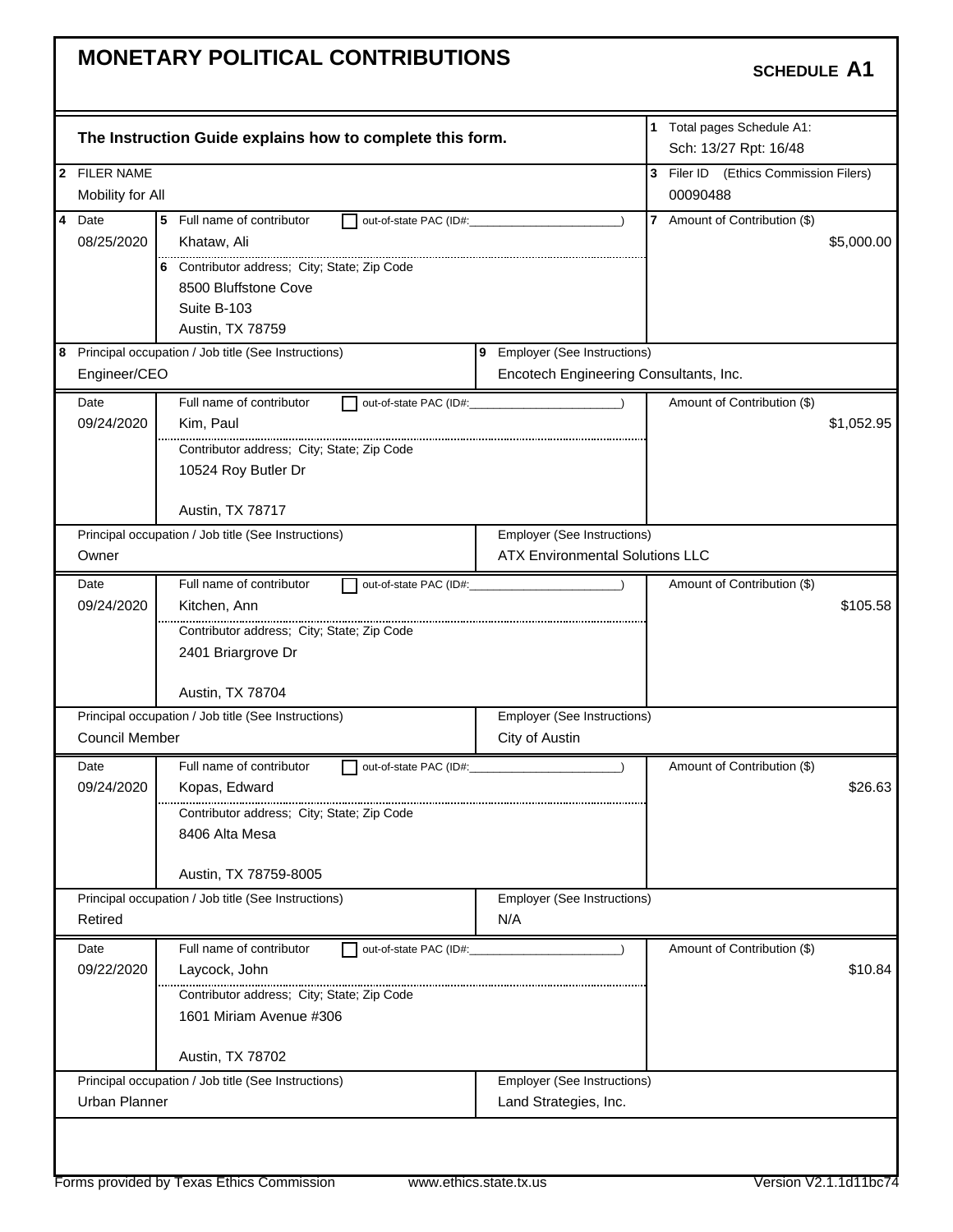|                         |                           | The Instruction Guide explains how to complete this form. |                                    |                | 1 Total pages Schedule A1:<br>Sch: 14/27 Rpt: 17/48 |            |
|-------------------------|---------------------------|-----------------------------------------------------------|------------------------------------|----------------|-----------------------------------------------------|------------|
|                         | 2 FILER NAME              |                                                           |                                    |                | 3 Filer ID (Ethics Commission Filers)               |            |
|                         | Mobility for All          |                                                           |                                    |                | 00090488                                            |            |
| $\overline{\mathbf{4}}$ | Date                      | 5<br>Full name of contributor<br>out-of-state PAC (ID#:   |                                    | $\overline{7}$ | Amount of Contribution (\$)                         |            |
|                         | 09/22/2020                | Leaman, Max                                               |                                    |                |                                                     | \$1,000.00 |
|                         |                           | 6 Contributor address; City; State; Zip Code              |                                    |                |                                                     |            |
|                         |                           | 3420 Executive Center Dr                                  |                                    |                |                                                     |            |
|                         |                           | $G-100$                                                   |                                    |                |                                                     |            |
|                         |                           | Austin, TX 78731-1427                                     |                                    |                |                                                     |            |
|                         |                           | 8 Principal occupation / Job title (See Instructions)     | 9 Employer (See Instructions)      |                |                                                     |            |
|                         | CEO                       |                                                           | LoanPeople                         |                |                                                     |            |
|                         | Date                      | Full name of contributor<br>out-of-state PAC (ID#:        | $\lambda$                          |                | Amount of Contribution (\$)                         |            |
|                         | 09/21/2020                | Levack, Brian Andrew                                      |                                    |                |                                                     | \$105.58   |
|                         |                           | Contributor address; City; State; Zip Code                |                                    |                |                                                     |            |
|                         |                           | 4206 Wildwood Rd                                          |                                    |                |                                                     |            |
|                         |                           |                                                           |                                    |                |                                                     |            |
|                         |                           | Austin, TX 78722                                          |                                    |                |                                                     |            |
|                         |                           | Principal occupation / Job title (See Instructions)       | <b>Employer (See Instructions)</b> |                |                                                     |            |
|                         | Employee                  |                                                           | St. David's Foundation             |                |                                                     |            |
|                         | Date                      | Full name of contributor<br>out-of-state PAC (ID#:        |                                    |                | Amount of Contribution (\$)                         |            |
|                         | 09/21/2020                | Levinson, Kimberley                                       |                                    |                |                                                     | \$10.84    |
|                         |                           | Contributor address; City; State; Zip Code                |                                    |                |                                                     |            |
|                         |                           | 98 San Jacinto Blvd                                       |                                    |                |                                                     |            |
|                         |                           | <b>FSR 1007</b>                                           |                                    |                |                                                     |            |
|                         |                           | Austin, TX 78701                                          |                                    |                |                                                     |            |
|                         |                           | Principal occupation / Job title (See Instructions)       | Employer (See Instructions)        |                |                                                     |            |
|                         | Retired                   |                                                           | N/A                                |                |                                                     |            |
|                         | Date                      | Full name of contributor<br>out-of-state PAC (ID#:        |                                    |                | Amount of Contribution (\$)                         |            |
|                         | 09/24/2020                | Levinson, Kimberly                                        |                                    |                |                                                     | \$52.95    |
|                         |                           | Contributor address; City; State; Zip Code                |                                    |                |                                                     |            |
|                         |                           | 98 San Jacinto Blvd                                       |                                    |                |                                                     |            |
|                         |                           | <b>FSR 1007</b>                                           |                                    |                |                                                     |            |
|                         |                           | Austin, TX 78701                                          |                                    |                |                                                     |            |
|                         |                           | Principal occupation / Job title (See Instructions)       | Employer (See Instructions)        |                |                                                     |            |
|                         | Retired                   |                                                           | N/A                                |                |                                                     |            |
|                         | Date                      | Full name of contributor<br>out-of-state PAC (ID#:        |                                    |                | Amount of Contribution (\$)                         |            |
|                         | 09/24/2020                | Limon-Mercado, Dyana                                      |                                    |                |                                                     | \$52.95    |
|                         |                           | Contributor address; City; State; Zip Code                |                                    |                |                                                     |            |
|                         |                           | 2100 Mimosa Dr                                            |                                    |                |                                                     |            |
|                         |                           |                                                           |                                    |                |                                                     |            |
|                         |                           | Austin, TX 78745                                          |                                    |                |                                                     |            |
|                         |                           | Principal occupation / Job title (See Instructions)       | Employer (See Instructions)        |                |                                                     |            |
|                         | <b>Executive Director</b> |                                                           | <b>Planned Parenthood</b>          |                |                                                     |            |
|                         |                           |                                                           |                                    |                |                                                     |            |
|                         |                           |                                                           |                                    |                |                                                     |            |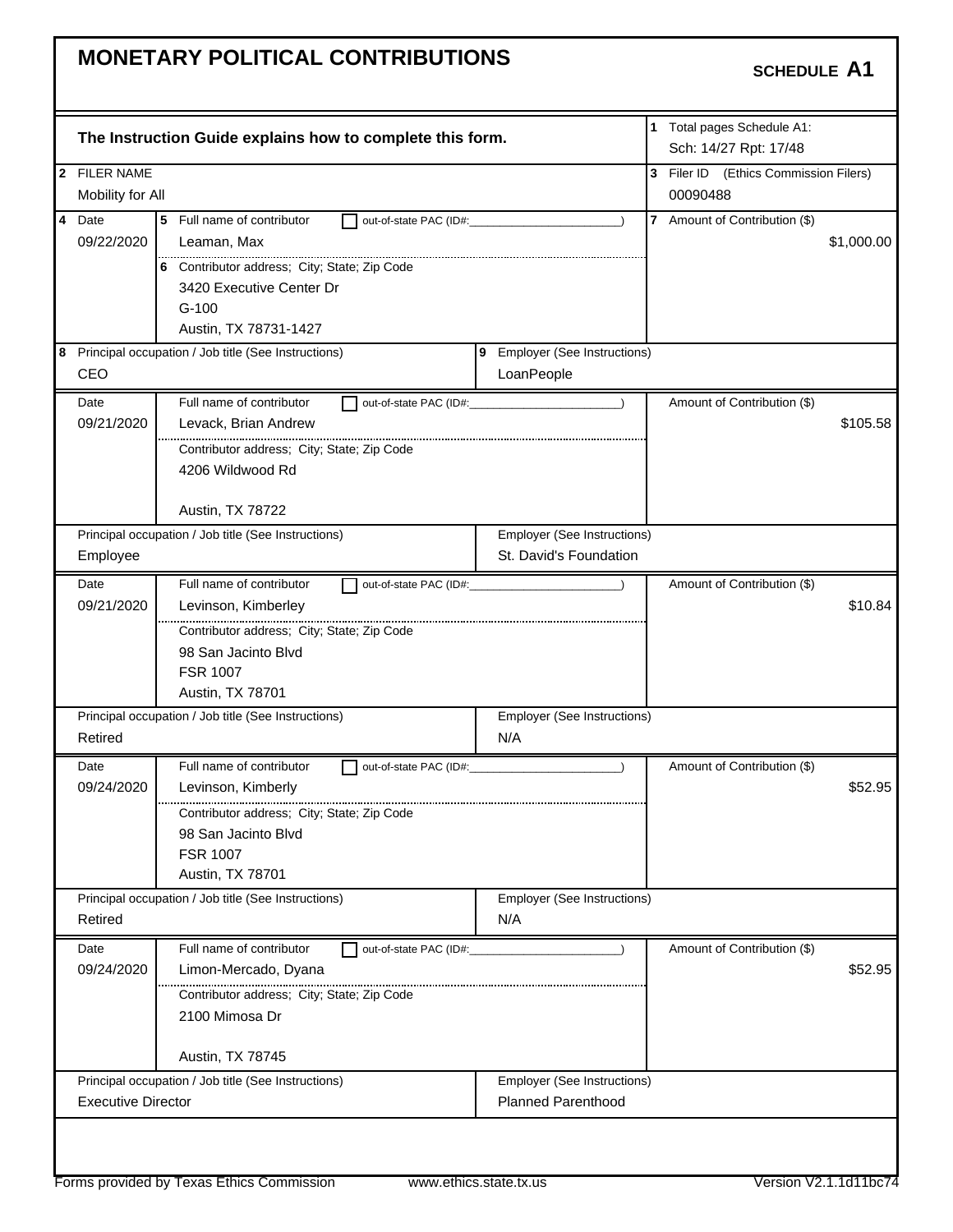| 2 FILER NAME<br>Mobility for All<br>00090488<br>4 Date<br>5 Full name of contributor<br>7 Amount of Contribution (\$)<br>out-of-state PAC (ID#:<br>09/24/2020<br>Linares-Moeller, Nora<br>6 Contributor address; City; State; Zip Code<br>PO Box 2412<br>Wimberley, TX 78676<br>9 Employer (See Instructions)<br><b>Executive Director</b><br>HousingWorks Austin<br>Full name of contributor<br>Date<br>Amount of Contribution (\$)<br>out-of-state PAC (ID#: 2000)<br>09/21/2020<br>Markham, Tyler<br>Contributor address; City; State; Zip Code<br>1705 Crossing PI #138<br>Austin, TX 78741<br>Employer (See Instructions)<br>Principal occupation / Job title (See Instructions)<br>Planner<br>City of Austin<br>Full name of contributor<br>Amount of Contribution (\$)<br>Date<br>09/22/2020<br>Marks, Scott<br>Contributor address; City; State; Zip Code<br>2700 Via Fortuna<br>Austin, TX 78611<br>Principal occupation / Job title (See Instructions)<br>Employer (See Instructions)<br>Coat Rose, P.C.<br>Lawyer<br>Full name of contributor<br>Date<br>Amount of Contribution (\$)<br>out-of-state PAC (ID#:<br>09/24/2020<br>Maxwell, Felicity<br>Contributor address; City; State; Zip Code<br>2121 Melridge Pl<br>Austin, TX 78704 | 3 Filer ID (Ethics Commission Filers)<br>\$263.47 |
|----------------------------------------------------------------------------------------------------------------------------------------------------------------------------------------------------------------------------------------------------------------------------------------------------------------------------------------------------------------------------------------------------------------------------------------------------------------------------------------------------------------------------------------------------------------------------------------------------------------------------------------------------------------------------------------------------------------------------------------------------------------------------------------------------------------------------------------------------------------------------------------------------------------------------------------------------------------------------------------------------------------------------------------------------------------------------------------------------------------------------------------------------------------------------------------------------------------------------------------------------|---------------------------------------------------|
|                                                                                                                                                                                                                                                                                                                                                                                                                                                                                                                                                                                                                                                                                                                                                                                                                                                                                                                                                                                                                                                                                                                                                                                                                                                    |                                                   |
|                                                                                                                                                                                                                                                                                                                                                                                                                                                                                                                                                                                                                                                                                                                                                                                                                                                                                                                                                                                                                                                                                                                                                                                                                                                    |                                                   |
|                                                                                                                                                                                                                                                                                                                                                                                                                                                                                                                                                                                                                                                                                                                                                                                                                                                                                                                                                                                                                                                                                                                                                                                                                                                    |                                                   |
|                                                                                                                                                                                                                                                                                                                                                                                                                                                                                                                                                                                                                                                                                                                                                                                                                                                                                                                                                                                                                                                                                                                                                                                                                                                    |                                                   |
| 8 Principal occupation / Job title (See Instructions)                                                                                                                                                                                                                                                                                                                                                                                                                                                                                                                                                                                                                                                                                                                                                                                                                                                                                                                                                                                                                                                                                                                                                                                              |                                                   |
|                                                                                                                                                                                                                                                                                                                                                                                                                                                                                                                                                                                                                                                                                                                                                                                                                                                                                                                                                                                                                                                                                                                                                                                                                                                    |                                                   |
|                                                                                                                                                                                                                                                                                                                                                                                                                                                                                                                                                                                                                                                                                                                                                                                                                                                                                                                                                                                                                                                                                                                                                                                                                                                    |                                                   |
|                                                                                                                                                                                                                                                                                                                                                                                                                                                                                                                                                                                                                                                                                                                                                                                                                                                                                                                                                                                                                                                                                                                                                                                                                                                    |                                                   |
|                                                                                                                                                                                                                                                                                                                                                                                                                                                                                                                                                                                                                                                                                                                                                                                                                                                                                                                                                                                                                                                                                                                                                                                                                                                    |                                                   |
|                                                                                                                                                                                                                                                                                                                                                                                                                                                                                                                                                                                                                                                                                                                                                                                                                                                                                                                                                                                                                                                                                                                                                                                                                                                    | \$26.63                                           |
|                                                                                                                                                                                                                                                                                                                                                                                                                                                                                                                                                                                                                                                                                                                                                                                                                                                                                                                                                                                                                                                                                                                                                                                                                                                    |                                                   |
|                                                                                                                                                                                                                                                                                                                                                                                                                                                                                                                                                                                                                                                                                                                                                                                                                                                                                                                                                                                                                                                                                                                                                                                                                                                    |                                                   |
|                                                                                                                                                                                                                                                                                                                                                                                                                                                                                                                                                                                                                                                                                                                                                                                                                                                                                                                                                                                                                                                                                                                                                                                                                                                    |                                                   |
|                                                                                                                                                                                                                                                                                                                                                                                                                                                                                                                                                                                                                                                                                                                                                                                                                                                                                                                                                                                                                                                                                                                                                                                                                                                    |                                                   |
|                                                                                                                                                                                                                                                                                                                                                                                                                                                                                                                                                                                                                                                                                                                                                                                                                                                                                                                                                                                                                                                                                                                                                                                                                                                    |                                                   |
|                                                                                                                                                                                                                                                                                                                                                                                                                                                                                                                                                                                                                                                                                                                                                                                                                                                                                                                                                                                                                                                                                                                                                                                                                                                    |                                                   |
|                                                                                                                                                                                                                                                                                                                                                                                                                                                                                                                                                                                                                                                                                                                                                                                                                                                                                                                                                                                                                                                                                                                                                                                                                                                    |                                                   |
|                                                                                                                                                                                                                                                                                                                                                                                                                                                                                                                                                                                                                                                                                                                                                                                                                                                                                                                                                                                                                                                                                                                                                                                                                                                    | \$52.95                                           |
|                                                                                                                                                                                                                                                                                                                                                                                                                                                                                                                                                                                                                                                                                                                                                                                                                                                                                                                                                                                                                                                                                                                                                                                                                                                    |                                                   |
|                                                                                                                                                                                                                                                                                                                                                                                                                                                                                                                                                                                                                                                                                                                                                                                                                                                                                                                                                                                                                                                                                                                                                                                                                                                    |                                                   |
|                                                                                                                                                                                                                                                                                                                                                                                                                                                                                                                                                                                                                                                                                                                                                                                                                                                                                                                                                                                                                                                                                                                                                                                                                                                    |                                                   |
|                                                                                                                                                                                                                                                                                                                                                                                                                                                                                                                                                                                                                                                                                                                                                                                                                                                                                                                                                                                                                                                                                                                                                                                                                                                    |                                                   |
|                                                                                                                                                                                                                                                                                                                                                                                                                                                                                                                                                                                                                                                                                                                                                                                                                                                                                                                                                                                                                                                                                                                                                                                                                                                    |                                                   |
|                                                                                                                                                                                                                                                                                                                                                                                                                                                                                                                                                                                                                                                                                                                                                                                                                                                                                                                                                                                                                                                                                                                                                                                                                                                    |                                                   |
|                                                                                                                                                                                                                                                                                                                                                                                                                                                                                                                                                                                                                                                                                                                                                                                                                                                                                                                                                                                                                                                                                                                                                                                                                                                    |                                                   |
|                                                                                                                                                                                                                                                                                                                                                                                                                                                                                                                                                                                                                                                                                                                                                                                                                                                                                                                                                                                                                                                                                                                                                                                                                                                    | \$52.95                                           |
|                                                                                                                                                                                                                                                                                                                                                                                                                                                                                                                                                                                                                                                                                                                                                                                                                                                                                                                                                                                                                                                                                                                                                                                                                                                    |                                                   |
|                                                                                                                                                                                                                                                                                                                                                                                                                                                                                                                                                                                                                                                                                                                                                                                                                                                                                                                                                                                                                                                                                                                                                                                                                                                    |                                                   |
|                                                                                                                                                                                                                                                                                                                                                                                                                                                                                                                                                                                                                                                                                                                                                                                                                                                                                                                                                                                                                                                                                                                                                                                                                                                    |                                                   |
| Principal occupation / Job title (See Instructions)<br><b>Employer (See Instructions)</b>                                                                                                                                                                                                                                                                                                                                                                                                                                                                                                                                                                                                                                                                                                                                                                                                                                                                                                                                                                                                                                                                                                                                                          |                                                   |
| Owner<br>Tipit                                                                                                                                                                                                                                                                                                                                                                                                                                                                                                                                                                                                                                                                                                                                                                                                                                                                                                                                                                                                                                                                                                                                                                                                                                     |                                                   |
| Full name of contributor<br>Amount of Contribution (\$)<br>Date<br>out-of-state PAC (ID#:                                                                                                                                                                                                                                                                                                                                                                                                                                                                                                                                                                                                                                                                                                                                                                                                                                                                                                                                                                                                                                                                                                                                                          |                                                   |
| 09/21/2020<br>McDaniel, Rahm                                                                                                                                                                                                                                                                                                                                                                                                                                                                                                                                                                                                                                                                                                                                                                                                                                                                                                                                                                                                                                                                                                                                                                                                                       |                                                   |
| Contributor address; City; State; Zip Code                                                                                                                                                                                                                                                                                                                                                                                                                                                                                                                                                                                                                                                                                                                                                                                                                                                                                                                                                                                                                                                                                                                                                                                                         |                                                   |
| 2129 McCloskey                                                                                                                                                                                                                                                                                                                                                                                                                                                                                                                                                                                                                                                                                                                                                                                                                                                                                                                                                                                                                                                                                                                                                                                                                                     |                                                   |
| Austin, TX 78723                                                                                                                                                                                                                                                                                                                                                                                                                                                                                                                                                                                                                                                                                                                                                                                                                                                                                                                                                                                                                                                                                                                                                                                                                                   |                                                   |
| Principal occupation / Job title (See Instructions)<br>Employer (See Instructions)                                                                                                                                                                                                                                                                                                                                                                                                                                                                                                                                                                                                                                                                                                                                                                                                                                                                                                                                                                                                                                                                                                                                                                 |                                                   |
| Sales<br>Q <sub>2</sub>                                                                                                                                                                                                                                                                                                                                                                                                                                                                                                                                                                                                                                                                                                                                                                                                                                                                                                                                                                                                                                                                                                                                                                                                                            |                                                   |
|                                                                                                                                                                                                                                                                                                                                                                                                                                                                                                                                                                                                                                                                                                                                                                                                                                                                                                                                                                                                                                                                                                                                                                                                                                                    | \$52.95                                           |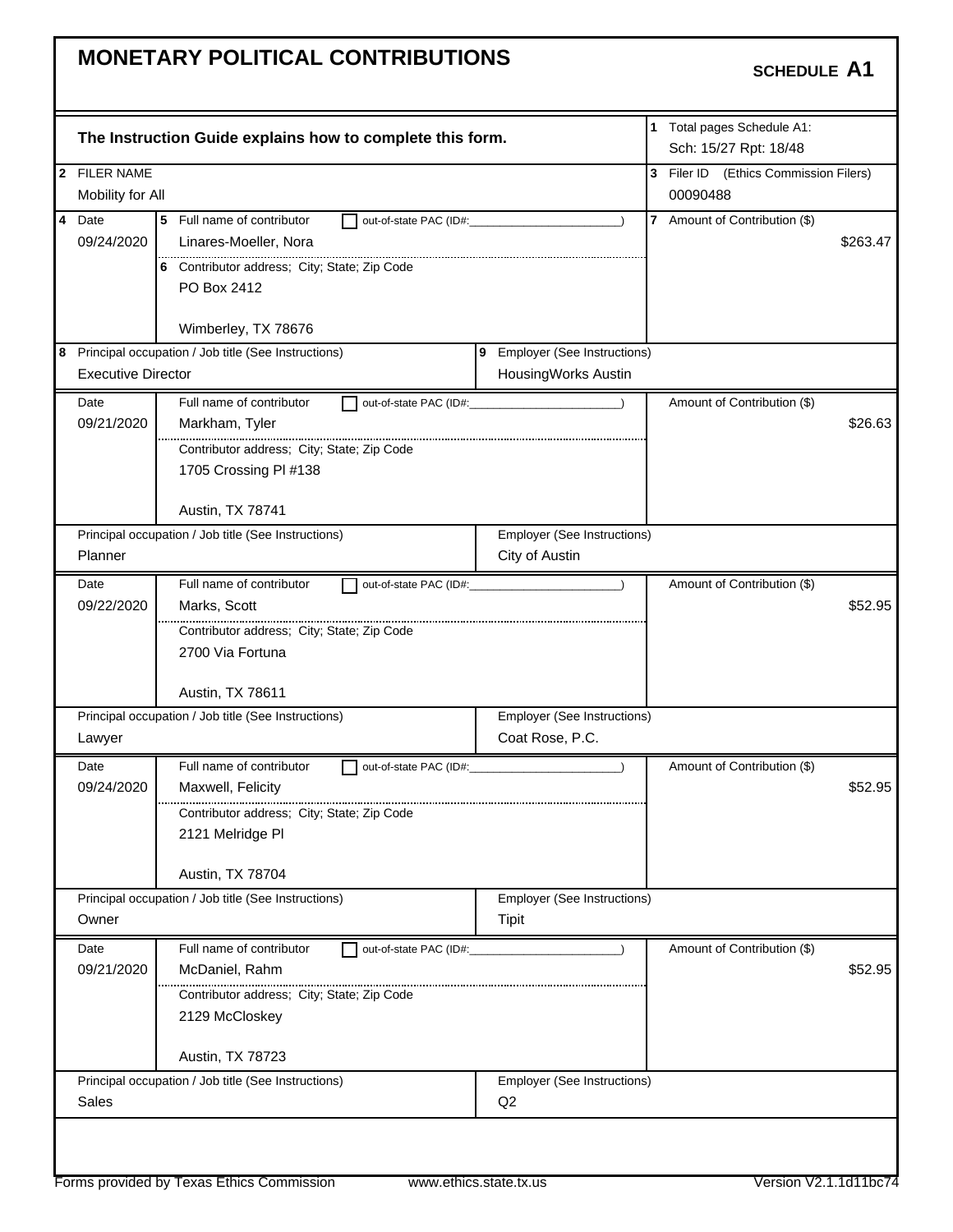| The Instruction Guide explains how to complete this form.                |                                                                                                                                                                                                                                                                                                                                            | 1 Total pages Schedule A1:<br>Sch: 16/27 Rpt: 19/48 |                                                                                                                                                                                                              |
|--------------------------------------------------------------------------|--------------------------------------------------------------------------------------------------------------------------------------------------------------------------------------------------------------------------------------------------------------------------------------------------------------------------------------------|-----------------------------------------------------|--------------------------------------------------------------------------------------------------------------------------------------------------------------------------------------------------------------|
|                                                                          |                                                                                                                                                                                                                                                                                                                                            | 3 Filer ID (Ethics Commission Filers)               |                                                                                                                                                                                                              |
| Mobility for All                                                         |                                                                                                                                                                                                                                                                                                                                            | 00090488                                            |                                                                                                                                                                                                              |
| Date<br>5 Full name of contributor<br>out-of-state PAC (ID#:             |                                                                                                                                                                                                                                                                                                                                            |                                                     |                                                                                                                                                                                                              |
| McFadden, Elliott                                                        |                                                                                                                                                                                                                                                                                                                                            |                                                     | \$26.63                                                                                                                                                                                                      |
|                                                                          |                                                                                                                                                                                                                                                                                                                                            |                                                     |                                                                                                                                                                                                              |
| 5606 N Lamar Blvd                                                        |                                                                                                                                                                                                                                                                                                                                            |                                                     |                                                                                                                                                                                                              |
| #211                                                                     |                                                                                                                                                                                                                                                                                                                                            |                                                     |                                                                                                                                                                                                              |
|                                                                          |                                                                                                                                                                                                                                                                                                                                            |                                                     |                                                                                                                                                                                                              |
| 8 Principal occupation / Job title (See Instructions)<br>Program Manager |                                                                                                                                                                                                                                                                                                                                            |                                                     |                                                                                                                                                                                                              |
|                                                                          |                                                                                                                                                                                                                                                                                                                                            |                                                     |                                                                                                                                                                                                              |
|                                                                          |                                                                                                                                                                                                                                                                                                                                            |                                                     |                                                                                                                                                                                                              |
|                                                                          |                                                                                                                                                                                                                                                                                                                                            |                                                     | \$26.63                                                                                                                                                                                                      |
|                                                                          |                                                                                                                                                                                                                                                                                                                                            |                                                     |                                                                                                                                                                                                              |
|                                                                          |                                                                                                                                                                                                                                                                                                                                            |                                                     |                                                                                                                                                                                                              |
| Austin, TX 78735                                                         |                                                                                                                                                                                                                                                                                                                                            |                                                     |                                                                                                                                                                                                              |
|                                                                          |                                                                                                                                                                                                                                                                                                                                            |                                                     |                                                                                                                                                                                                              |
|                                                                          | N/A                                                                                                                                                                                                                                                                                                                                        |                                                     |                                                                                                                                                                                                              |
| Full name of contributor<br>out-of-state PAC (ID#:                       |                                                                                                                                                                                                                                                                                                                                            | Amount of Contribution (\$)                         |                                                                                                                                                                                                              |
| McGrath, Nicole                                                          |                                                                                                                                                                                                                                                                                                                                            |                                                     | \$10.84                                                                                                                                                                                                      |
| Contributor address; City; State; Zip Code                               |                                                                                                                                                                                                                                                                                                                                            |                                                     |                                                                                                                                                                                                              |
| 8503 Jamestown Dr                                                        |                                                                                                                                                                                                                                                                                                                                            |                                                     |                                                                                                                                                                                                              |
|                                                                          |                                                                                                                                                                                                                                                                                                                                            |                                                     |                                                                                                                                                                                                              |
| Austin, TX 78758                                                         |                                                                                                                                                                                                                                                                                                                                            |                                                     |                                                                                                                                                                                                              |
|                                                                          |                                                                                                                                                                                                                                                                                                                                            |                                                     |                                                                                                                                                                                                              |
|                                                                          |                                                                                                                                                                                                                                                                                                                                            |                                                     |                                                                                                                                                                                                              |
| Full name of contributor<br>out-of-state PAC (ID#:                       |                                                                                                                                                                                                                                                                                                                                            | Amount of Contribution (\$)                         |                                                                                                                                                                                                              |
| McRae, Jordan                                                            |                                                                                                                                                                                                                                                                                                                                            |                                                     | \$52.95                                                                                                                                                                                                      |
| Contributor address; City; State; Zip Code                               |                                                                                                                                                                                                                                                                                                                                            |                                                     |                                                                                                                                                                                                              |
| 4646 Mueller Blvd<br>Apt 2074                                            |                                                                                                                                                                                                                                                                                                                                            |                                                     |                                                                                                                                                                                                              |
|                                                                          |                                                                                                                                                                                                                                                                                                                                            |                                                     |                                                                                                                                                                                                              |
|                                                                          |                                                                                                                                                                                                                                                                                                                                            |                                                     |                                                                                                                                                                                                              |
| Austin, TX 78723                                                         |                                                                                                                                                                                                                                                                                                                                            |                                                     |                                                                                                                                                                                                              |
| Principal occupation / Job title (See Instructions)                      | <b>Employer (See Instructions)</b><br>Whole Foods Market                                                                                                                                                                                                                                                                                   |                                                     |                                                                                                                                                                                                              |
|                                                                          |                                                                                                                                                                                                                                                                                                                                            |                                                     |                                                                                                                                                                                                              |
| Full name of contributor<br>out-of-state PAC (ID#:                       |                                                                                                                                                                                                                                                                                                                                            | Amount of Contribution (\$)                         |                                                                                                                                                                                                              |
| Miranda, Gilberto                                                        |                                                                                                                                                                                                                                                                                                                                            |                                                     | \$10.84                                                                                                                                                                                                      |
| Contributor address; City; State; Zip Code<br>7413 Poinsetta             |                                                                                                                                                                                                                                                                                                                                            |                                                     |                                                                                                                                                                                                              |
|                                                                          |                                                                                                                                                                                                                                                                                                                                            |                                                     |                                                                                                                                                                                                              |
| Austin, TX 78744                                                         |                                                                                                                                                                                                                                                                                                                                            |                                                     |                                                                                                                                                                                                              |
| Principal occupation / Job title (See Instructions)                      | Employer (See Instructions)<br>Self Employed                                                                                                                                                                                                                                                                                               |                                                     |                                                                                                                                                                                                              |
|                                                                          | 6 Contributor address; City; State; Zip Code<br>Austin, TX 78751<br>Full name of contributor<br>McGhee, John<br>Contributor address: City: State: Zip Code<br>5000 Mission Oaks Blvd Unit 4<br>Principal occupation / Job title (See Instructions)<br>Principal occupation / Job title (See Instructions)<br><b>Transportation Planner</b> | CDM Smith                                           | 7 Amount of Contribution (\$)<br>9 Employer (See Instructions)<br>Minnesota Department of Transportation<br>Amount of Contribution (\$)<br><b>Employer (See Instructions)</b><br>Employer (See Instructions) |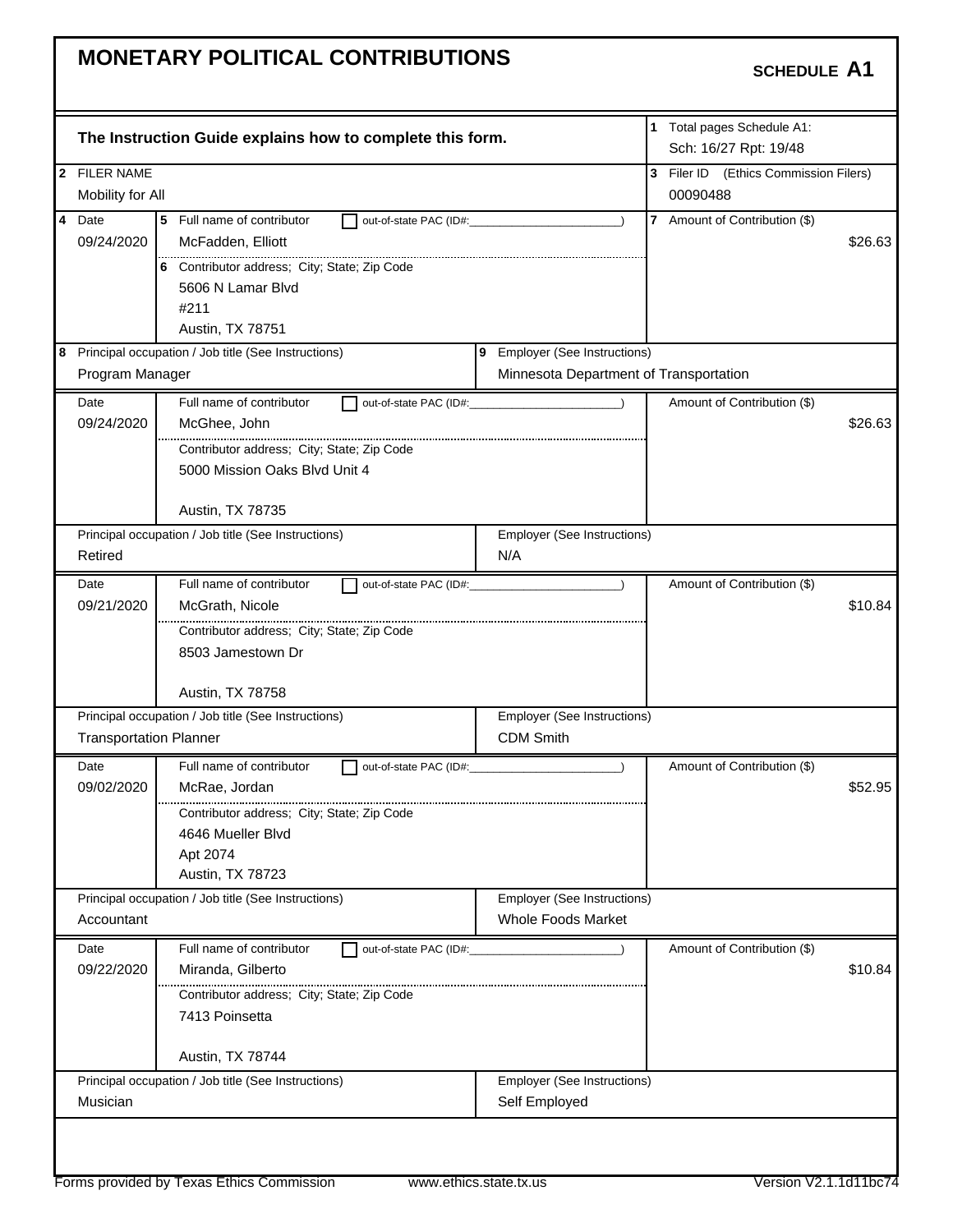|                              | The Instruction Guide explains how to complete this form. |                                                    | 1 Total pages Schedule A1:<br>Sch: 17/27 Rpt: 20/48 |         |
|------------------------------|-----------------------------------------------------------|----------------------------------------------------|-----------------------------------------------------|---------|
| 2 FILER NAME                 |                                                           |                                                    | 3 Filer ID (Ethics Commission Filers)               |         |
| Mobility for All             |                                                           |                                                    | 00090488                                            |         |
| $\overline{4}$<br>Date       | 5 Full name of contributor<br>out-of-state PAC (ID#:      |                                                    | 7 Amount of Contribution (\$)                       |         |
| 09/22/2020                   | Miranda, Thomas                                           |                                                    |                                                     | \$20.00 |
|                              | 6 Contributor address; City; State; Zip Code              |                                                    |                                                     |         |
|                              | 2117 Barton Hills Dr                                      |                                                    |                                                     |         |
|                              |                                                           |                                                    |                                                     |         |
|                              | Austin, TX 78704-4660                                     |                                                    |                                                     |         |
|                              | 8 Principal occupation / Job title (See Instructions)     | 9 Employer (See Instructions)                      |                                                     |         |
| Consultant                   |                                                           | SA                                                 |                                                     |         |
| Date                         | Full name of contributor<br>out-of-state PAC (ID#:        |                                                    | Amount of Contribution (\$)                         |         |
| 09/21/2020                   | Montgomery, Julia                                         |                                                    |                                                     | \$21.37 |
|                              | Contributor address; City; State; Zip Code                |                                                    |                                                     |         |
|                              | 5607 Westminster Dr.                                      |                                                    |                                                     |         |
|                              |                                                           |                                                    |                                                     |         |
|                              | Austin, TX 78723                                          |                                                    |                                                     |         |
|                              | Principal occupation / Job title (See Instructions)       | Employer (See Instructions)                        |                                                     |         |
| Policy Advisor               |                                                           |                                                    | City of Austin-office of Council Member Paige Ellis |         |
| Date                         | Full name of contributor                                  |                                                    | Amount of Contribution (\$)                         |         |
| 09/24/2020                   | Ogren, Jonathan                                           |                                                    |                                                     | \$21.37 |
|                              | Contributor address; City; State; Zip Code                |                                                    |                                                     |         |
|                              | 2315 Willow Street Austin TX                              |                                                    |                                                     |         |
|                              |                                                           |                                                    |                                                     |         |
|                              | Austin, TX 78702                                          |                                                    |                                                     |         |
|                              | Principal occupation / Job title (See Instructions)       | Employer (See Instructions)                        |                                                     |         |
| <b>Environmental Planner</b> |                                                           | Siglo Group                                        |                                                     |         |
| Date                         | Full name of contributor<br>out-of-state PAC (ID#:        |                                                    | Amount of Contribution (\$)                         |         |
| 09/21/2020                   |                                                           |                                                    |                                                     |         |
|                              | Oliver, Stephen                                           |                                                    |                                                     | \$52.95 |
|                              | <br>Contributor address; City; State; Zip Code            |                                                    |                                                     |         |
|                              | 11406 Powder Mill Trail                                   |                                                    |                                                     |         |
|                              |                                                           |                                                    |                                                     |         |
|                              | Austin, TX 78750                                          |                                                    |                                                     |         |
|                              | Principal occupation / Job title (See Instructions)       | <b>Employer (See Instructions)</b>                 |                                                     |         |
| Architect                    |                                                           | OPA Design Studio                                  |                                                     |         |
| Date                         | Full name of contributor<br>out-of-state PAC (ID#:        |                                                    | Amount of Contribution (\$)                         |         |
| 09/24/2020                   | Parsons, Rob                                              |                                                    |                                                     | \$26.63 |
|                              | Contributor address; City; State; Zip Code                |                                                    |                                                     |         |
|                              | 1502 Bluebonnet Ln                                        |                                                    |                                                     |         |
|                              |                                                           |                                                    |                                                     |         |
|                              | Austin, TX 78704                                          |                                                    |                                                     |         |
| Planner                      | Principal occupation / Job title (See Instructions)       | Employer (See Instructions)<br><b>TBG Partners</b> |                                                     |         |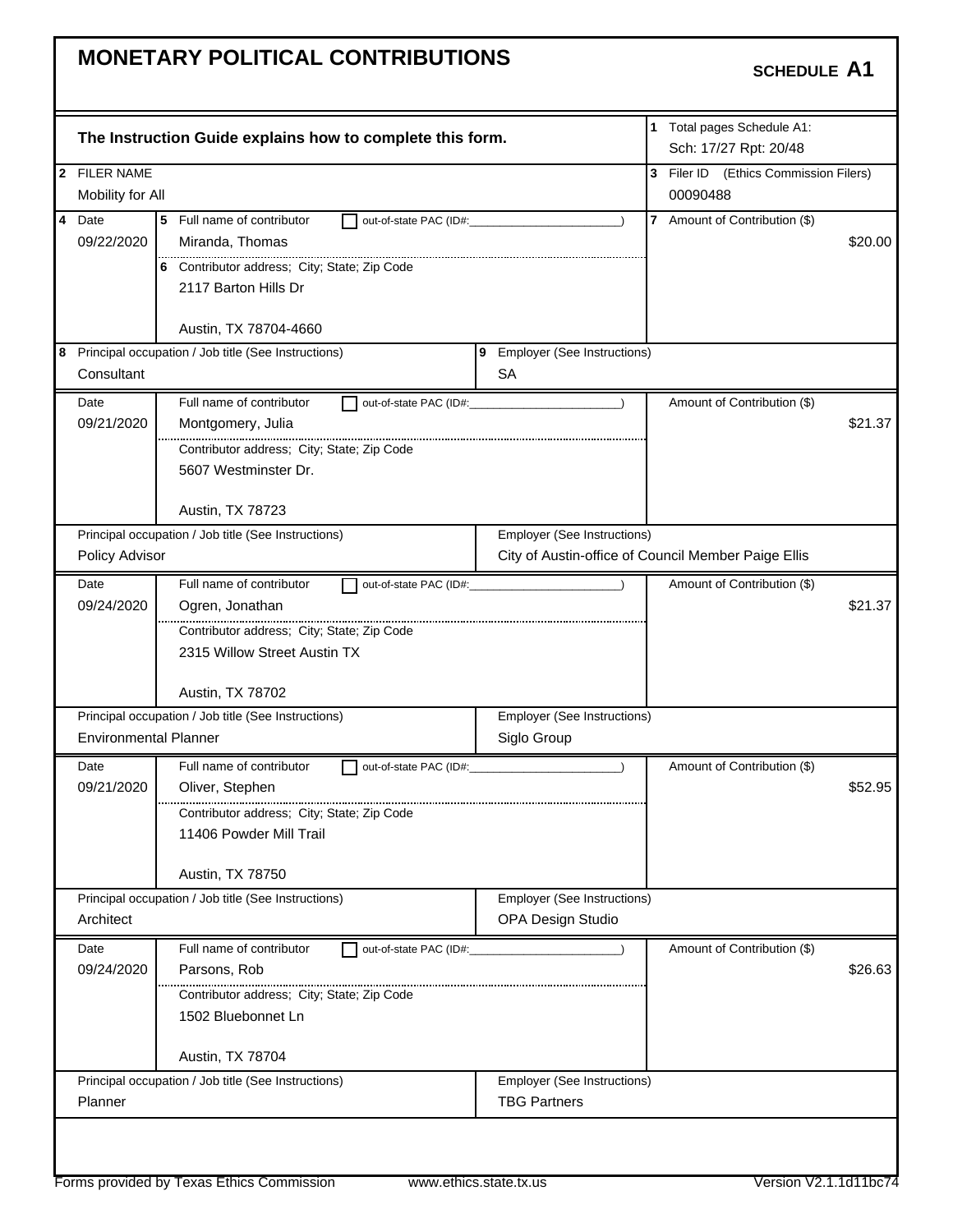|                         | 1 Total pages Schedule A1:<br>The Instruction Guide explains how to complete this form. |                               |  |                                                                |         |
|-------------------------|-----------------------------------------------------------------------------------------|-------------------------------|--|----------------------------------------------------------------|---------|
| 2 FILER NAME            |                                                                                         |                               |  | Sch: 18/27 Rpt: 21/48<br>3 Filer ID (Ethics Commission Filers) |         |
|                         | Mobility for All                                                                        |                               |  | 00090488                                                       |         |
| 4 Date                  | 5 Full name of contributor<br>out-of-state PAC (ID#:                                    |                               |  | 7 Amount of Contribution (\$)                                  |         |
| 09/21/2020              | Price, Zachary                                                                          |                               |  |                                                                | \$16.11 |
|                         | 6 Contributor address; City; State; Zip Code                                            |                               |  |                                                                |         |
|                         | 7007 Reese Lane                                                                         |                               |  |                                                                |         |
|                         |                                                                                         |                               |  |                                                                |         |
|                         | Austin, TX 78757<br>8 Principal occupation / Job title (See Instructions)               | 9 Employer (See Instructions) |  |                                                                |         |
| Organizer               |                                                                                         | Campus Vote Project           |  |                                                                |         |
| Date                    | Full name of contributor                                                                | out-of-state PAC (ID#: 2000)  |  | Amount of Contribution (\$)                                    |         |
| 09/22/2020              | Rabalais, Hannah                                                                        |                               |  |                                                                | \$10.84 |
|                         | Contributor address; City; State; Zip Code                                              |                               |  |                                                                |         |
|                         | 1601 Miriam Ave #306                                                                    |                               |  |                                                                |         |
|                         |                                                                                         |                               |  |                                                                |         |
|                         | Austin, TX 78702                                                                        |                               |  |                                                                |         |
|                         | Principal occupation / Job title (See Instructions)                                     | Employer (See Instructions)   |  |                                                                |         |
| <b>Graphic Designer</b> |                                                                                         | Self Employed                 |  |                                                                |         |
| Date                    | Full name of contributor                                                                |                               |  | Amount of Contribution (\$)                                    |         |
| 09/23/2020              | Ramirez, Ben                                                                            |                               |  |                                                                | \$21.37 |
|                         | Contributor address; City; State; Zip Code                                              |                               |  |                                                                |         |
|                         | 1105 Mahan Dr                                                                           |                               |  |                                                                |         |
|                         | Austin, TX 78721                                                                        |                               |  |                                                                |         |
|                         | Principal occupation / Job title (See Instructions)                                     | Employer (See Instructions)   |  |                                                                |         |
| Contractor              |                                                                                         | Self Employed                 |  |                                                                |         |
| Date                    | Full name of contributor                                                                | out-of-state PAC (ID#:        |  | Amount of Contribution (\$)                                    |         |
| 09/09/2020              | Ray, Ellen                                                                              |                               |  |                                                                | \$52.95 |
|                         | Contributor address; City; State; Zip Code                                              |                               |  |                                                                |         |
|                         | 2118 Rountree Dr                                                                        |                               |  |                                                                |         |
|                         | Austin, TX 78722                                                                        |                               |  |                                                                |         |
|                         | Principal occupation / Job title (See Instructions)                                     | Employer (See Instructions)   |  |                                                                |         |
|                         | <b>Resident Service Coordinator</b>                                                     | <b>DMA Companies</b>          |  |                                                                |         |
| Date                    | Full name of contributor<br>out-of-state PAC (ID#:                                      |                               |  | Amount of Contribution (\$)                                    |         |
| 09/21/2020              | Ray, Ellen                                                                              |                               |  |                                                                | \$26.63 |
|                         | Contributor address; City; State; Zip Code                                              |                               |  |                                                                |         |
|                         | 2118 Rountree Dr                                                                        |                               |  |                                                                |         |
|                         | Austin, TX 78722                                                                        |                               |  |                                                                |         |
|                         | Principal occupation / Job title (See Instructions)                                     | Employer (See Instructions)   |  |                                                                |         |
| Urban Planner           |                                                                                         | <b>DMA Companies</b>          |  |                                                                |         |
|                         |                                                                                         |                               |  |                                                                |         |
|                         |                                                                                         |                               |  |                                                                |         |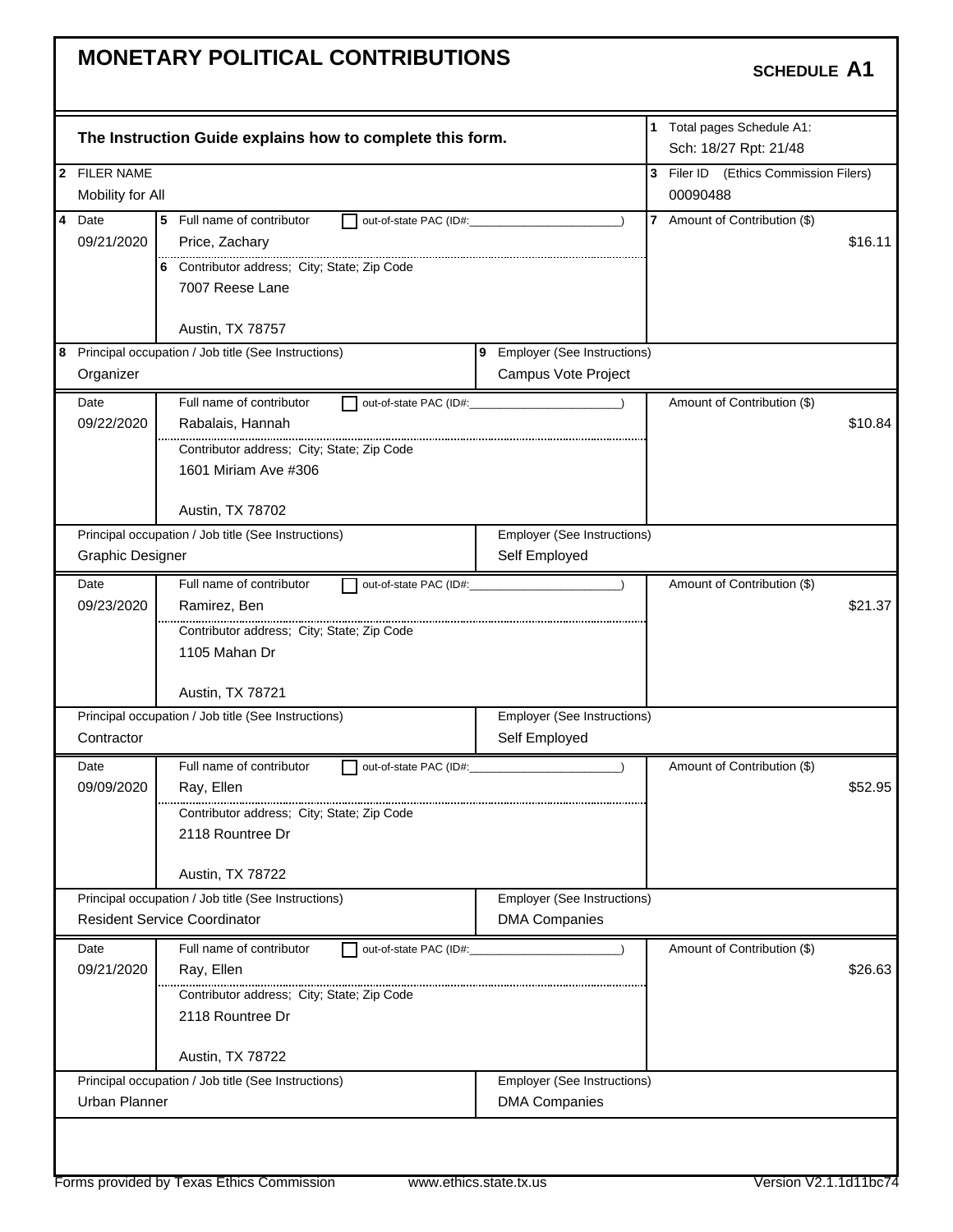|                         | The Instruction Guide explains how to complete this form. |                                               | 1 Total pages Schedule A1:<br>Sch: 19/27 Rpt: 22/48 |          |
|-------------------------|-----------------------------------------------------------|-----------------------------------------------|-----------------------------------------------------|----------|
| 2 FILER NAME            |                                                           |                                               | 3 Filer ID (Ethics Commission Filers)               |          |
| Mobility for All        |                                                           |                                               | 00090488                                            |          |
| 4 Date                  | 5<br>Full name of contributor                             | out-of-state PAC (ID#:                        | 7 Amount of Contribution (\$)                       |          |
| 09/02/2020              | Recko, Colin                                              |                                               |                                                     | \$26.63  |
|                         | 6 Contributor address; City; State; Zip Code              |                                               |                                                     |          |
|                         | 4410 Mount Vernon Dr.                                     |                                               |                                                     |          |
|                         |                                                           |                                               |                                                     |          |
|                         | Austin, TX 78745                                          |                                               |                                                     |          |
|                         | 8 Principal occupation / Job title (See Instructions)     | 9 Employer (See Instructions)                 |                                                     |          |
|                         | Systems Project Manager                                   | Facebook                                      |                                                     |          |
| Date                    | Full name of contributor                                  | out-of-state PAC (ID#: 2000)<br>$\rightarrow$ | Amount of Contribution (\$)                         |          |
| 09/21/2020              | Riley, Chris                                              |                                               |                                                     | \$26.63  |
|                         | Contributor address; City; State; Zip Code                |                                               |                                                     |          |
|                         | 1310 San Antonio St, #1                                   |                                               |                                                     |          |
|                         |                                                           |                                               |                                                     |          |
|                         | Austin, TX 78701                                          |                                               |                                                     |          |
|                         | Principal occupation / Job title (See Instructions)       | Employer (See Instructions)                   |                                                     |          |
| <b>Property Manager</b> |                                                           | Self                                          |                                                     |          |
| Date                    | Full name of contributor                                  | out-of-state PAC (ID#:                        | Amount of Contribution (\$)                         |          |
| 09/21/2020              | Rios, Chris                                               |                                               |                                                     | \$105.58 |
|                         | Contributor address; City; State; Zip Code                |                                               |                                                     |          |
|                         | 18100 Gantry Dr                                           |                                               |                                                     |          |
|                         |                                                           |                                               |                                                     |          |
|                         | Pflugerville, TX 78660                                    |                                               |                                                     |          |
|                         | Principal occupation / Job title (See Instructions)       | Employer (See Instructions)                   |                                                     |          |
| <b>Banker</b>           |                                                           | <b>Texas Capital Bank</b>                     |                                                     |          |
| Date                    | Full name of contributor                                  | out-of-state PAC (ID#:                        | Amount of Contribution (\$)                         |          |
| 09/21/2020              | Robinson, Kelan                                           |                                               |                                                     | \$21.37  |
|                         | Contributor address; City; State; Zip Code                |                                               |                                                     |          |
|                         | 2025 Northridge Dr                                        |                                               |                                                     |          |
|                         |                                                           |                                               |                                                     |          |
|                         | Austin, TX 78723                                          |                                               |                                                     |          |
|                         | Principal occupation / Job title (See Instructions)       | Employer (See Instructions)                   |                                                     |          |
| None                    |                                                           | None                                          |                                                     |          |
| Date                    | Full name of contributor<br>out-of-state PAC (ID#:        |                                               | Amount of Contribution (\$)                         |          |
| 09/24/2020              | Rodriguez, Rafael                                         |                                               |                                                     | \$26.63  |
|                         | Contributor address; City; State; Zip Code                |                                               |                                                     |          |
|                         | 2819 Foster Lane                                          |                                               |                                                     |          |
|                         | Apt 149                                                   |                                               |                                                     |          |
|                         | Austin, TX 78757                                          |                                               |                                                     |          |
|                         | Principal occupation / Job title (See Instructions)       | Employer (See Instructions)                   |                                                     |          |
| Draftsman               |                                                           | CobbFendley                                   |                                                     |          |
|                         |                                                           |                                               |                                                     |          |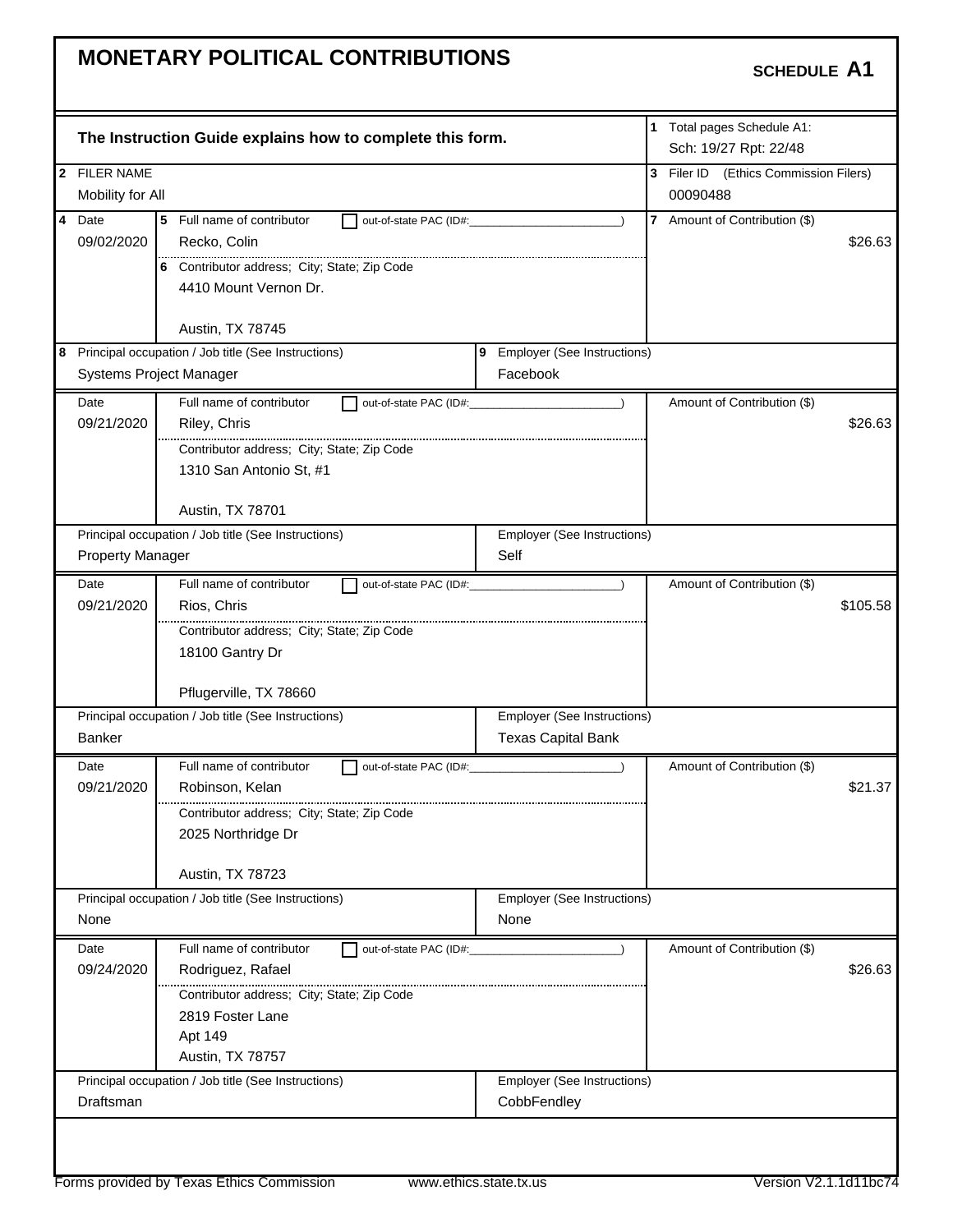| The Instruction Guide explains how to complete this form.                                                                            | 1 Total pages Schedule A1:<br>Sch: 20/27 Rpt: 23/48 |
|--------------------------------------------------------------------------------------------------------------------------------------|-----------------------------------------------------|
| 2 FILER NAME                                                                                                                         | 3 Filer ID (Ethics Commission Filers)               |
| Mobility for All                                                                                                                     | 00090488                                            |
| $\overline{4}$<br>Date<br>5<br>Full name of contributor<br>out-of-state PAC (ID#:                                                    | 7 Amount of Contribution (\$)                       |
| 09/02/2020<br>Ross, Clendon                                                                                                          | \$100.00                                            |
| 6 Contributor address; City; State; Zip Code                                                                                         |                                                     |
| 1501 Barton Springs Rd                                                                                                               |                                                     |
| Apt 234                                                                                                                              |                                                     |
| Austin, TX 78704                                                                                                                     |                                                     |
| 8 Principal occupation / Job title (See Instructions)<br>9 Employer (See Instructions)<br>Retail Me Not<br><b>Operations Manager</b> |                                                     |
|                                                                                                                                      |                                                     |
| Full name of contributor<br>Date<br>out-of-state PAC (ID#:                                                                           | Amount of Contribution (\$)                         |
| 09/22/2020<br>Sanchez, Pilar                                                                                                         | \$26.63                                             |
| Contributor address; City; State; Zip Code                                                                                           |                                                     |
| 9119 Spinning Leaf Cove                                                                                                              |                                                     |
| Austin, TX 78735                                                                                                                     |                                                     |
| Principal occupation / Job title (See Instructions)<br>Employer (See Instructions)                                                   |                                                     |
| <b>VP</b><br><b>HACA</b>                                                                                                             |                                                     |
| Full name of contributor<br>Date                                                                                                     | Amount of Contribution (\$)                         |
| out-of-state PAC (ID#:<br>09/21/2020<br>Sapire, Gregory                                                                              | \$52.95                                             |
| Contributor address; City; State; Zip Code                                                                                           |                                                     |
| 4700 Rue St                                                                                                                          |                                                     |
|                                                                                                                                      |                                                     |
| Austin, TX 78731                                                                                                                     |                                                     |
| Principal occupation / Job title (See Instructions)<br>Employer (See Instructions)                                                   |                                                     |
| Soltero Sapire Murrell PLLC<br>Attorney                                                                                              |                                                     |
| Full name of contributor<br>Date<br>out-of-state PAC (ID#:                                                                           | Amount of Contribution (\$)                         |
| 09/21/2020<br>Schaub, Patricia                                                                                                       | \$21.37                                             |
| Contributor address; City; State; Zip Code                                                                                           |                                                     |
| 2003 E 2nd St                                                                                                                        |                                                     |
|                                                                                                                                      |                                                     |
| Austin, TX 78702<br>Principal occupation / Job title (See Instructions)<br>Employer (See Instructions)                               |                                                     |
| Firefly Class Transport LLC<br><b>Small Business Owner</b>                                                                           |                                                     |
|                                                                                                                                      |                                                     |
| Full name of contributor<br>Date<br>out-of-state PAC (ID#:<br>09/21/2020<br>Schumacher, Spencer                                      | Amount of Contribution (\$)<br>\$10.00              |
|                                                                                                                                      |                                                     |
| Contributor address; City; State; Zip Code<br>706 West 34th St, Apt 101                                                              |                                                     |
|                                                                                                                                      |                                                     |
| Austin, TX 78705                                                                                                                     |                                                     |
| Principal occupation / Job title (See Instructions)<br>Employer (See Instructions)                                                   |                                                     |
| <b>Digital Director</b><br>Donna Howard for State Representative                                                                     |                                                     |
|                                                                                                                                      |                                                     |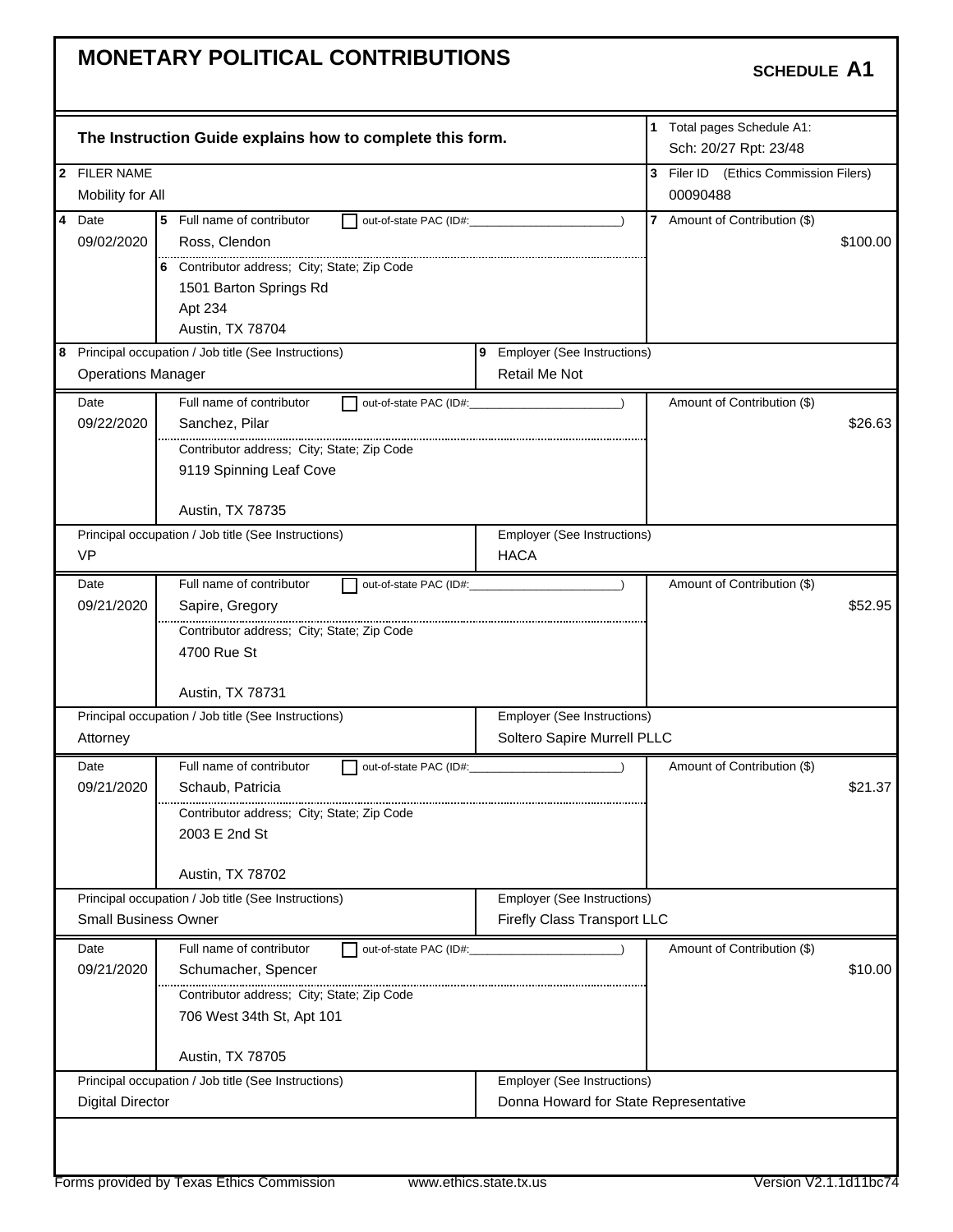|                       | The Instruction Guide explains how to complete this form. |                                    | 1 Total pages Schedule A1:<br>Sch: 21/27 Rpt: 24/48 |
|-----------------------|-----------------------------------------------------------|------------------------------------|-----------------------------------------------------|
| 2 FILER NAME          |                                                           |                                    | 3 Filer ID (Ethics Commission Filers)               |
| Mobility for All      |                                                           |                                    | 00090488                                            |
| 4 Date                | 5 Full name of contributor<br>out-of-state PAC (ID#:      |                                    | 7 Amount of Contribution (\$)                       |
| 09/02/2020            | Scott, Jeanette                                           |                                    | \$105.58                                            |
|                       | 6 Contributor address; City; State; Zip Code              |                                    |                                                     |
|                       | 406 Buckeye Tr                                            |                                    |                                                     |
|                       | West Lake Hills, TX 78746                                 |                                    |                                                     |
|                       | 8 Principal occupation / Job title (See Instructions)     | 9 Employer (See Instructions)      |                                                     |
| Freelance             |                                                           | Film Decorator                     |                                                     |
| Date                  | Full name of contributor                                  |                                    | Amount of Contribution (\$)                         |
| 09/22/2020            | Skidmore, Danielle                                        |                                    | \$26.63                                             |
|                       | Contributor address; City; State; Zip Code                |                                    |                                                     |
|                       | 360 Nueces St                                             |                                    |                                                     |
|                       | Apt 2709                                                  |                                    |                                                     |
|                       | Austin, TX 78701                                          |                                    |                                                     |
|                       | Principal occupation / Job title (See Instructions)       | Employer (See Instructions)        |                                                     |
| Engineer              |                                                           | Danielle Skidmore Consulting, PLLC |                                                     |
| Date                  | Full name of contributor                                  |                                    | Amount of Contribution (\$)                         |
| 09/21/2020            | Skomia, Meghan                                            |                                    | \$10.84                                             |
|                       | Contributor address; City; State; Zip Code                |                                    |                                                     |
|                       | 1007 E 14th St                                            |                                    |                                                     |
|                       | Austin, TX 78702                                          |                                    |                                                     |
|                       | Principal occupation / Job title (See Instructions)       | <b>Employer (See Instructions)</b> |                                                     |
| <b>Urban Designer</b> |                                                           | Asakura Robinson                   |                                                     |
| Date                  | Full name of contributor                                  | out-of-state PAC (ID#:             | Amount of Contribution (\$)                         |
| 09/24/2020            | Slive, Arnold                                             |                                    | \$26.63                                             |
|                       | Contributor address; City; State; Zip Code                |                                    |                                                     |
|                       | 11603 Ladera Vista #27                                    |                                    |                                                     |
|                       | Austin, TX 78759                                          |                                    |                                                     |
|                       | Principal occupation / Job title (See Instructions)       | Employer (See Instructions)        |                                                     |
| Psychologist          |                                                           | Self Employed                      |                                                     |
| Date                  | Full name of contributor<br>out-of-state PAC (ID#:        |                                    | Amount of Contribution (\$)                         |
| 09/24/2020            | Smith, Emily                                              |                                    | \$26.63                                             |
|                       | Contributor address; City; State; Zip Code                |                                    |                                                     |
|                       | 1600 West Avenue Unit 3                                   |                                    |                                                     |
|                       | Austin, TX 78701                                          |                                    |                                                     |
|                       | Principal occupation / Job title (See Instructions)       | Employer (See Instructions)        |                                                     |
|                       | <b>Public Information Specialist</b>                      | City of Austin                     |                                                     |
|                       |                                                           |                                    |                                                     |
|                       |                                                           |                                    |                                                     |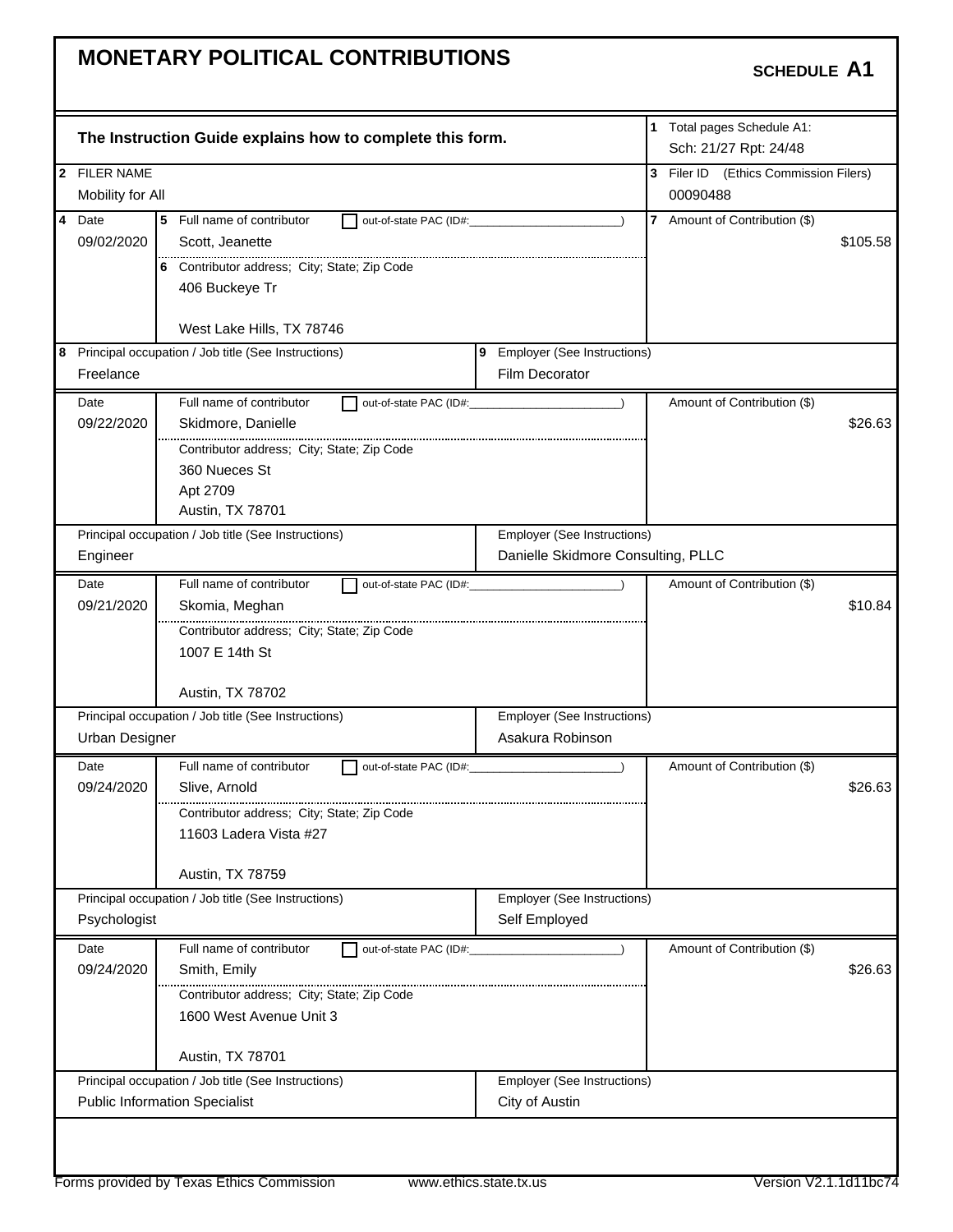|                    | The Instruction Guide explains how to complete this form.                            |                                                                  | 1 Total pages Schedule A1:<br>Sch: 22/27 Rpt: 25/48 |
|--------------------|--------------------------------------------------------------------------------------|------------------------------------------------------------------|-----------------------------------------------------|
| 2 FILER NAME       |                                                                                      |                                                                  | 3 Filer ID (Ethics Commission Filers)               |
| Mobility for All   |                                                                                      |                                                                  | 00090488                                            |
| 4 Date             | 5 Full name of contributor<br>out-of-state PAC (ID#:                                 |                                                                  | 7 Amount of Contribution (\$)                       |
| 09/21/2020         | Sokolic, Katherine                                                                   |                                                                  | \$21.37                                             |
|                    | 6 Contributor address; City; State; Zip Code                                         |                                                                  |                                                     |
|                    | 4636 Ruiz St                                                                         |                                                                  |                                                     |
|                    |                                                                                      |                                                                  |                                                     |
|                    | Austin, TX 78723                                                                     |                                                                  |                                                     |
|                    | 8 Principal occupation / Job title (See Instructions)                                | 9 Employer (See Instructions)                                    |                                                     |
| Realtor            |                                                                                      | <b>Realty Austin</b>                                             |                                                     |
| Date               | Full name of contributor                                                             | out-of-state PAC (ID#:                                           | Amount of Contribution (\$)                         |
| 09/22/2020         | Somers, Susan                                                                        |                                                                  | \$105.58                                            |
|                    | Contributor address; City; State; Zip Code                                           |                                                                  |                                                     |
|                    | 11900 Hobby Horse Ct                                                                 |                                                                  |                                                     |
|                    | Apt 212                                                                              |                                                                  |                                                     |
|                    | Austin, TX 78758                                                                     |                                                                  |                                                     |
|                    | Principal occupation / Job title (See Instructions)<br>Academic Advising Coordinator | Employer (See Instructions)<br>The University of Texas at Austin |                                                     |
|                    |                                                                                      |                                                                  |                                                     |
| Date               | Full name of contributor<br>out-of-state PAC (ID#:                                   |                                                                  | Amount of Contribution (\$)                         |
| 09/04/2020         | Sooch, Nav                                                                           |                                                                  | \$25,000.00                                         |
|                    | Contributor address; City; State; Zip Code                                           |                                                                  |                                                     |
|                    | 210 Lavaca St, Apt 3702                                                              |                                                                  |                                                     |
|                    | Austin, TX 78701                                                                     |                                                                  |                                                     |
|                    | Principal occupation / Job title (See Instructions)                                  | Employer (See Instructions)                                      |                                                     |
| Chairman           |                                                                                      | Silicon Labs                                                     |                                                     |
| Date               | Full name of contributor<br>out-of-state PAC (ID#:                                   |                                                                  | Amount of Contribution (\$)                         |
| 09/24/2020         | Steinwedell, David                                                                   |                                                                  | \$105.58                                            |
|                    | Contributor address; City; State; Zip Code                                           |                                                                  |                                                     |
|                    | 1036 Liberty Park Drive                                                              |                                                                  |                                                     |
|                    | 33                                                                                   |                                                                  |                                                     |
|                    | Austin, TX 78746-7725                                                                |                                                                  |                                                     |
| <b>Real Estate</b> | Principal occupation / Job title (See Instructions)                                  | <b>Employer (See Instructions)</b><br>Affordable Central Texas   |                                                     |
|                    |                                                                                      |                                                                  |                                                     |
| Date               | Full name of contributor<br>out-of-state PAC (ID#:                                   |                                                                  | Amount of Contribution (\$)                         |
| 09/24/2020         | Steinwedell, David                                                                   |                                                                  | \$105.58                                            |
|                    | Contributor address; City; State; Zip Code                                           |                                                                  |                                                     |
|                    | 1036 Liberty Park Drive<br>33                                                        |                                                                  |                                                     |
|                    | Austin, TX 78746-7725                                                                |                                                                  |                                                     |
|                    | Principal occupation / Job title (See Instructions)                                  | Employer (See Instructions)                                      |                                                     |
| <b>Real Estate</b> |                                                                                      | Affordable Central Texas                                         |                                                     |
|                    |                                                                                      |                                                                  |                                                     |
|                    |                                                                                      |                                                                  |                                                     |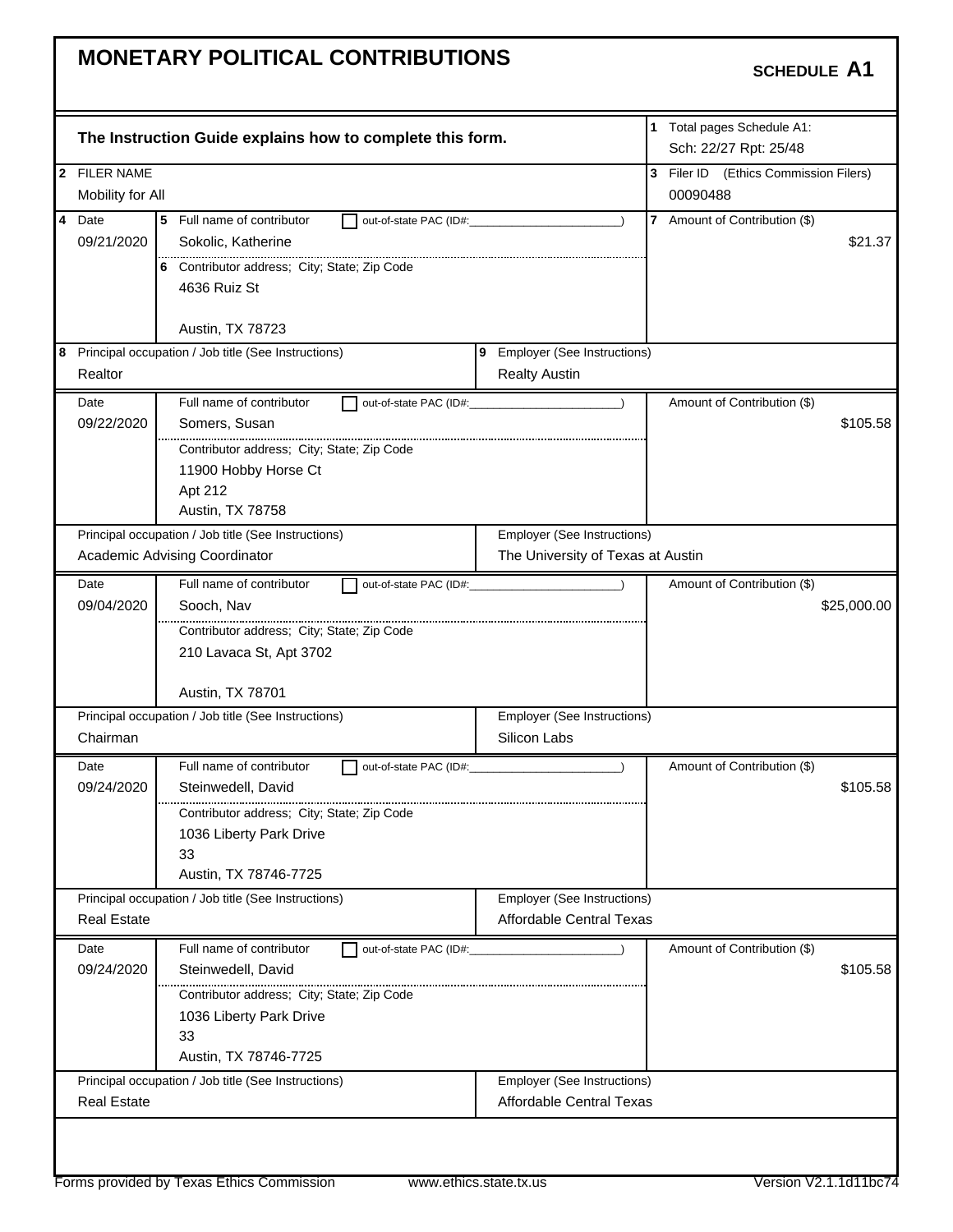|                                                                                                                | The Instruction Guide explains how to complete this form.                                                |                                              | 1 Total pages Schedule A1:<br>Sch: 23/27 Rpt: 26/48 |             |
|----------------------------------------------------------------------------------------------------------------|----------------------------------------------------------------------------------------------------------|----------------------------------------------|-----------------------------------------------------|-------------|
| 2 FILER NAME<br>Mobility for All                                                                               |                                                                                                          |                                              | 3 Filer ID (Ethics Commission Filers)<br>00090488   |             |
| 4 Date<br>5 Full name of contributor<br>out-of-state PAC (ID#:<br>$\lambda$<br>09/22/2020<br>Stevenson, Josiah |                                                                                                          |                                              | 7 Amount of Contribution (\$)                       | \$26.63     |
|                                                                                                                | <br>6 Contributor address; City; State; Zip Code<br>1200 N Garfield St<br>Apt 720<br>Arlington, VA 22201 |                                              |                                                     |             |
| <b>Business Analyst</b>                                                                                        | 8 Principal occupation / Job title (See Instructions)                                                    | 9 Employer (See Instructions)<br>Capital One |                                                     |             |
| Date                                                                                                           | Full name of contributor                                                                                 |                                              | Amount of Contribution (\$)                         |             |
| 09/21/2020                                                                                                     | Sullivan, David                                                                                          |                                              |                                                     | \$105.58    |
|                                                                                                                |                                                                                                          |                                              |                                                     |             |
|                                                                                                                | Contributor address; City; State; Zip Code                                                               |                                              |                                                     |             |
|                                                                                                                | 1710 Waterston Ave                                                                                       |                                              |                                                     |             |
|                                                                                                                |                                                                                                          |                                              |                                                     |             |
|                                                                                                                | Austin, TX 78703                                                                                         |                                              |                                                     |             |
| Research Associate                                                                                             | Principal occupation / Job title (See Instructions)                                                      | Employer (See Instructions)                  |                                                     |             |
|                                                                                                                |                                                                                                          | The University of Texas at Austin            |                                                     |             |
| Date                                                                                                           | Full name of contributor                                                                                 |                                              | Amount of Contribution (\$)                         |             |
| 09/23/2020                                                                                                     | Thomas, Timothy                                                                                          |                                              |                                                     | \$31.89     |
|                                                                                                                | Contributor address; City; State; Zip Code                                                               |                                              |                                                     |             |
|                                                                                                                | 3403 Santa Monica                                                                                        |                                              |                                                     |             |
|                                                                                                                | Austin, TX 78741                                                                                         |                                              |                                                     |             |
|                                                                                                                | Principal occupation / Job title (See Instructions)                                                      | Employer (See Instructions)                  |                                                     |             |
| Software Developer                                                                                             |                                                                                                          | Unity                                        |                                                     |             |
| Date                                                                                                           | Full name of contributor<br>out-of-state PAC (ID#:                                                       |                                              | Amount of Contribution (\$)                         |             |
| 09/21/2020                                                                                                     | Todd-Goynes, Jennifer                                                                                    |                                              |                                                     | \$10.84     |
|                                                                                                                | Contributor address; City; State; Zip Code                                                               |                                              |                                                     |             |
|                                                                                                                | 57 Anthony St                                                                                            |                                              |                                                     |             |
|                                                                                                                |                                                                                                          |                                              |                                                     |             |
|                                                                                                                | Austin, TX 78702                                                                                         |                                              |                                                     |             |
|                                                                                                                | Principal occupation / Job title (See Instructions)                                                      | Employer (See Instructions)                  |                                                     |             |
| Consultant                                                                                                     |                                                                                                          | <b>TIP Strategies</b>                        |                                                     |             |
| Date                                                                                                           | Full name of contributor<br>out-of-state PAC (ID#:                                                       |                                              | Amount of Contribution (\$)                         |             |
| 08/08/2020                                                                                                     | Tuttle, Tyson                                                                                            |                                              |                                                     | \$10,526.63 |
|                                                                                                                | Contributor address; City; State; Zip Code                                                               |                                              |                                                     |             |
|                                                                                                                | 608 Baylor St                                                                                            |                                              |                                                     |             |
|                                                                                                                | Austin, TX 78703                                                                                         |                                              |                                                     |             |
|                                                                                                                | Principal occupation / Job title (See Instructions)                                                      | Employer (See Instructions)                  |                                                     |             |
| Technology/CEO                                                                                                 |                                                                                                          | Silicon Labs                                 |                                                     |             |
|                                                                                                                |                                                                                                          |                                              |                                                     |             |
|                                                                                                                |                                                                                                          |                                              |                                                     |             |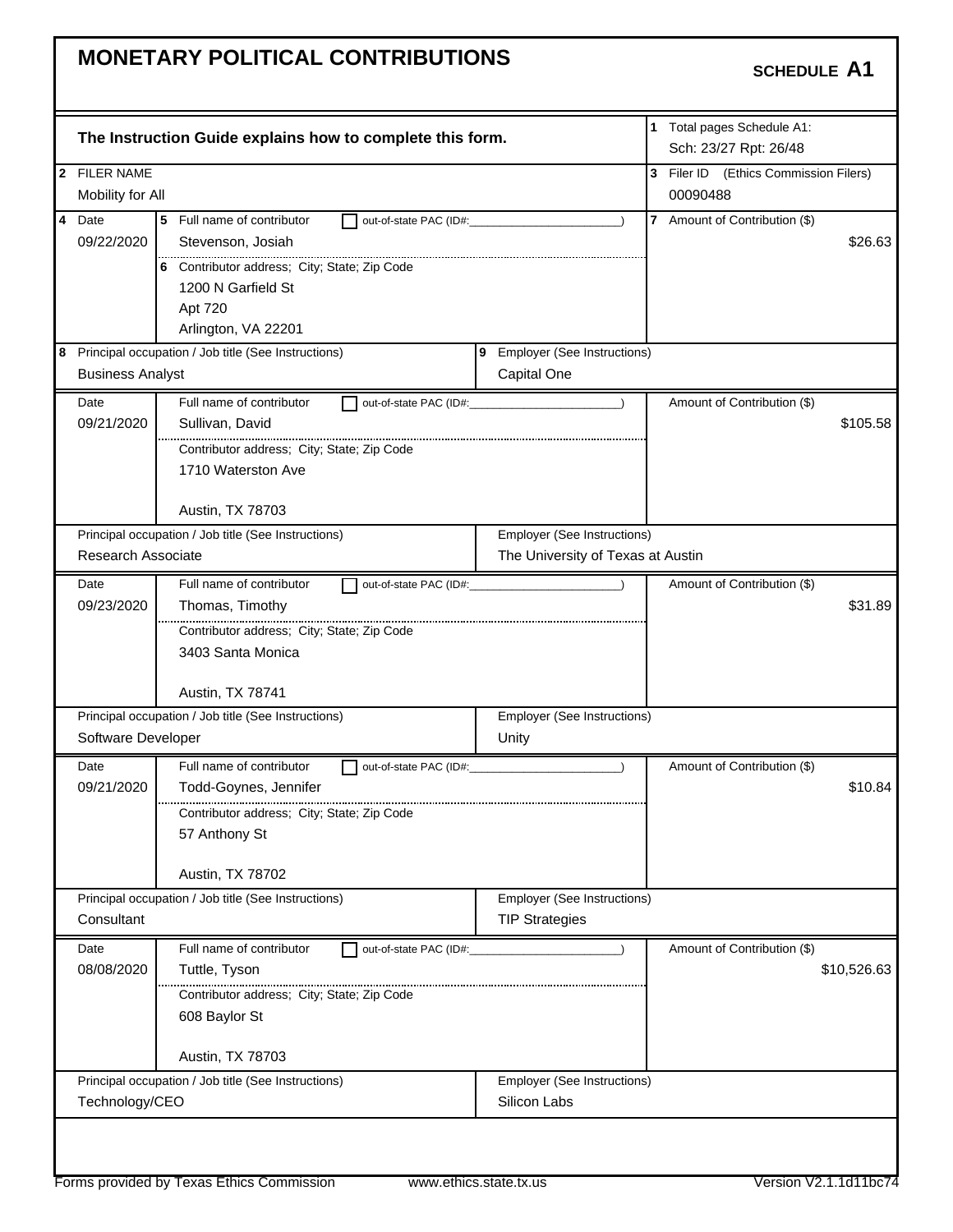| The Instruction Guide explains how to complete this form.<br>2 FILER NAME<br>Mobility for All<br>4<br>Date<br>5<br>Full name of contributor<br>out-of-state PAC (ID#:<br>09/21/2020<br>Urban, Andrew<br>6 Contributor address; City; State; Zip Code<br>3908 Greenmountain Lane<br>Austin, TX 78759 | 1 Total pages Schedule A1:<br>Sch: 24/27 Rpt: 27/48<br>3 Filer ID (Ethics Commission Filers)<br>00090488<br>$\overline{7}$<br>Amount of Contribution (\$)<br>\$26.63 |
|-----------------------------------------------------------------------------------------------------------------------------------------------------------------------------------------------------------------------------------------------------------------------------------------------------|----------------------------------------------------------------------------------------------------------------------------------------------------------------------|
|                                                                                                                                                                                                                                                                                                     |                                                                                                                                                                      |
|                                                                                                                                                                                                                                                                                                     |                                                                                                                                                                      |
|                                                                                                                                                                                                                                                                                                     |                                                                                                                                                                      |
|                                                                                                                                                                                                                                                                                                     |                                                                                                                                                                      |
|                                                                                                                                                                                                                                                                                                     |                                                                                                                                                                      |
|                                                                                                                                                                                                                                                                                                     |                                                                                                                                                                      |
|                                                                                                                                                                                                                                                                                                     |                                                                                                                                                                      |
|                                                                                                                                                                                                                                                                                                     |                                                                                                                                                                      |
|                                                                                                                                                                                                                                                                                                     |                                                                                                                                                                      |
| 8 Principal occupation / Job title (See Instructions)<br>9 Employer (See Instructions)                                                                                                                                                                                                              |                                                                                                                                                                      |
| Sr. Dir Mkt Dev<br>Zuni Group                                                                                                                                                                                                                                                                       |                                                                                                                                                                      |
| Full name of contributor<br>Date<br>out-of-state PAC (ID#:                                                                                                                                                                                                                                          | Amount of Contribution (\$)                                                                                                                                          |
| 09/02/2020<br>Wald, Thomas                                                                                                                                                                                                                                                                          | \$21.37                                                                                                                                                              |
| Contributor address; City; State; Zip Code                                                                                                                                                                                                                                                          |                                                                                                                                                                      |
| 4016 Maplewood Ave                                                                                                                                                                                                                                                                                  |                                                                                                                                                                      |
|                                                                                                                                                                                                                                                                                                     |                                                                                                                                                                      |
| Austin, TX 78722                                                                                                                                                                                                                                                                                    |                                                                                                                                                                      |
| Principal occupation / Job title (See Instructions)<br>Employer (See Instructions)                                                                                                                                                                                                                  |                                                                                                                                                                      |
| <b>Executive Director</b><br>Red Line Parkway Initiative                                                                                                                                                                                                                                            |                                                                                                                                                                      |
| Full name of contributor<br>Date<br>out-of-state PAC (ID#:                                                                                                                                                                                                                                          | Amount of Contribution (\$)                                                                                                                                          |
| 09/21/2020<br>Walker, Heyden                                                                                                                                                                                                                                                                        | \$52.95                                                                                                                                                              |
| Contributor address; City; State; Zip Code                                                                                                                                                                                                                                                          |                                                                                                                                                                      |
| 6006 Cary Dr                                                                                                                                                                                                                                                                                        |                                                                                                                                                                      |
|                                                                                                                                                                                                                                                                                                     |                                                                                                                                                                      |
| Austin, TX 78757                                                                                                                                                                                                                                                                                    |                                                                                                                                                                      |
| Principal occupation / Job title (See Instructions)<br>Employer (See Instructions)                                                                                                                                                                                                                  |                                                                                                                                                                      |
| Planner<br>Black + Vernooy                                                                                                                                                                                                                                                                          |                                                                                                                                                                      |
| Full name of contributor<br>Date<br>out-of-state PAC (ID#:                                                                                                                                                                                                                                          | Amount of Contribution (\$)                                                                                                                                          |
| 09/23/2020<br>Walker, Nathaniel                                                                                                                                                                                                                                                                     | \$21.37                                                                                                                                                              |
| <br>Contributor address; City; State; Zip Code                                                                                                                                                                                                                                                      |                                                                                                                                                                      |
| 1004 Wisteria Circle                                                                                                                                                                                                                                                                                |                                                                                                                                                                      |
|                                                                                                                                                                                                                                                                                                     |                                                                                                                                                                      |
| Austin, TX 78753                                                                                                                                                                                                                                                                                    |                                                                                                                                                                      |
| Employer (See Instructions)<br>Principal occupation / Job title (See Instructions)                                                                                                                                                                                                                  |                                                                                                                                                                      |
| Lobbyist<br>Self Employed                                                                                                                                                                                                                                                                           |                                                                                                                                                                      |
| Full name of contributor<br>Date<br>out-of-state PAC (ID#:                                                                                                                                                                                                                                          | Amount of Contribution (\$)                                                                                                                                          |
| 09/21/2020<br>Weatherby, CA                                                                                                                                                                                                                                                                         | \$105.58                                                                                                                                                             |
| Contributor address; City; State; Zip Code                                                                                                                                                                                                                                                          |                                                                                                                                                                      |
| 2733 Dulce Lane                                                                                                                                                                                                                                                                                     |                                                                                                                                                                      |
| #622                                                                                                                                                                                                                                                                                                |                                                                                                                                                                      |
| Austin, TX 78794                                                                                                                                                                                                                                                                                    |                                                                                                                                                                      |
|                                                                                                                                                                                                                                                                                                     |                                                                                                                                                                      |
| Principal occupation / Job title (See Instructions)<br>Employer (See Instructions)<br>N/A<br>Retired                                                                                                                                                                                                |                                                                                                                                                                      |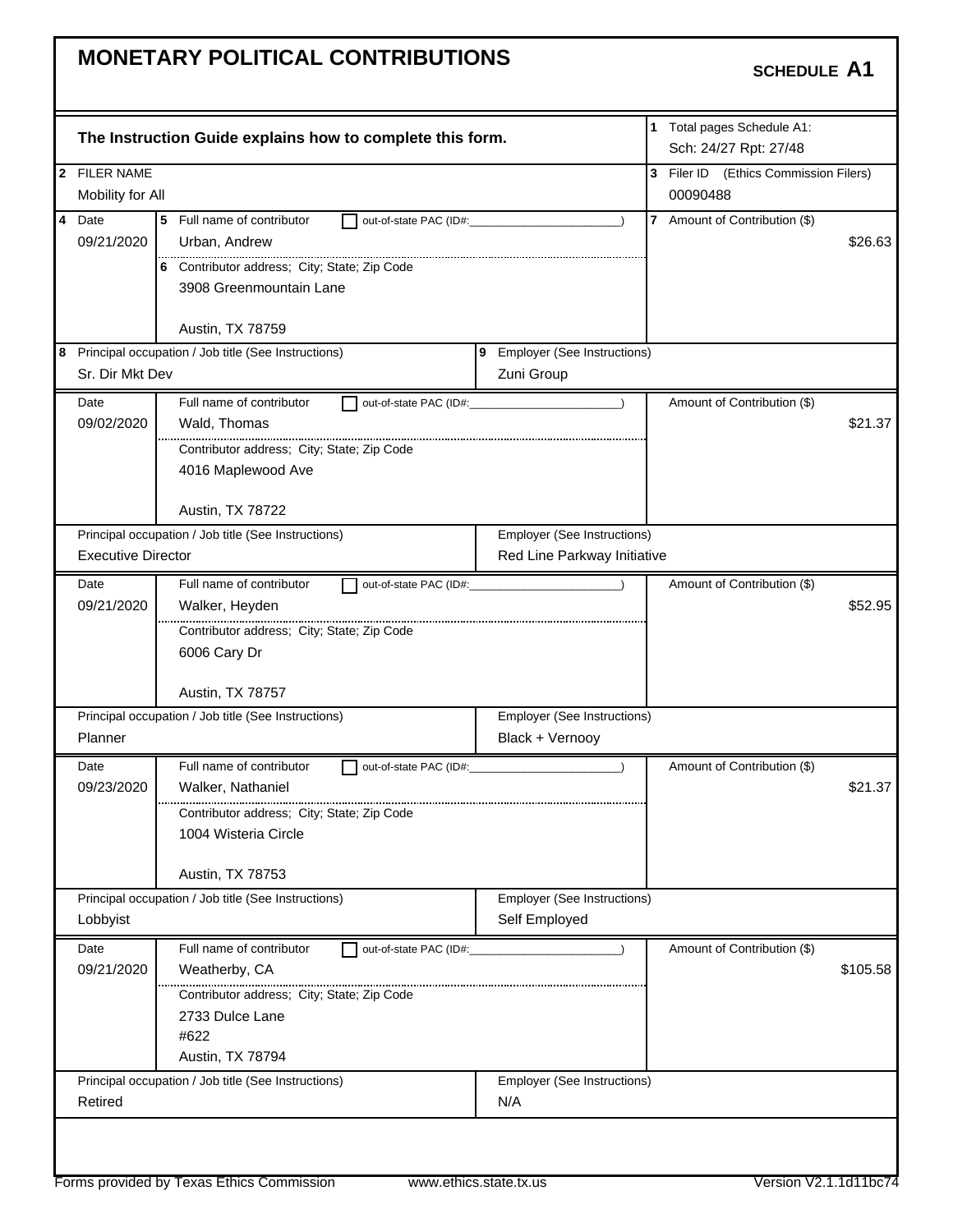|                           | The Instruction Guide explains how to complete this form. |                                     | 1 Total pages Schedule A1:<br>Sch: 25/27 Rpt: 28/48 |          |
|---------------------------|-----------------------------------------------------------|-------------------------------------|-----------------------------------------------------|----------|
| 2 FILER NAME              |                                                           |                                     | 3 Filer ID (Ethics Commission Filers)               |          |
| Mobility for All          |                                                           |                                     | 00090488                                            |          |
| 4 Date                    | 5 Full name of contributor<br>out-of-state PAC (ID#:      |                                     | 7 Amount of Contribution (\$)                       |          |
| 09/22/2020                | Wegmann, Jake                                             |                                     |                                                     | \$105.58 |
|                           | 6 Contributor address; City; State; Zip Code              |                                     |                                                     |          |
|                           | 2007 Hardy Circle                                         |                                     |                                                     |          |
|                           |                                                           |                                     |                                                     |          |
|                           | Austin, TX 78757                                          |                                     |                                                     |          |
|                           | 8 Principal occupation / Job title (See Instructions)     | 9 Employer (See Instructions)       |                                                     |          |
| Professor                 |                                                           | University of Texas at Austin       |                                                     |          |
| Date                      | Full name of contributor                                  | out-of-state PAC (ID#:              | Amount of Contribution (\$)                         |          |
| 09/24/2020                | Welch, Matthew                                            |                                     |                                                     | \$26.63  |
|                           | Contributor address; City; State; Zip Code                |                                     |                                                     |          |
|                           | 3614 Clary Way                                            |                                     |                                                     |          |
|                           |                                                           |                                     |                                                     |          |
|                           | Austin, TX 78723                                          |                                     |                                                     |          |
|                           | Principal occupation / Job title (See Instructions)       | Employer (See Instructions)         |                                                     |          |
| <b>General Contractor</b> |                                                           | <b>SB Contractors LLC</b>           |                                                     |          |
| Date                      | Full name of contributor                                  | out-of-state PAC (ID#: 2000)        | Amount of Contribution (\$)                         |          |
| 09/23/2020                | Whitington, Catlin                                        |                                     |                                                     | \$10.84  |
|                           | Contributor address; City; State; Zip Code                |                                     |                                                     |          |
|                           | 304 Clearsky Circle                                       |                                     |                                                     |          |
|                           | Austin, TX 78745                                          |                                     |                                                     |          |
|                           | Principal occupation / Job title (See Instructions)       | Employer (See Instructions)         |                                                     |          |
| Executive                 |                                                           | Long Center for the Performing Arts |                                                     |          |
|                           |                                                           |                                     |                                                     |          |
| Date                      | Full name of contributor                                  |                                     | Amount of Contribution (\$)                         |          |
| 09/22/2020                | Willhite, Christy                                         |                                     |                                                     | \$263.47 |
|                           | Contributor address; City; State; Zip Code                |                                     |                                                     |          |
|                           | 176 Olmsted Rd                                            |                                     |                                                     |          |
|                           | Riverside, IL 60546                                       |                                     |                                                     |          |
|                           | Principal occupation / Job title (See Instructions)       | <b>Employer (See Instructions)</b>  |                                                     |          |
| Consultant                |                                                           | <b>Bird Advocacy</b>                |                                                     |          |
| Date                      | Full name of contributor<br>out-of-state PAC (ID#:        |                                     | Amount of Contribution (\$)                         |          |
| 09/23/2020                | Williams, Mark                                            |                                     |                                                     | \$52.95  |
|                           | Contributor address; City; State; Zip Code                |                                     |                                                     |          |
|                           | 2801 Scenic Drive                                         |                                     |                                                     |          |
|                           |                                                           |                                     |                                                     |          |
|                           | Austin, TX 78793                                          |                                     |                                                     |          |
|                           | Principal occupation / Job title (See Instructions)       | Employer (See Instructions)         |                                                     |          |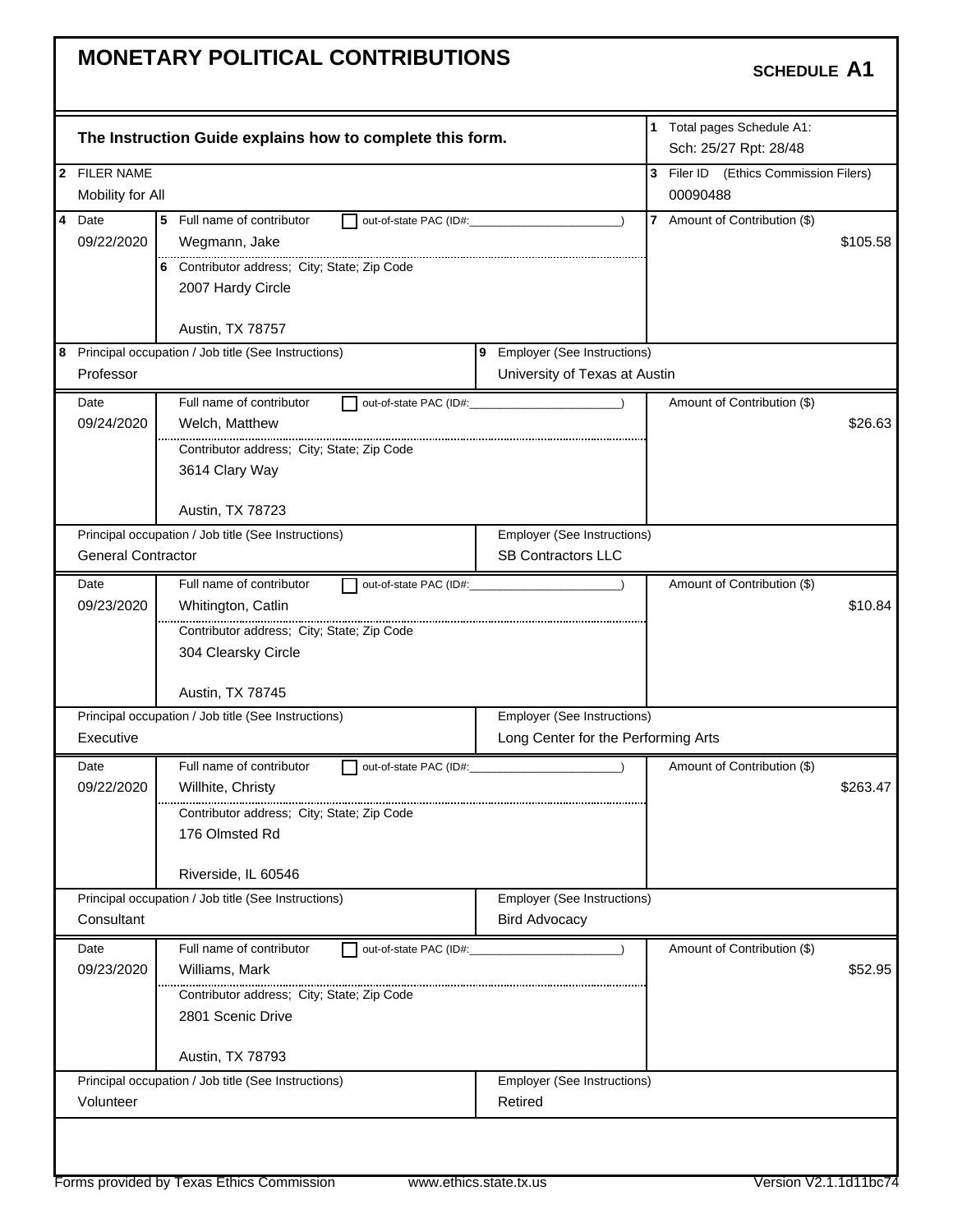|                       | The Instruction Guide explains how to complete this form. |                                                      | 1 Total pages Schedule A1:<br>Sch: 26/27 Rpt: 29/48 |          |
|-----------------------|-----------------------------------------------------------|------------------------------------------------------|-----------------------------------------------------|----------|
| 2 FILER NAME          |                                                           |                                                      | 3 Filer ID (Ethics Commission Filers)               |          |
| Mobility for All      |                                                           |                                                      | 00090488                                            |          |
| 4 Date                | 5 Full name of contributor<br>out-of-state PAC (ID#:      |                                                      | 7 Amount of Contribution (\$)                       |          |
| 09/22/2020            | Williams, Monica                                          |                                                      |                                                     | \$26.63  |
|                       | 6 Contributor address; City; State; Zip Code              |                                                      |                                                     |          |
|                       | 15620 Staffordshire Ln                                    |                                                      |                                                     |          |
|                       |                                                           |                                                      |                                                     |          |
|                       | Austin, TX 78717                                          |                                                      |                                                     |          |
|                       | 8 Principal occupation / Job title (See Instructions)     | 9 Employer (See Instructions)                        |                                                     |          |
| Manager               |                                                           | University Federal Credit                            |                                                     |          |
| Date                  | Full name of contributor                                  | out-of-state PAC (ID#:                               | Amount of Contribution (\$)                         |          |
| 09/24/2020            | Wilson, Kathleen                                          |                                                      |                                                     | \$26.63  |
|                       | Contributor address; City; State; Zip Code                |                                                      |                                                     |          |
|                       | 5922 Mountain Villa Drive                                 |                                                      |                                                     |          |
|                       |                                                           |                                                      |                                                     |          |
|                       | Austin, TX 78731                                          |                                                      |                                                     |          |
|                       | Principal occupation / Job title (See Instructions)       | Employer (See Instructions)                          |                                                     |          |
| Retired               |                                                           | N/A                                                  |                                                     |          |
| Date                  | Full name of contributor<br>out-of-state PAC (ID#:        |                                                      | Amount of Contribution (\$)                         |          |
| 09/21/2020            | Wittstruck, Brendan                                       |                                                      |                                                     | \$158.21 |
|                       | Contributor address; City; State; Zip Code                |                                                      |                                                     |          |
|                       | 4808 Red River Street                                     |                                                      |                                                     |          |
|                       | Unit B                                                    |                                                      |                                                     |          |
|                       | Austin, TX 78751                                          |                                                      |                                                     |          |
|                       | Principal occupation / Job title (See Instructions)       | Employer (See Instructions)                          |                                                     |          |
| <b>Urban Designer</b> |                                                           | Asakura Robinson                                     |                                                     |          |
| Date                  | Full name of contributor                                  |                                                      |                                                     |          |
|                       |                                                           | out-of-state PAC (ID#: 2000)                         | Amount of Contribution (\$)                         |          |
| 09/21/2020            | Wittstruck, Brendan                                       |                                                      |                                                     | \$52.95  |
|                       | Contributor address; City; State; Zip Code                |                                                      |                                                     |          |
|                       | 4808 Red River Street                                     |                                                      |                                                     |          |
|                       | Unit B                                                    |                                                      |                                                     |          |
|                       | Austin, TX 78751                                          |                                                      |                                                     |          |
|                       | Principal occupation / Job title (See Instructions)       | <b>Employer (See Instructions)</b>                   |                                                     |          |
| Urban Designer        |                                                           | Asakura Robinson                                     |                                                     |          |
| Date                  | Full name of contributor<br>out-of-state PAC (ID#:        |                                                      | Amount of Contribution (\$)                         |          |
| 09/18/2020            | Wynne, Anne                                               |                                                      |                                                     | \$263.47 |
|                       | Contributor address; City; State; Zip Code                |                                                      |                                                     |          |
|                       | 3660 Stoneridge Rd                                        |                                                      |                                                     |          |
|                       | Building E Suite 1                                        |                                                      |                                                     |          |
|                       | Austin, TX 78746                                          |                                                      |                                                     |          |
| Attorney              | Principal occupation / Job title (See Instructions)       | Employer (See Instructions)<br>Wynne & Wynne, Austin |                                                     |          |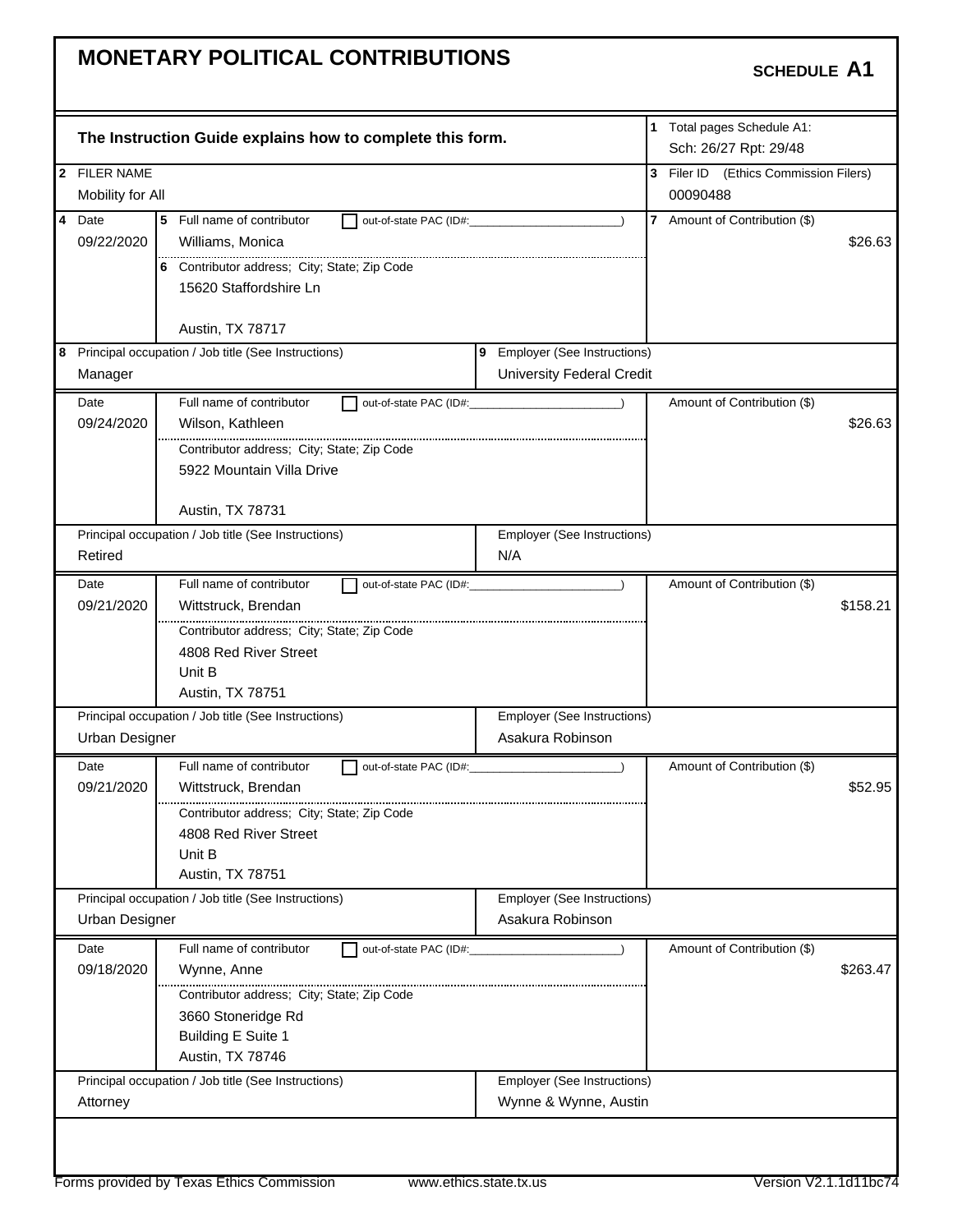|   |                                                                                    | The Instruction Guide explains how to complete this form. |                               |          | 1 Total pages Schedule A1:<br>Sch: 27/27 Rpt: 30/48 |          |
|---|------------------------------------------------------------------------------------|-----------------------------------------------------------|-------------------------------|----------|-----------------------------------------------------|----------|
|   | 2 FILER NAME                                                                       |                                                           |                               |          | 3 Filer ID (Ethics Commission Filers)               |          |
|   | Mobility for All                                                                   |                                                           |                               | 00090488 |                                                     |          |
|   | 4 Date<br>5 Full name of contributor<br>out-of-state PAC (ID#:<br>$\lambda$<br>l 1 |                                                           |                               |          | 7 Amount of Contribution (\$)                       |          |
|   | 09/14/2020                                                                         | Yancy, Maxwell                                            |                               |          |                                                     | \$52.95  |
|   |                                                                                    | 6 Contributor address; City; State; Zip Code              |                               |          |                                                     |          |
|   |                                                                                    | PO Box 4740                                               |                               |          |                                                     |          |
|   |                                                                                    |                                                           |                               |          |                                                     |          |
|   |                                                                                    | Austin, TX 78765                                          |                               |          |                                                     |          |
| 8 |                                                                                    | Principal occupation / Job title (See Instructions)       | 9 Employer (See Instructions) |          |                                                     |          |
|   |                                                                                    | Volunteer & Event Coordinator                             | KOOP Radio 91.7 FM            |          |                                                     |          |
|   | Date                                                                               | Full name of contributor<br>out-of-state PAC (ID#:        |                               |          | Amount of Contribution (\$)                         |          |
|   | 09/24/2020                                                                         | Yznaga, Mark                                              |                               |          |                                                     | \$263.47 |
|   |                                                                                    | <br>Contributor address; City; State; Zip Code            |                               |          |                                                     |          |
|   |                                                                                    | 2401 Briargrove Dr                                        |                               |          |                                                     |          |
|   |                                                                                    |                                                           |                               |          |                                                     |          |
|   |                                                                                    | Austin, TX 78704                                          |                               |          |                                                     |          |
|   |                                                                                    | Principal occupation / Job title (See Instructions)       | Employer (See Instructions)   |          |                                                     |          |
|   | Consultant                                                                         |                                                           | Self Employed                 |          |                                                     |          |
|   | Date                                                                               | Full name of contributor                                  | $\rightarrow$                 |          | Amount of Contribution (\$)                         |          |
|   | 09/24/2020<br>Zimbabwe, Jess<br>Contributor address; City; State; Zip Code         |                                                           |                               |          |                                                     | \$52.95  |
|   |                                                                                    |                                                           |                               |          |                                                     |          |
|   |                                                                                    | 5035 46th Ave SW                                          |                               |          |                                                     |          |
|   |                                                                                    |                                                           |                               |          |                                                     |          |
|   |                                                                                    | Seattle, WA 98136                                         |                               |          |                                                     |          |
|   |                                                                                    | Principal occupation / Job title (See Instructions)       | Employer (See Instructions)   |          |                                                     |          |
|   | Architect/Planner                                                                  |                                                           | <b>Plot Strategies</b>        |          |                                                     |          |
|   |                                                                                    |                                                           |                               |          |                                                     |          |
|   |                                                                                    |                                                           |                               |          |                                                     |          |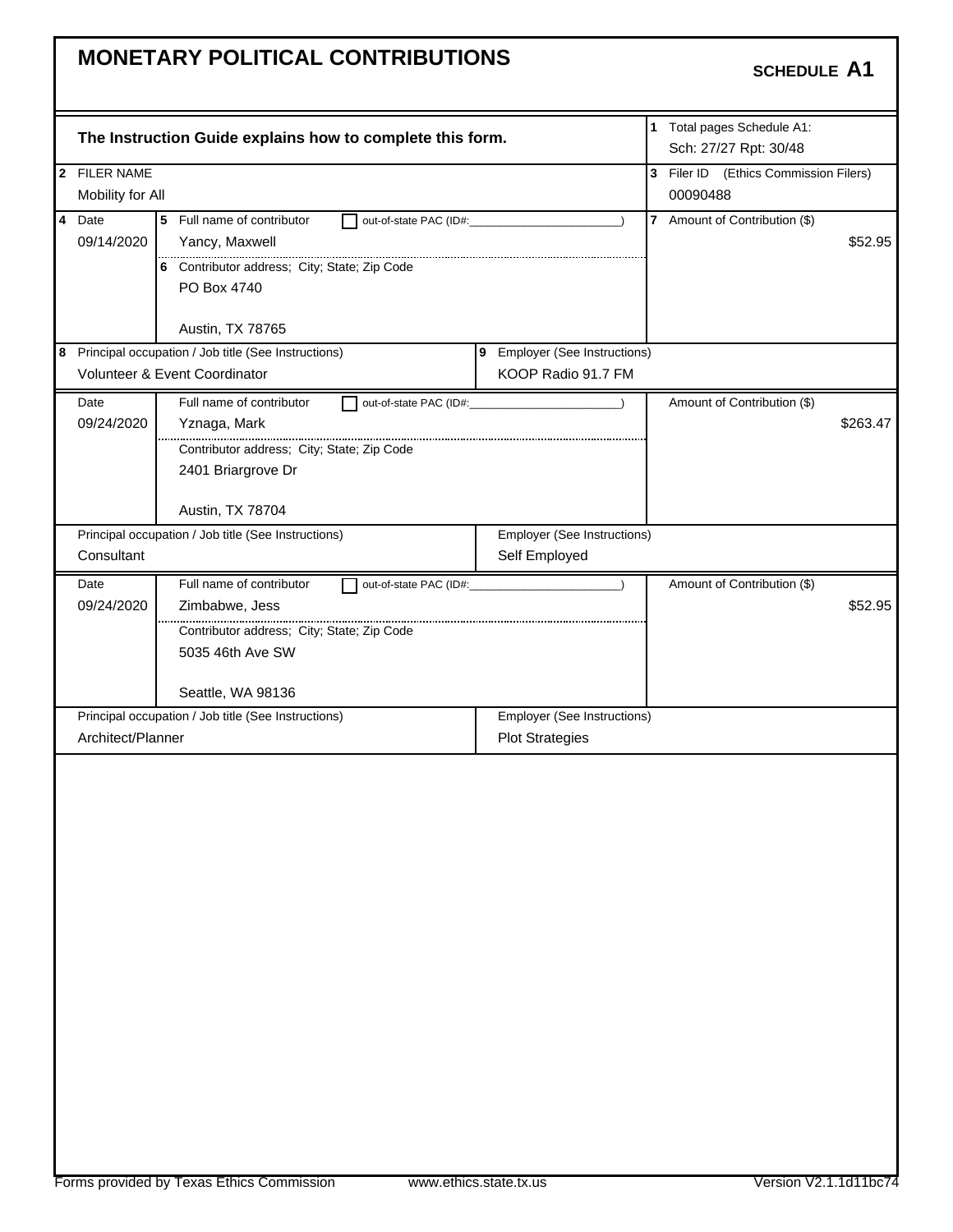| The Instruction Guide explains how to complete this form.<br>2 FILER NAME<br>Mobility for All<br>$\overline{\mathbf{4}}$<br>TOTAL OF UNITEMIZED PLEDGES<br>5 Date<br>6 Full name of pledgor<br>8<br>out-of-state PAC (ID#:<br>Lorenz, Perry<br>7 Pledgor Address;<br>City; State; Zip Code<br>09/09/2020<br>1311 East 6th Street<br>Suite A<br>Austin, TX 78702<br>10 Principal occupation / Job title (See Instructions)<br>11 Employer (See Instructions)<br>Self Employed<br>Real Estate | 1 Total pages Schedule B:<br>Sch: 1/1 Rpt: 31/48<br>3 Filer ID<br>00090488<br>\$<br>Amount of<br>' 9<br>pledge (\$)<br>\$5,000.00 | (Ethics Commission Filers)<br>0.00<br>In-kind description<br>(If applicable)<br>Check if travel outside of Texas. Complete Schedule T. |
|---------------------------------------------------------------------------------------------------------------------------------------------------------------------------------------------------------------------------------------------------------------------------------------------------------------------------------------------------------------------------------------------------------------------------------------------------------------------------------------------|-----------------------------------------------------------------------------------------------------------------------------------|----------------------------------------------------------------------------------------------------------------------------------------|
|                                                                                                                                                                                                                                                                                                                                                                                                                                                                                             |                                                                                                                                   |                                                                                                                                        |
|                                                                                                                                                                                                                                                                                                                                                                                                                                                                                             |                                                                                                                                   |                                                                                                                                        |
|                                                                                                                                                                                                                                                                                                                                                                                                                                                                                             |                                                                                                                                   |                                                                                                                                        |
|                                                                                                                                                                                                                                                                                                                                                                                                                                                                                             |                                                                                                                                   |                                                                                                                                        |
|                                                                                                                                                                                                                                                                                                                                                                                                                                                                                             |                                                                                                                                   |                                                                                                                                        |
|                                                                                                                                                                                                                                                                                                                                                                                                                                                                                             |                                                                                                                                   |                                                                                                                                        |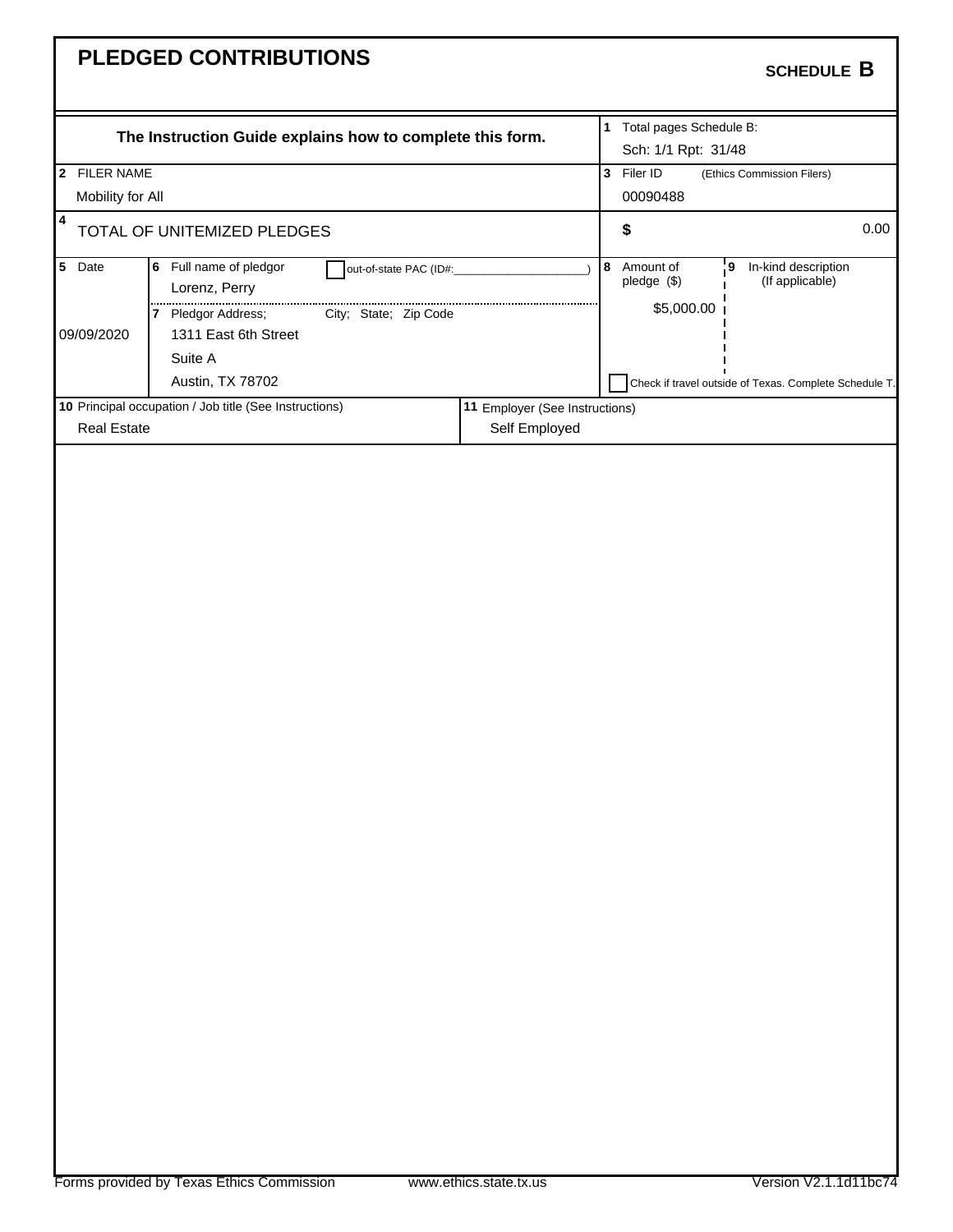|                                  | The Instruction Guide explains how to complete this form.                                                                                                                                                                                         | 1 Total pages Schedule C1:<br>Sch: 1/6 Rpt: 32/48    |
|----------------------------------|---------------------------------------------------------------------------------------------------------------------------------------------------------------------------------------------------------------------------------------------------|------------------------------------------------------|
| 2 FILER NAME<br>Mobility for All |                                                                                                                                                                                                                                                   | 3 Filer ID<br>(Ethics Commission Filers)<br>00090488 |
| 4 Date<br>09/24/2020             | 5 Corporation / Labor Organization name<br>American Public Transportation Association<br>6 Corporation / Labor Organization address; City; State; Zip Code<br>1300 I Street NW<br>Suite 1200 East<br>Washington, DC 20005                         | 7 Amount of contribution (\$)<br>\$50,000.00         |
| Date<br>09/21/2020               | Corporation / Labor Organization name<br>American Structurepoint, Inc.<br>Corporation / Labor Organization address; City; State; Zip Code<br>9025 River Road, Suite 200<br>Indianapolis, IN 46240                                                 | Amount of contribution (\$)<br>\$10,000.00           |
| Date<br>09/20/2020               | Corporation / Labor Organization name<br>Atco Properties & Management LLC<br>Corporation / Labor Organization address; City; State; Zip Code<br>97-77 Queens Blvd<br>11th Floor<br>Rego Park, NY 11374                                            | Amount of contribution (\$)<br>\$10,000.00           |
| Date<br>08/19/2020               | Corporation / Labor Organization name<br>Austin FC<br>Corporation / Labor Organization address; City; State; Zip Code<br>1835-A Kramer Ln<br>Suite 600<br>Austin, TX 78758                                                                        | Amount of contribution (\$)<br>\$100,000.00          |
| Date<br>09/10/2020               | Corporation / Labor Organization name<br><b>Brandywine Operating Partnership</b><br>Corporation / Labor Organization address; City; State; Zip Code<br>FMC Tower at Cira Centre South<br>2929 Walnut Street, Suite 1700<br>Philadelphia, PA 19104 | Amount of contribution (\$)<br>\$100,000.00          |
| Date<br>09/03/2020               | Corporation / Labor Organization name<br>CP&Y, Inc<br>Corporation / Labor Organization address; City; State; Zip Code<br>1820 Regal Row<br>Suite 200<br>Dallas, TX 75235                                                                          | Amount of contribution (\$)<br>\$5,000.00            |
| Date<br>09/02/2020               | Corporation / Labor Organization name<br><b>CapRidge Partners</b><br>Corporation / Labor Organization address; City; State; Zip Code<br>7600 Capital of Tx Hwy, Suite 130<br><b>Building 2</b><br>Austin, TX 78731                                | Amount of contribution (\$)<br>\$5,000.00            |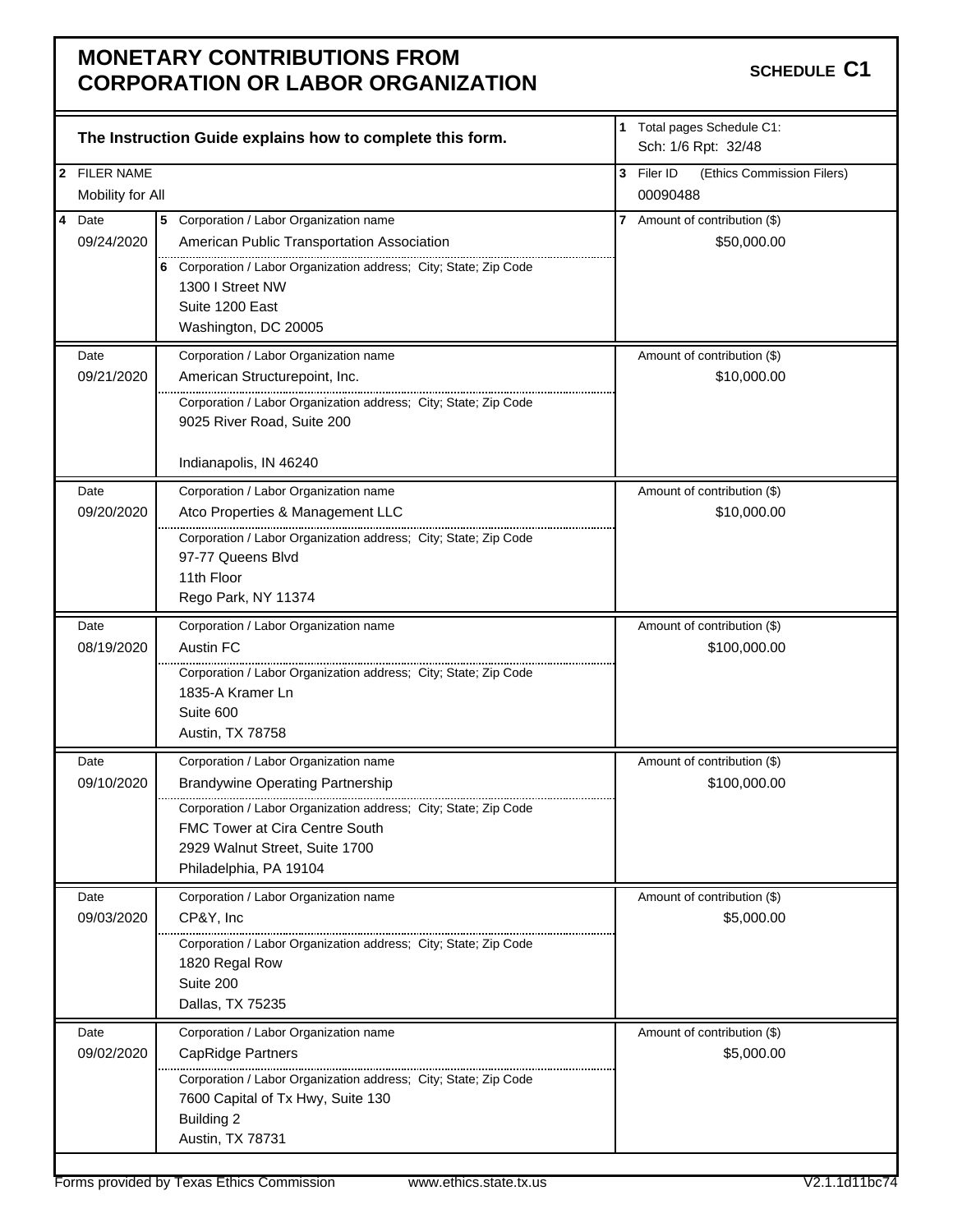|                  | The Instruction Guide explains how to complete this form.                                 | 1 Total pages Schedule C1:<br>Sch: 2/6 Rpt: 33/48 |
|------------------|-------------------------------------------------------------------------------------------|---------------------------------------------------|
| 2 FILER NAME     |                                                                                           | 3 Filer ID<br>(Ethics Commission Filers)          |
| Mobility for All |                                                                                           | 00090488                                          |
| 4 Date           | 5 Corporation / Labor Organization name                                                   | 7 Amount of contribution (\$)                     |
| 09/20/2020       | Central TX Bldg & Construction Trades Council                                             | \$5,000.00                                        |
|                  | 6 Corporation / Labor Organization address; City; State; Zip Code<br>2201 Riverside Farms |                                                   |
|                  | Austin, TX 78741                                                                          |                                                   |
| Date             | Corporation / Labor Organization name                                                     | Amount of contribution (\$)                       |
| 09/05/2020       | Civilitude Engineers & Planners                                                           | \$5,000.00                                        |
|                  | Corporation / Labor Organization address; City; State; Zip Code<br>5110 Lancaster Court   |                                                   |
|                  | Austin, TX 78723                                                                          |                                                   |
| Date             | Corporation / Labor Organization name                                                     | Amount of contribution (\$)                       |
| 09/24/2020       | Dubois Bryant & Campbell LLP                                                              | \$5,000.00                                        |
|                  | Corporation / Labor Organization address; City; State; Zip Code                           |                                                   |
|                  | 303 Colorado Ste 2300                                                                     |                                                   |
|                  | Austin, TX 78701                                                                          |                                                   |
| Date             | Corporation / Labor Organization name                                                     | Amount of contribution (\$)                       |
| 09/15/2020       | Endeavor Real Estate Group, Ltd.                                                          | \$100,000.00                                      |
|                  | Corporation / Labor Organization address; City; State; Zip Code                           |                                                   |
|                  | 500 W 5th Street                                                                          |                                                   |
|                  | Suite 700                                                                                 |                                                   |
|                  | Austin, TX 78701                                                                          |                                                   |
| Date             | Corporation / Labor Organization name                                                     | Amount of contribution (\$)                       |
| 09/13/2020       | HALFF Associates, Inc.                                                                    | \$5,000.00                                        |
|                  | Corporation / Labor Organization address: City: State: Zip Code                           |                                                   |
|                  | 1201 North Bowser Road                                                                    |                                                   |
|                  |                                                                                           |                                                   |
|                  | Richardson, TX 75801-2275                                                                 |                                                   |
| Date             | Corporation / Labor Organization name                                                     | Amount of contribution (\$)                       |
| 09/08/2020       | HDR, Inc.                                                                                 | \$60,000.00                                       |
|                  | Corporation / Labor Organization address; City; State; Zip Code                           |                                                   |
|                  | 1917 South 67th Street                                                                    |                                                   |
|                  | Omaha, NE 68106-2673                                                                      |                                                   |
| Date             | Corporation / Labor Organization name                                                     | Amount of contribution (\$)                       |
| 08/20/2020       | <b>HNTB Corporation</b>                                                                   | \$155,000.00                                      |
|                  | Corporation / Labor Organization address; City; State; Zip Code                           |                                                   |
|                  | 701 Brazos St                                                                             |                                                   |
|                  | Austin, TX 78701                                                                          |                                                   |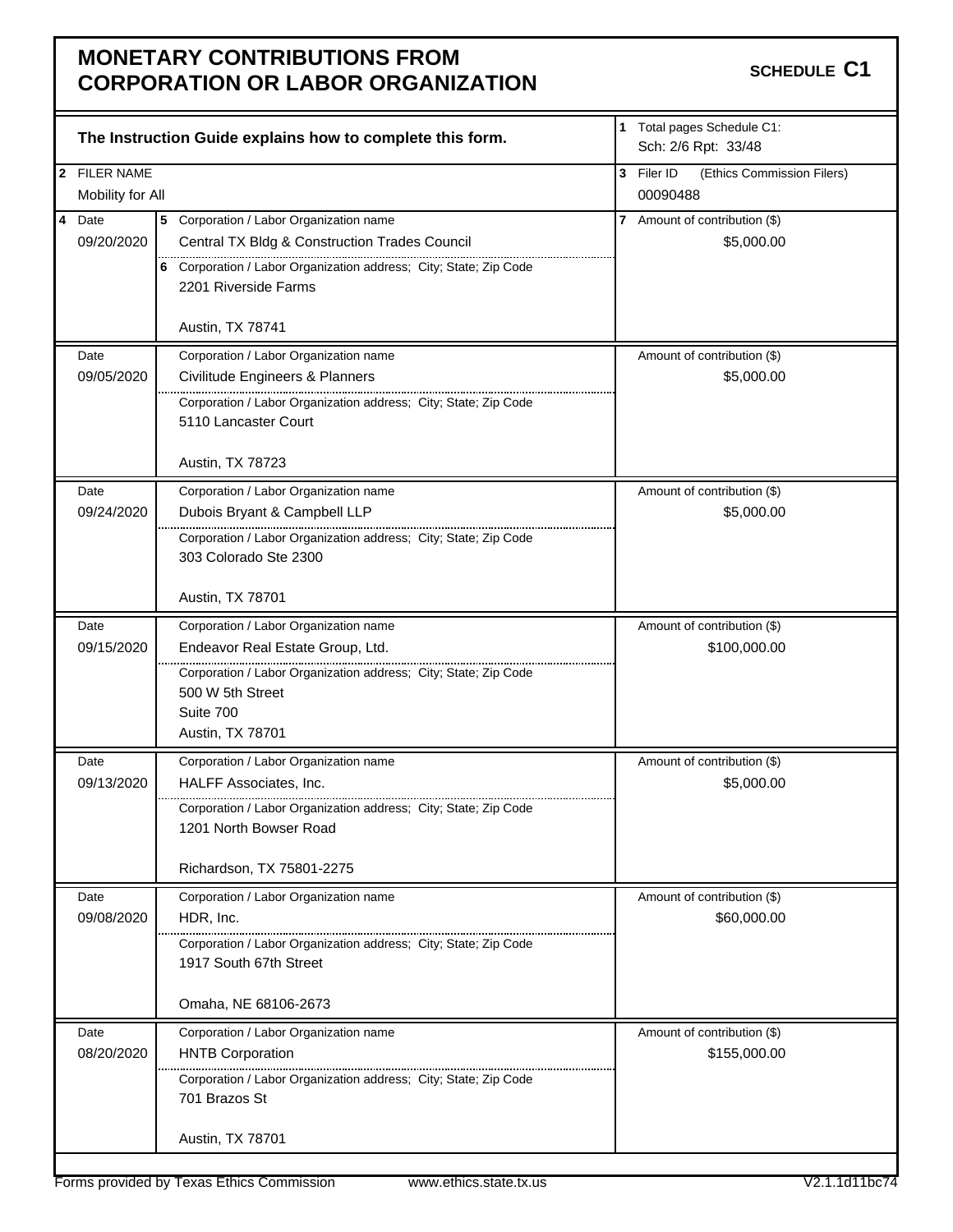|                                  | The Instruction Guide explains how to complete this form.         |   | 1 Total pages Schedule C1:<br>Sch: 3/6 Rpt: 34/48  |
|----------------------------------|-------------------------------------------------------------------|---|----------------------------------------------------|
| 2 FILER NAME<br>Mobility for All |                                                                   | 3 | Filer ID<br>(Ethics Commission Filers)<br>00090488 |
|                                  |                                                                   |   |                                                    |
| 4 Date                           | 5 Corporation / Labor Organization name                           |   | 7 Amount of contribution (\$)                      |
| 09/09/2020                       | HVJ South Central Texas - M & J, Inc.                             |   | \$1,500.00                                         |
|                                  | 6 Corporation / Labor Organization address; City; State; Zip Code |   |                                                    |
|                                  | 4201 Freidrich Lane                                               |   |                                                    |
|                                  | Suite 110                                                         |   |                                                    |
|                                  | Austin, TX 78744                                                  |   |                                                    |
| Date                             | Corporation / Labor Organization name                             |   | Amount of contribution (\$)                        |
| 09/09/2020                       | Hill International                                                |   | \$10,000.00                                        |
|                                  | Corporation / Labor Organization address; City; State; Zip Code   |   |                                                    |
|                                  | One Commerce Square                                               |   |                                                    |
|                                  | 2005 Market Street 17th Floor                                     |   |                                                    |
|                                  | Philadelphia, PA 19103                                            |   |                                                    |
| Date                             | Corporation / Labor Organization name                             |   | Amount of contribution (\$)                        |
| 09/04/2020                       | Huitt-Zollars, Inc Federal PAC                                    |   | \$5,000.00                                         |
|                                  | Corporation / Labor Organization address; City; State; Zip Code   |   |                                                    |
|                                  | 1717 McKinney Ave, Suite 1400                                     |   |                                                    |
|                                  |                                                                   |   |                                                    |
|                                  | Austin, TX 75202                                                  |   |                                                    |
| Date                             | Corporation / Labor Organization name                             |   | Amount of contribution (\$)                        |
| 09/04/2020                       | Hunt Construction Group, Inc.                                     |   | \$10,000.00                                        |
|                                  | Corporation / Labor Organization address; City; State; Zip Code   |   |                                                    |
|                                  | 7720 North 16th Street                                            |   |                                                    |
|                                  | Suite 100                                                         |   |                                                    |
|                                  | Phoenix, AZ 85020                                                 |   |                                                    |
| Date                             | Corporation / Labor Organization name                             |   | Amount of contribution (\$)                        |
| 09/24/2020                       | J. E. Dunn Construction Company                                   |   | \$2,500.00                                         |
|                                  | Corporation / Labor Organization address: City: State: Zip Code   |   |                                                    |
|                                  | 1001 Locust Street                                                |   |                                                    |
|                                  |                                                                   |   |                                                    |
|                                  | Kansas City, MO 64106                                             |   |                                                    |
| Date                             | Corporation / Labor Organization name                             |   | Amount of contribution (\$)                        |
| 08/11/2020                       | <b>JCI Residential LLC</b>                                        |   | \$5,000.00                                         |
|                                  | Corporation / Labor Organization address; City; State; Zip Code   |   |                                                    |
|                                  | 1000 N. Lamar Blvd                                                |   |                                                    |
|                                  | Suite 400                                                         |   |                                                    |
|                                  | Austin, TX 78703                                                  |   |                                                    |
| Date                             | Corporation / Labor Organization name                             |   | Amount of contribution (\$)                        |
| 09/04/2020                       | Jackson Walker LLP                                                |   | \$10,000.00                                        |
|                                  | Corporation / Labor Organization address; City; State; Zip Code   |   |                                                    |
|                                  | 2323 Ross Avenue, Ste 600                                         |   |                                                    |
|                                  |                                                                   |   |                                                    |
|                                  | Dallas, TX 75201                                                  |   |                                                    |
|                                  |                                                                   |   |                                                    |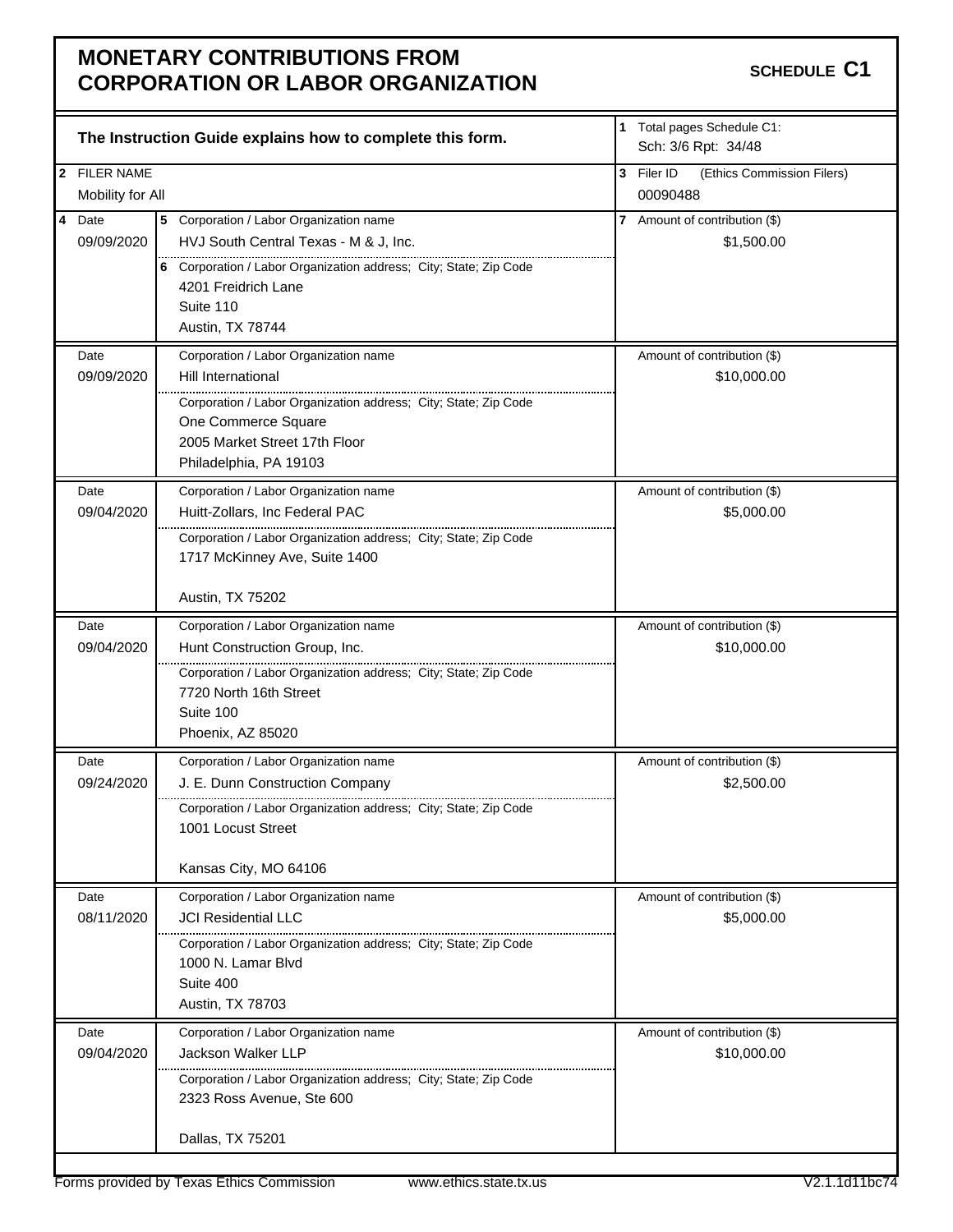|                                  | The Instruction Guide explains how to complete this form.                                                                                                                                                  | 1 Total pages Schedule C1:<br>Sch: 4/6 Rpt: 35/48    |
|----------------------------------|------------------------------------------------------------------------------------------------------------------------------------------------------------------------------------------------------------|------------------------------------------------------|
| 2 FILER NAME<br>Mobility for All |                                                                                                                                                                                                            | 3 Filer ID<br>(Ethics Commission Filers)<br>00090488 |
| 4 Date<br>09/18/2020             | 5 Corporation / Labor Organization name<br>Lockwood, Andrews & Newman, Inc.<br>6 Corporation / Labor Organization address; City; State; Zip Code<br>8600 Indian Hills Drive                                | 7 Amount of contribution (\$)<br>\$10,000.00         |
| Date<br>09/24/2020               | Omaha, NE 68114-4167<br>Corporation / Labor Organization name<br>MG Realty Investments, LLC<br>Corporation / Labor Organization address; City; State; Zip Code<br>P.O. Box 5654<br>Austin, TX 78702        | Amount of contribution (\$)<br>\$5,000.00            |
| Date<br>09/03/2020               | Corporation / Labor Organization name<br>Metcalfe Wolff Stuart & Williams, LLP<br>Corporation / Labor Organization address; City; State; Zip Code<br>221 W 6th St<br><b>Suite 1300</b><br>Austin, TX 78701 | Amount of contribution (\$)<br>\$5,000.00            |
| Date<br>09/23/2020               | Corporation / Labor Organization name<br>Notley Investments LP<br>Corporation / Labor Organization address; City; State; Zip Code<br>1023 Springdale Rd<br>Suite 1J<br>Austin, TX 78721                    | Amount of contribution (\$)<br>\$50,000.00           |
| Date<br>09/17/2020               | Corporation / Labor Organization name<br>Page Southerland Page, Inc.<br>Corporation / Labor Organization address; City; State; Zip Code<br>1100 Louisiana Street<br>Suite One<br>Houston, TX 77002         | Amount of contribution (\$)<br>\$5,000.00            |
| Date<br>09/05/2020               | Corporation / Labor Organization name<br>Pape-Dawson Engineers<br>Corporation / Labor Organization address; City; State; Zip Code<br>2000 NW Loop 410<br>San Antonio, TX 78213                             | Amount of contribution (\$)<br>\$5,000.00            |
| Date<br>09/24/2020               | Corporation / Labor Organization name<br><b>Pearlstone Partners</b><br><br>Corporation / Labor Organization address; City; State; Zip Code<br>2906 Medical Arts Street<br>Austin, TX 78705                 | Amount of contribution (\$)<br>\$10,000.00           |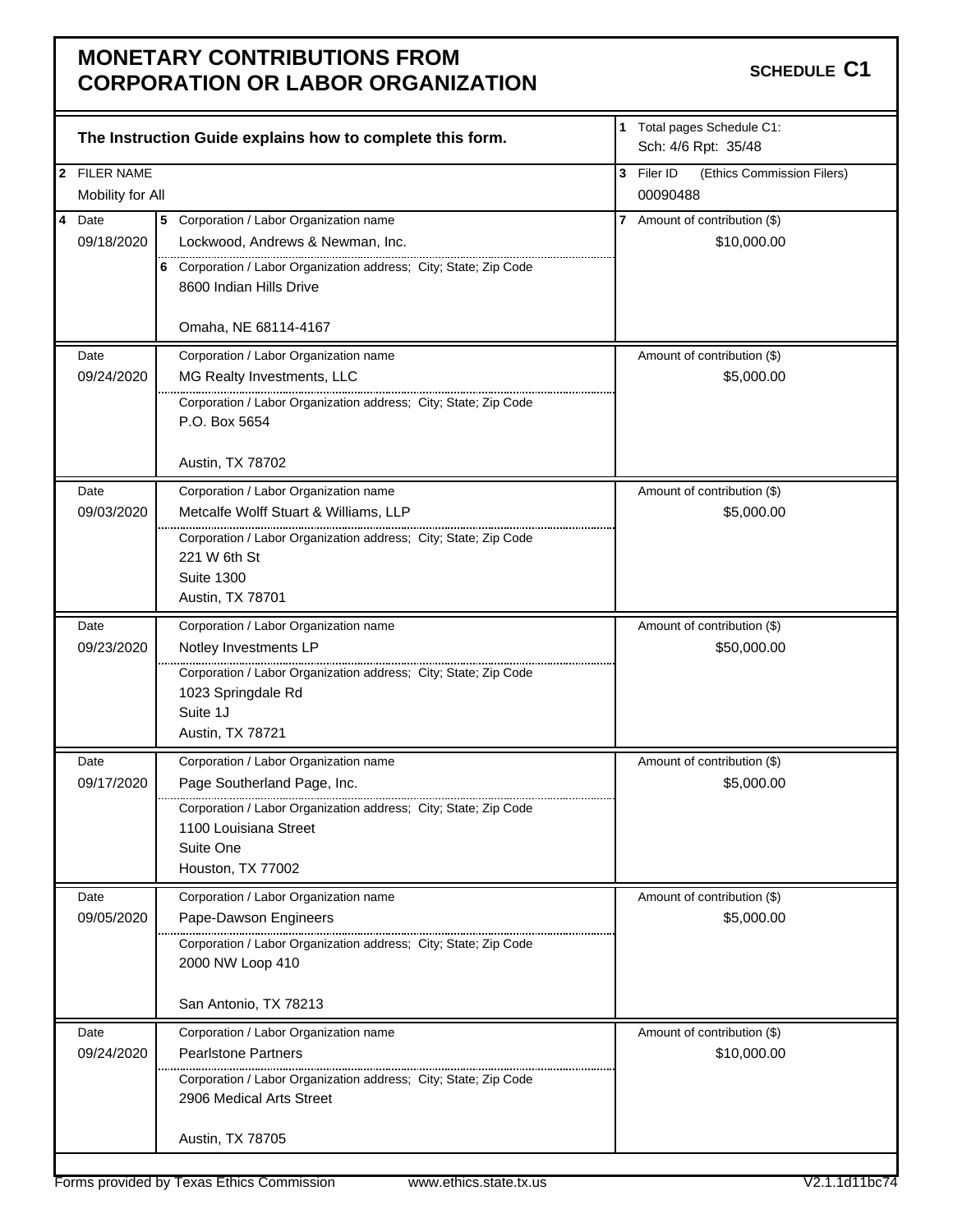|                  | The Instruction Guide explains how to complete this form.                                     | 1 Total pages Schedule C1:<br>Sch: 5/6 Rpt: 36/48    |
|------------------|-----------------------------------------------------------------------------------------------|------------------------------------------------------|
| 2 FILER NAME     |                                                                                               |                                                      |
| Mobility for All |                                                                                               | 3 Filer ID<br>(Ethics Commission Filers)<br>00090488 |
| 4 Date           |                                                                                               |                                                      |
| 09/23/2020       | 5 Corporation / Labor Organization name<br>Presidium Group, LLC                               | 7 Amount of contribution (\$)<br>\$30,000.00         |
|                  |                                                                                               |                                                      |
|                  | 6 Corporation / Labor Organization address; City; State; Zip Code<br>3100 McKinney St Ste 250 |                                                      |
|                  |                                                                                               |                                                      |
|                  | Dallas, TX 75201-1112                                                                         |                                                      |
| Date             | Corporation / Labor Organization name                                                         | Amount of contribution (\$)                          |
| 09/24/2020       | Ray Reese Contractors, Inc.                                                                   | \$25,000.00                                          |
|                  | Corporation / Labor Organization address; City; State; Zip Code<br>32780 Ranch Road 12        |                                                      |
|                  |                                                                                               |                                                      |
|                  | Dripping Springs, TX 78620                                                                    |                                                      |
| Date             | Corporation / Labor Organization name                                                         | Amount of contribution (\$)                          |
| 09/24/2020       | Riley McLean Land LLC                                                                         | \$2,500.00                                           |
|                  | Corporation / Labor Organization address; City; State; Zip Code                               |                                                      |
|                  | 505 Walsh St #A                                                                               |                                                      |
|                  | Austin, TX 78703-5251                                                                         |                                                      |
| Date             | Corporation / Labor Organization name                                                         | Amount of contribution (\$)                          |
| 09/17/2020       | Rilo Consulting LLC                                                                           | \$10,000.00                                          |
|                  | Corporation / Labor Organization address; City; State; Zip Code                               |                                                      |
|                  | 706 Guadalupe St                                                                              |                                                      |
|                  |                                                                                               |                                                      |
|                  | Austin, TX 78701                                                                              |                                                      |
| Date             | Corporation / Labor Organization name                                                         | Amount of contribution (\$)                          |
| 09/01/2020       | <b>SYSTRA</b>                                                                                 | \$1,500.00                                           |
|                  | Corporation / Labor Organization address; City; State; Zip Code                               |                                                      |
|                  | 400 BroadAcres Dr.<br>Suite 105                                                               |                                                      |
|                  | Bloomfield, NJ 07003                                                                          |                                                      |
| Date             | Corporation / Labor Organization name                                                         | Amount of contribution (\$)                          |
| 09/10/2020       | <b>Stratus Properties</b>                                                                     | \$10,000.00                                          |
|                  | Corporation / Labor Organization address; City; State; Zip Code                               |                                                      |
|                  | 212 Lavaca St                                                                                 |                                                      |
|                  | Suite 300                                                                                     |                                                      |
|                  | Austin, TX 78701                                                                              |                                                      |
| Date             | Corporation / Labor Organization name                                                         | Amount of contribution (\$)                          |
| 09/24/2020       | <b>University Estates</b>                                                                     | \$12,000.00                                          |
|                  | Corporation / Labor Organization address; City; State; Zip Code                               |                                                      |
|                  | 1300 Crossing Place                                                                           |                                                      |
|                  | Austin, TX 78741                                                                              |                                                      |
|                  |                                                                                               |                                                      |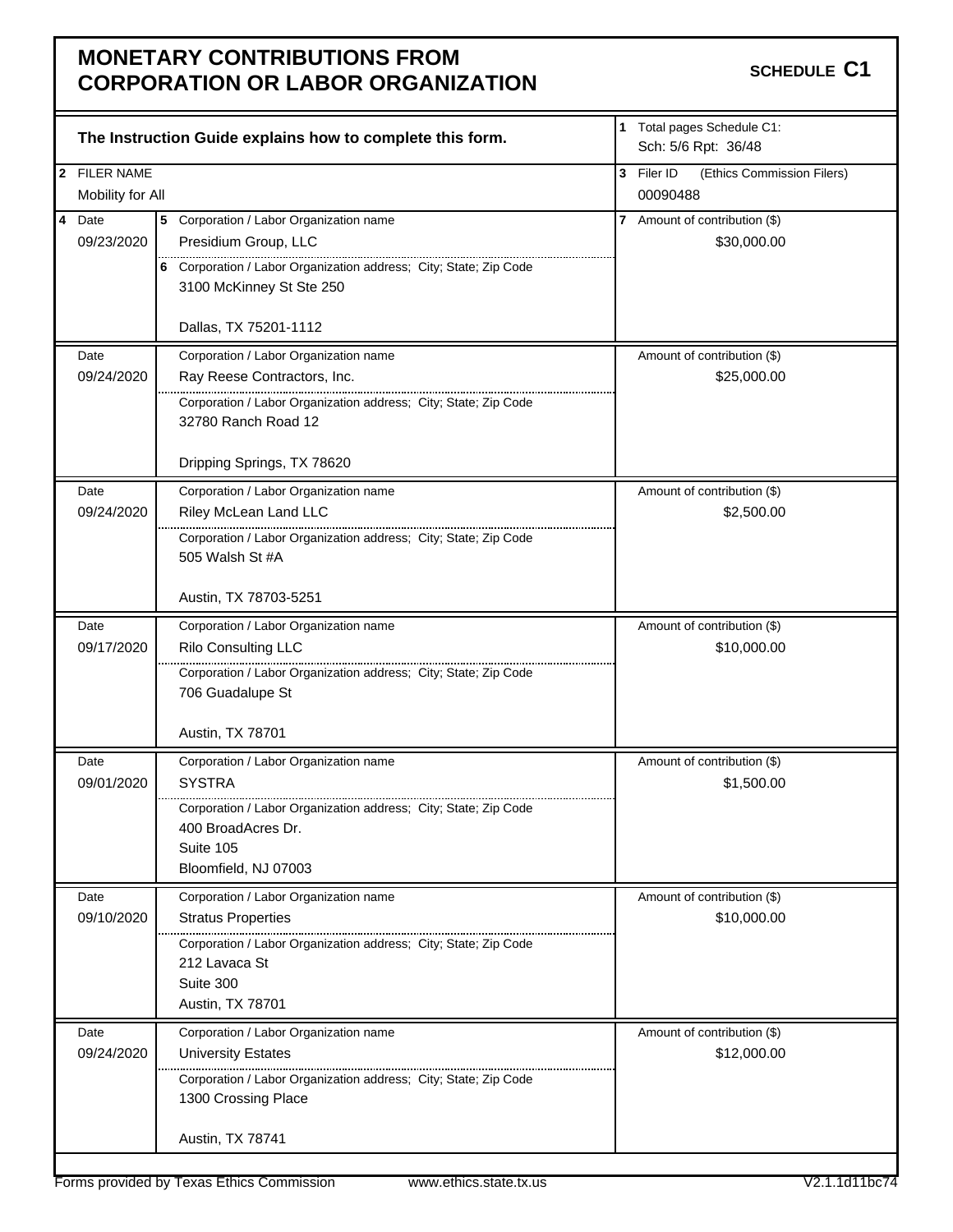|     |                   |                                       | The Instruction Guide explains how to complete this form.       | 1 | Total pages Schedule C1:<br>Sch: 6/6 Rpt: 37/48 |  |
|-----|-------------------|---------------------------------------|-----------------------------------------------------------------|---|-------------------------------------------------|--|
| l 2 | <b>FILER NAME</b> |                                       |                                                                 |   | (Ethics Commission Filers)<br>Filer ID          |  |
|     | Mobility for All  |                                       |                                                                 |   | 00090488                                        |  |
|     | 4 Date            | 5                                     | Corporation / Labor Organization name                           | 7 | Amount of contribution (\$)                     |  |
|     | 09/24/2020        |                                       | University Village                                              |   | \$8,000.00                                      |  |
| 6   |                   |                                       | Corporation / Labor Organization address; City; State; Zip Code |   |                                                 |  |
|     |                   |                                       | 1301 Crossing Place                                             |   |                                                 |  |
|     |                   |                                       |                                                                 |   |                                                 |  |
|     |                   | <b>Austin, TX 78741</b>               |                                                                 |   |                                                 |  |
|     | Date              | Corporation / Labor Organization name |                                                                 |   | Amount of contribution (\$)                     |  |
|     | 09/24/2020        | Westgate Momark, LLC                  |                                                                 |   | \$5,000.00                                      |  |
|     |                   |                                       | Corporation / Labor Organization address; City; State; Zip Code |   |                                                 |  |
|     |                   | P.O. Box 5654                         |                                                                 |   |                                                 |  |
|     |                   |                                       |                                                                 |   |                                                 |  |
|     |                   |                                       | Austin, TX 78763-5654                                           |   |                                                 |  |
|     |                   |                                       |                                                                 |   |                                                 |  |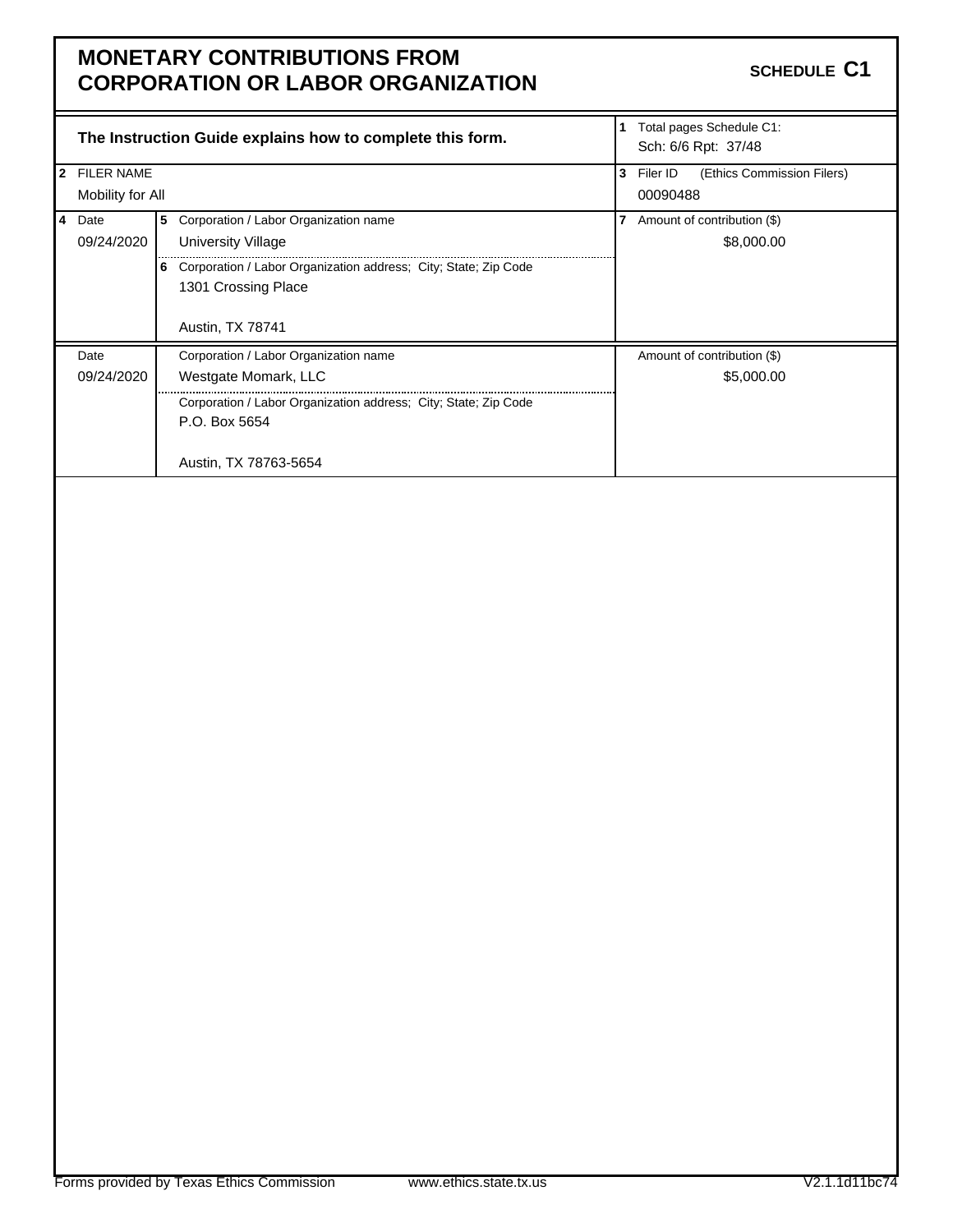### **PLEDGED CONTRIBUTIONS FROM CORPORATION OR LABOR ORGANIZATION SUMPOONS CONTROLLER IN A SCHEDULE** D

|                |                         |                                                                   | The Instruction Guide explains how to complete this form.       | 1 Total pages Schedule D:<br>Sch: 1/3 Rpt: 38/48 |                  |                                                        |
|----------------|-------------------------|-------------------------------------------------------------------|-----------------------------------------------------------------|--------------------------------------------------|------------------|--------------------------------------------------------|
|                | 2 FILER NAME            |                                                                   |                                                                 | 3                                                |                  | Filer ID (Ethics Commission Filers)                    |
|                | Mobility for All        |                                                                   |                                                                 |                                                  | 00090488         |                                                        |
| $\overline{4}$ | Date                    |                                                                   | 5 Corporation / Labor Organization Name                         | 7                                                | Amount of        | 8<br>In-kind description (if                           |
|                | 08/31/2020              |                                                                   | <b>Balcones Resources</b>                                       |                                                  | $p$ ledge $(\$)$ | applicable)                                            |
|                |                         | 6 Corporation / Labor Organization address; City; State; Zip Code |                                                                 | \$10,000.00                                      |                  |                                                        |
|                | 9301 Johnny Morris Road |                                                                   |                                                                 |                                                  |                  |                                                        |
|                |                         |                                                                   |                                                                 |                                                  |                  |                                                        |
|                |                         |                                                                   | Austin, TX 78724                                                |                                                  |                  | Check if travel outside of Texas. Complete Schedule T. |
|                | Date                    |                                                                   | Corporation / Labor Organization Name                           | 7                                                | Amount of        | In-kind description (if                                |
|                | 09/21/2020              |                                                                   | <b>Bartlett Cocke</b>                                           |                                                  | $p$ ledge $(\$)$ | applicable)                                            |
|                |                         |                                                                   | Corporation / Labor Organization address; City; State; Zip Code |                                                  | \$2,000.00       |                                                        |
|                |                         |                                                                   | 7901 E Riverside Dr.                                            |                                                  |                  |                                                        |
|                |                         |                                                                   | Suite 100                                                       |                                                  |                  |                                                        |
|                |                         |                                                                   | Austin, TX 78744                                                |                                                  |                  | Check if travel outside of Texas. Complete Schedule T. |
|                | Date                    |                                                                   | Corporation / Labor Organization Name                           | 7                                                | Amount of        | In-kind description (if                                |
|                | 09/12/2020              |                                                                   | <b>Brookfield Residential</b>                                   |                                                  | $p$ ledge $(\$)$ | applicable)                                            |
|                |                         |                                                                   | Corporation / Labor Organization address; City; State; Zip Code |                                                  | \$15,000.00      |                                                        |
|                |                         |                                                                   | 11501 Alterra Parkway                                           |                                                  |                  |                                                        |
|                |                         |                                                                   | Suite 100                                                       |                                                  |                  |                                                        |
|                |                         |                                                                   | Austin, TX 78758                                                |                                                  |                  | Check if travel outside of Texas. Complete Schedule T. |
|                | Date                    |                                                                   | Corporation / Labor Organization Name                           | 7                                                | Amount of        | In-kind description (if                                |
|                | 08/14/2020              |                                                                   | Buie Co.                                                        | $pledge($ \$)                                    | applicable)      |                                                        |
|                |                         | Corporation / Labor Organization address; City; State; Zip Code   |                                                                 |                                                  | \$10,000.00      |                                                        |
|                |                         |                                                                   | 2901 Bee Cave Road                                              |                                                  |                  |                                                        |
|                |                         |                                                                   |                                                                 |                                                  |                  |                                                        |
|                |                         |                                                                   |                                                                 |                                                  |                  |                                                        |
|                |                         |                                                                   | Austin, TX 78746                                                |                                                  |                  | Check if travel outside of Texas. Complete Schedule T. |
|                | Date                    |                                                                   | Corporation / Labor Organization Name                           | $\overline{7}$                                   | Amount of        | In-kind description (if                                |
|                | 09/24/2020              |                                                                   | Catellus                                                        |                                                  | pledge (\$)      | applicable)                                            |
|                |                         |                                                                   | Corporation / Labor Organization address; City; State; Zip Code |                                                  | \$5,000.00       |                                                        |
|                |                         |                                                                   | 4550 Mueller Blvd                                               |                                                  |                  |                                                        |
|                |                         |                                                                   |                                                                 |                                                  |                  |                                                        |
|                |                         |                                                                   | Austin, TX 78723                                                |                                                  |                  | Check if travel outside of Texas. Complete Schedule T. |
|                | Date                    |                                                                   | Corporation / Labor Organization Name                           | 7                                                | Amount of        | In-kind description (if                                |
|                | 08/14/2020              |                                                                   | <b>Corridor Title</b>                                           |                                                  | $p$ ledge $(\$)$ | applicable)                                            |
|                |                         |                                                                   | Corporation / Labor Organization address; City; State; Zip Code |                                                  | \$10,000.00      |                                                        |
|                |                         |                                                                   | 1611 West 5th Street                                            |                                                  |                  |                                                        |
|                |                         |                                                                   |                                                                 |                                                  |                  |                                                        |
|                |                         |                                                                   | Austin, TX 78703                                                |                                                  |                  | Check if travel outside of Texas. Complete Schedule T. |
|                |                         |                                                                   |                                                                 |                                                  |                  |                                                        |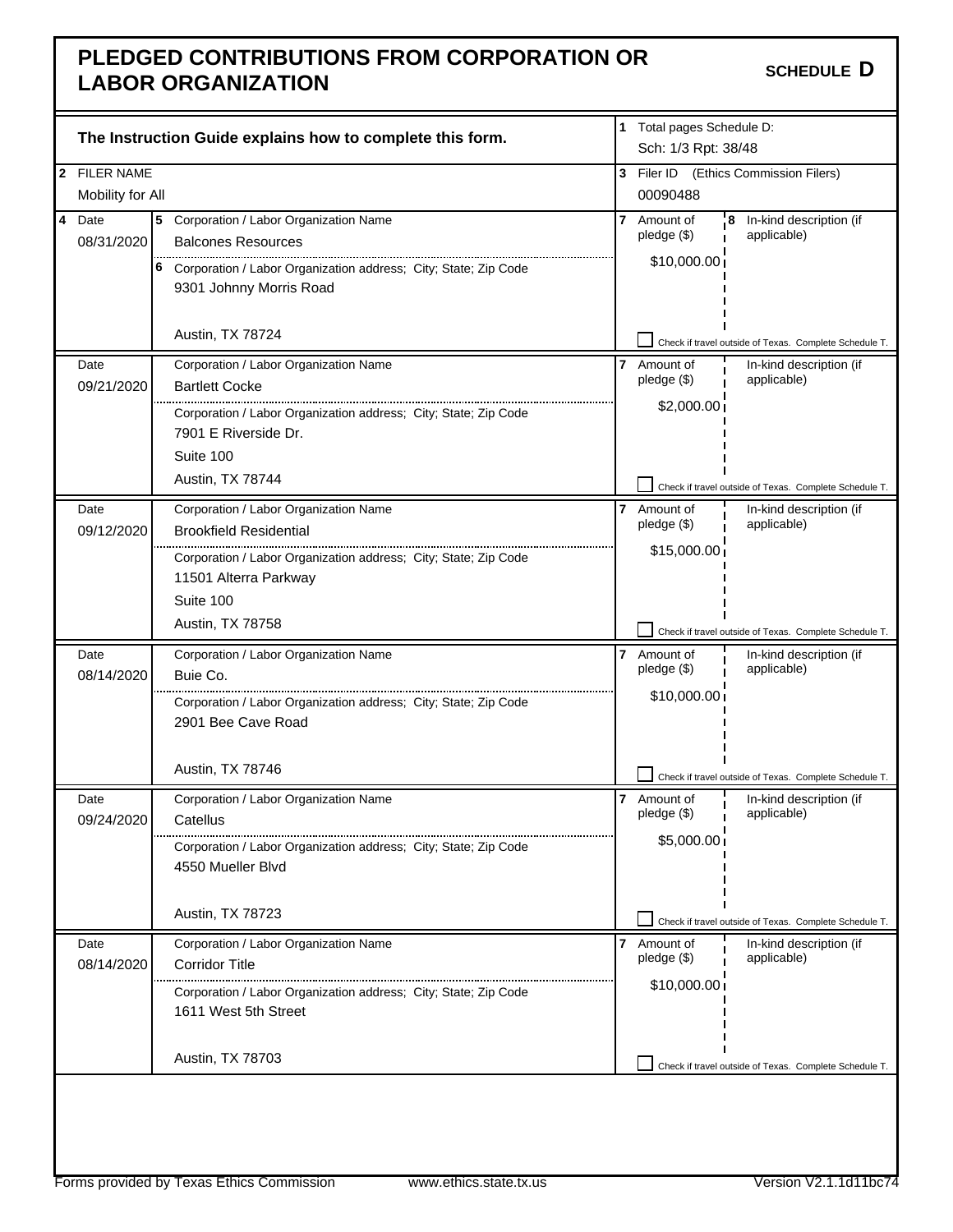### **PLEDGED CONTRIBUTIONS FROM CORPORATION OR LABOR ORGANIZATION**

|                         |                                                                                       | The Instruction Guide explains how to complete this form.                               |                | 1 Total pages Schedule D:<br>Sch: 2/3 Rpt: 39/48 |                                                        |
|-------------------------|---------------------------------------------------------------------------------------|-----------------------------------------------------------------------------------------|----------------|--------------------------------------------------|--------------------------------------------------------|
|                         | 2 FILER NAME                                                                          |                                                                                         | 3              |                                                  | Filer ID (Ethics Commission Filers)                    |
|                         | Mobility for All                                                                      |                                                                                         |                | 00090488                                         |                                                        |
| $\overline{\mathbf{4}}$ | Date                                                                                  | Corporation / Labor Organization Name<br>5                                              | 7              | Amount of                                        | In-kind description (if<br>8                           |
|                         | 09/09/2020<br><b>DPR Construction</b>                                                 |                                                                                         |                | $p$ ledge $(\$)$                                 | applicable)                                            |
|                         |                                                                                       |                                                                                         |                | \$5,000.00                                       |                                                        |
|                         | 6 Corporation / Labor Organization address; City; State; Zip Code<br>310 Comal Street |                                                                                         |                |                                                  |                                                        |
| Suite 300               |                                                                                       |                                                                                         |                |                                                  |                                                        |
|                         |                                                                                       |                                                                                         |                |                                                  |                                                        |
|                         |                                                                                       | Austin, TX 78702                                                                        |                |                                                  | Check if travel outside of Texas. Complete Schedule T. |
|                         | Date                                                                                  | Corporation / Labor Organization Name                                                   | 7              | Amount of                                        | In-kind description (if                                |
|                         | 09/23/2020                                                                            | <b>K&amp;L Gates</b>                                                                    |                | $pledge($ \$)                                    | applicable)                                            |
|                         |                                                                                       | Corporation / Labor Organization address; City; State; Zip Code                         |                | \$10,000.00                                      |                                                        |
|                         |                                                                                       | 2801 Via Fortuna                                                                        |                |                                                  |                                                        |
|                         |                                                                                       | Suite 350                                                                               |                |                                                  |                                                        |
|                         |                                                                                       | Austin, TX 78746                                                                        |                |                                                  | Check if travel outside of Texas. Complete Schedule T. |
|                         | Date                                                                                  | Corporation / Labor Organization Name                                                   | 7              | Amount of                                        | In-kind description (if                                |
|                         | 09/18/2020                                                                            | Kimley-Horn                                                                             |                | $pledge($ \$)                                    | applicable)                                            |
|                         |                                                                                       | Corporation / Labor Organization address; City; State; Zip Code                         |                | \$2,500.00                                       |                                                        |
|                         |                                                                                       | 10814 Jollyville Road                                                                   |                |                                                  |                                                        |
|                         |                                                                                       |                                                                                         |                |                                                  |                                                        |
|                         |                                                                                       | Austin, TX 78746                                                                        |                |                                                  | Check if travel outside of Texas. Complete Schedule T. |
|                         | Date                                                                                  | Corporation / Labor Organization Name<br>$\overline{7}$<br>Live Oak Development, Inc.   |                | Amount of                                        | In-kind description (if                                |
|                         | 08/14/2020                                                                            |                                                                                         |                | $pledge($ \$)                                    | applicable)                                            |
|                         |                                                                                       | Corporation / Labor Organization address; City; State; Zip Code<br>2630 Exposition Blvd |                | \$10,000.00                                      |                                                        |
|                         |                                                                                       | Austin, TX 78703                                                                        |                |                                                  | Check if travel outside of Texas. Complete Schedule T. |
|                         | Date                                                                                  | Corporation / Labor Organization Name                                                   | $\overline{7}$ | Amount of                                        | In-kind description (if                                |
|                         | 09/15/2020                                                                            | <b>Maxwell Locke and Ritter</b>                                                         |                | pledge (\$)                                      | applicable)                                            |
|                         |                                                                                       | Corporation / Labor Organization address; City; State; Zip Code                         |                | \$2,500.00]                                      |                                                        |
|                         |                                                                                       | 401 Congress Ave                                                                        |                |                                                  |                                                        |
|                         |                                                                                       | <b>Suite 1100</b>                                                                       |                |                                                  |                                                        |
|                         |                                                                                       | Austin, TX 78701                                                                        |                |                                                  |                                                        |
|                         |                                                                                       |                                                                                         |                |                                                  | Check if travel outside of Texas. Complete Schedule T. |
|                         | Date<br>09/24/2020                                                                    | Corporation / Labor Organization Name                                                   | 7              | Amount of<br>$pledge($ \$)                       | In-kind description (if<br>applicable)                 |
|                         |                                                                                       | McWhinney                                                                               |                | \$15,000.00                                      |                                                        |
|                         |                                                                                       | Corporation / Labor Organization address; City; State; Zip Code                         |                |                                                  |                                                        |
|                         |                                                                                       | 1800 Wazee Street                                                                       |                |                                                  |                                                        |
|                         |                                                                                       | Suite 200                                                                               |                |                                                  |                                                        |
|                         |                                                                                       | Denver, CO 80202                                                                        |                |                                                  | Check if travel outside of Texas. Complete Schedule T. |
|                         |                                                                                       |                                                                                         |                |                                                  |                                                        |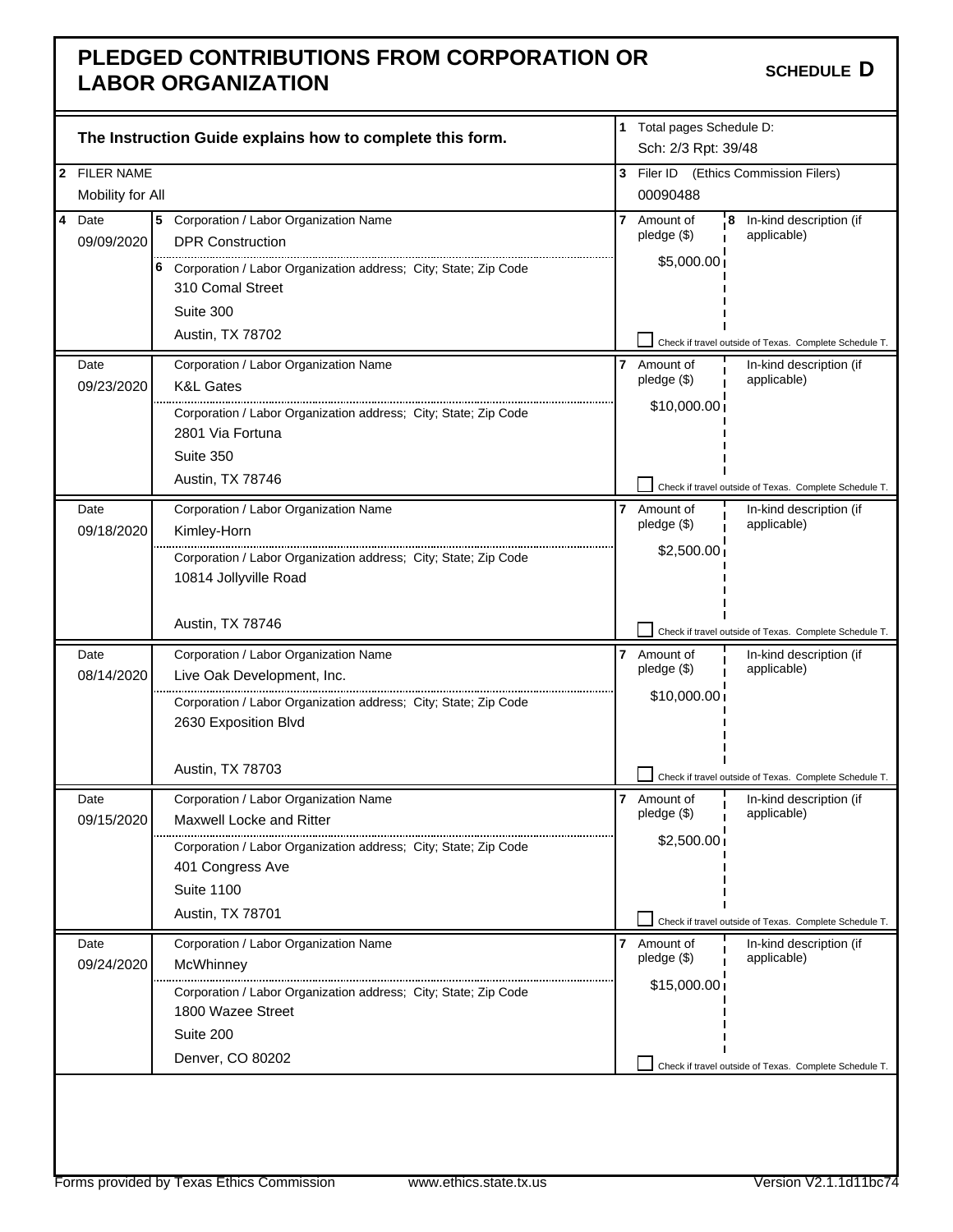### **PLEDGED CONTRIBUTIONS FROM CORPORATION OR LABOR ORGANIZATION**

|   |                  | The Instruction Guide explains how to complete this form.         |                | 1 Total pages Schedule D:<br>Sch: 3/3 Rpt: 40/48 |                                                        |
|---|------------------|-------------------------------------------------------------------|----------------|--------------------------------------------------|--------------------------------------------------------|
|   | 2 FILER NAME     |                                                                   |                |                                                  | 3 Filer ID (Ethics Commission Filers)                  |
|   | Mobility for All |                                                                   |                | 00090488                                         |                                                        |
|   |                  |                                                                   | $\overline{7}$ |                                                  | 8                                                      |
| 4 | Date             | 5 Corporation / Labor Organization Name                           |                | Amount of<br>$p$ ledge $(\$)$                    | In-kind description (if<br>applicable)                 |
|   | 08/14/2020       | <b>Mclean Howard</b>                                              |                |                                                  |                                                        |
|   |                  | 6 Corporation / Labor Organization address; City; State; Zip Code |                | \$10,000.00                                      |                                                        |
|   |                  | 901 South Mopac Expy                                              |                |                                                  |                                                        |
|   |                  |                                                                   |                |                                                  |                                                        |
|   |                  | Austin, TX 78746                                                  |                |                                                  | Check if travel outside of Texas. Complete Schedule T. |
|   |                  |                                                                   |                |                                                  |                                                        |
|   | Date             | Corporation / Labor Organization Name                             | $\overline{7}$ | Amount of<br>$pledge($ \$)                       | In-kind description (if<br>applicable)                 |
|   | 08/29/2020       | <b>RedLeaf Properties</b>                                         |                |                                                  |                                                        |
|   |                  | Corporation / Labor Organization address; City; State; Zip Code   |                | \$5,000.00                                       |                                                        |
|   |                  | 4015 Guadalupe Street                                             |                |                                                  |                                                        |
|   |                  |                                                                   |                |                                                  |                                                        |
|   |                  | Austin, TX 78751                                                  |                |                                                  | Check if travel outside of Texas. Complete Schedule T. |
|   | Date             |                                                                   | $\overline{7}$ |                                                  |                                                        |
|   |                  | Corporation / Labor Organization Name                             |                | Amount of<br>$p$ ledge $(\$)$                    | In-kind description (if<br>applicable)                 |
|   | 08/14/2020       | Studio 8                                                          |                | \$5,000.00                                       |                                                        |
|   |                  | Corporation / Labor Organization address; City; State; Zip Code   |                |                                                  |                                                        |
|   |                  | 611 15th Street                                                   |                |                                                  |                                                        |
|   |                  |                                                                   |                |                                                  |                                                        |
|   |                  | Austin, TX 78701                                                  |                |                                                  | Check if travel outside of Texas. Complete Schedule T. |
|   | Date             | Corporation / Labor Organization Name                             | $\overline{7}$ | Amount of                                        | In-kind description (if                                |
|   | 09/18/2020       | Texas Gas Service                                                 |                | $pledge($ \$)                                    | applicable)                                            |
|   |                  |                                                                   |                | \$5,000.00                                       |                                                        |
|   |                  | Corporation / Labor Organization address; City; State; Zip Code   |                |                                                  |                                                        |
|   |                  | 1301 S Mopac Expy                                                 |                |                                                  |                                                        |
|   |                  |                                                                   |                |                                                  |                                                        |
|   |                  |                                                                   |                |                                                  |                                                        |
|   |                  | Austin, TX 78746                                                  |                |                                                  | Check if travel outside of Texas. Complete Schedule T. |
|   | Date             | Corporation / Labor Organization Name                             |                | 7 Amount of                                      | In-kind description (if                                |
|   | 09/14/2020       | <b>WSP</b>                                                        |                | pledge (\$)                                      | applicable)                                            |
|   |                  |                                                                   |                | \$25,000.00                                      |                                                        |
|   |                  | Corporation / Labor Organization address; City; State; Zip Code   |                |                                                  |                                                        |
|   |                  | 1601 S Mopac Expy                                                 |                |                                                  |                                                        |
|   |                  | Suite 325                                                         |                |                                                  |                                                        |
|   |                  | Austin, TX 78746                                                  |                |                                                  | Check if travel outside of Texas. Complete Schedule T. |
|   |                  |                                                                   |                |                                                  |                                                        |
|   |                  |                                                                   |                |                                                  |                                                        |
|   |                  |                                                                   |                |                                                  |                                                        |
|   |                  |                                                                   |                |                                                  |                                                        |
|   |                  |                                                                   |                |                                                  |                                                        |
|   |                  |                                                                   |                |                                                  |                                                        |
|   |                  |                                                                   |                |                                                  |                                                        |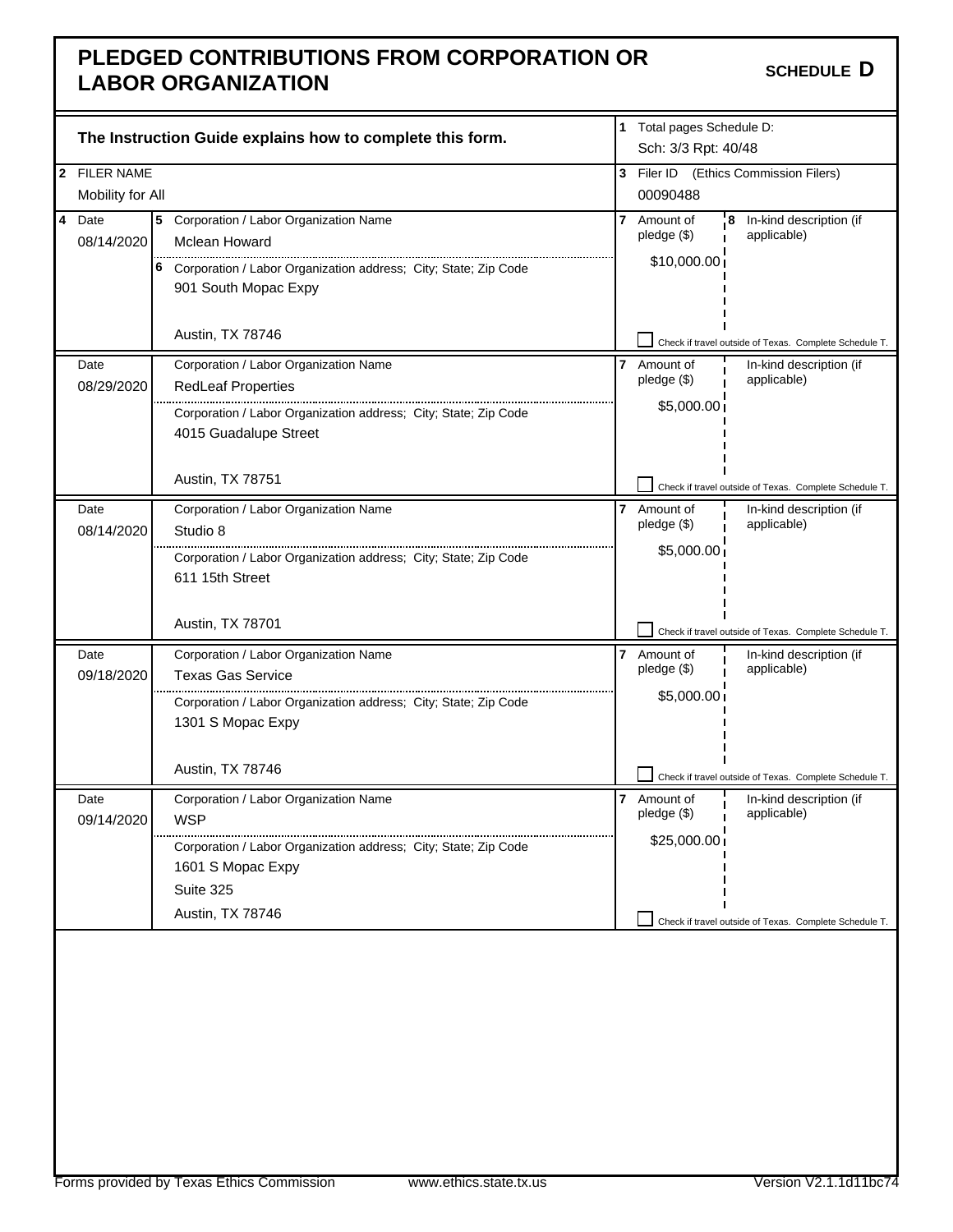| <b>CONTRIBUTIONS</b>                                                                                                                                                                     | <b>POLITICAL EXPENDITURES FROM POLITICAL</b>                                                                                                                                                                                                                                                                           | <b>SCHEDULE F1</b>                                                                                                                                                                        |
|------------------------------------------------------------------------------------------------------------------------------------------------------------------------------------------|------------------------------------------------------------------------------------------------------------------------------------------------------------------------------------------------------------------------------------------------------------------------------------------------------------------------|-------------------------------------------------------------------------------------------------------------------------------------------------------------------------------------------|
|                                                                                                                                                                                          | <b>EXPENDITURE CATEGORIES FOR BOX 8(a)</b>                                                                                                                                                                                                                                                                             |                                                                                                                                                                                           |
| <b>Advertising Expense</b><br>Accounting/Banking<br><b>Consulting Expense</b><br>Contributions/ Donations Made By -<br>Candidate/Officeholder/Political Committee<br>Credit Card Payment | Event Expense<br>Loan Repayment/Reimbursement<br>Office Overhead/Rental Expense<br>Fees<br>Food/Beverage Expense<br>Polling Expense<br>Gift/Awards/Memorials Expense<br><b>Printing Expense</b><br><b>Legal Services</b><br>Salaries/Wages/Contract Labor<br>The Instruction Guide explains how to complete this form. | Solicitation/Fundraising Expense<br>Transportation Equipment & Related Expense<br><b>Travel in District</b><br><b>Travel Out of District</b><br>OTHER (enter a category not listed above) |
| 1 Total pages Schedule F1:   2 FILER NAME<br>Sch: 1/8 Rpt: 41/48                                                                                                                         | Mobility for All                                                                                                                                                                                                                                                                                                       | 3 Filer ID<br>(Ethics Commission Filers)<br>00090488                                                                                                                                      |
| 4 Date<br>09/23/2020                                                                                                                                                                     | 5 Payee name<br>CheckMark Typesetting                                                                                                                                                                                                                                                                                  |                                                                                                                                                                                           |
| 6 Amount $(\$)$<br>\$6,110.94                                                                                                                                                            | 7 Payee address;<br>State; Zip Code<br>City;<br>3217 N. IH 35                                                                                                                                                                                                                                                          |                                                                                                                                                                                           |
| 8<br><b>PURPOSE</b><br><b>OF</b><br><b>EXPENDITURE</b>                                                                                                                                   | Austin, TX 78722<br>(b) Description<br>(a) Category (See Categories listed at the top of this schedule)<br><b>Advertising Expense</b><br>Signs                                                                                                                                                                         | Check if travel outside of Texas. Complete Schedule T.<br>Check if Austin, TX, officeholder living expense                                                                                |
| 9 Complete ONLY if direct<br>expenditure to benefit C/OH                                                                                                                                 | Candidate/Officeholder name<br>Office sought                                                                                                                                                                                                                                                                           | Office held                                                                                                                                                                               |
| Date<br>08/04/2020                                                                                                                                                                       | Payee name<br>Compuchecks.com                                                                                                                                                                                                                                                                                          |                                                                                                                                                                                           |
| Amount (\$)<br>\$92.79                                                                                                                                                                   | Payee address;<br>State; Zip Code<br>City;<br>20-E Robert Pitt Dr.                                                                                                                                                                                                                                                     |                                                                                                                                                                                           |
| <b>PURPOSE</b><br><b>OF</b><br><b>EXPENDITURE</b>                                                                                                                                        | Monsey, NY 10952<br>(b) Description<br>(a) Category (See Categories listed at the top of this schedule)<br>Accounting/Banking<br>checks                                                                                                                                                                                | Check if travel outside of Texas. Complete Schedule T.<br>Check if Austin, TX, officeholder living expense                                                                                |
| Complete ONLY if direct<br>expenditure to benefit C/OH                                                                                                                                   | Candidate/Officeholder name<br>Office sought                                                                                                                                                                                                                                                                           | Office held                                                                                                                                                                               |
| Date<br>08/31/2020                                                                                                                                                                       | Payee name<br><b>Frost Bank</b>                                                                                                                                                                                                                                                                                        |                                                                                                                                                                                           |
| Amount (\$)<br>\$5.00                                                                                                                                                                    | Payee address;<br>City;<br>State; Zip Code<br>401 Congress Ave<br>Austin, TX 78701                                                                                                                                                                                                                                     |                                                                                                                                                                                           |
|                                                                                                                                                                                          |                                                                                                                                                                                                                                                                                                                        |                                                                                                                                                                                           |
| <b>PURPOSE</b><br><b>OF</b><br><b>EXPENDITURE</b>                                                                                                                                        | (b) Description<br>(a) Category (See Categories listed at the top of this schedule)<br>Accounting/Banking<br>monthly bank fee                                                                                                                                                                                          | Check if travel outside of Texas. Complete Schedule T.<br>Check if Austin, TX, officeholder living expense                                                                                |
| Complete ONLY if direct<br>expenditure to benefit C/OH                                                                                                                                   | Candidate/Officeholder name<br>Office sought                                                                                                                                                                                                                                                                           | Office held                                                                                                                                                                               |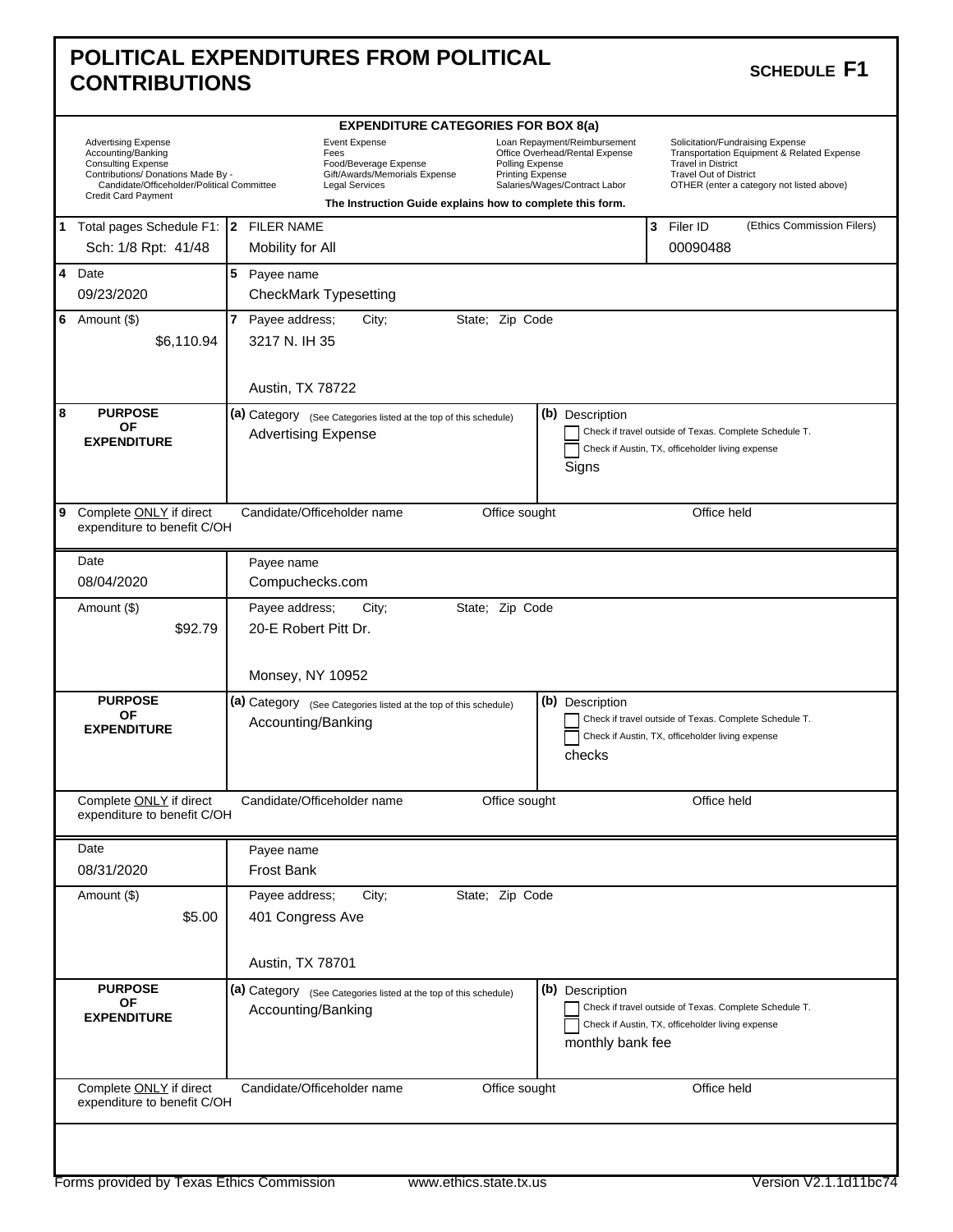|   | <b>CONTRIBUTIONS</b>                                                                                    | <b>POLITICAL EXPENDITURES FROM POLITICAL</b><br><b>SCHEDULE F1</b>                                                                                                                                                                                                                                      |  |
|---|---------------------------------------------------------------------------------------------------------|---------------------------------------------------------------------------------------------------------------------------------------------------------------------------------------------------------------------------------------------------------------------------------------------------------|--|
|   | <b>Advertising Expense</b><br>Accounting/Banking<br>Consulting Expense                                  | <b>EXPENDITURE CATEGORIES FOR BOX 8(a)</b><br><b>Event Expense</b><br>Loan Repayment/Reimbursement<br>Solicitation/Fundraising Expense<br>Office Overhead/Rental Expense<br>Transportation Equipment & Related Expense<br>Fees<br>Food/Beverage Expense<br>Polling Expense<br><b>Travel in District</b> |  |
|   | Contributions/ Donations Made By -<br>Candidate/Officeholder/Political Committee<br>Credit Card Payment | Gift/Awards/Memorials Expense<br><b>Printing Expense</b><br><b>Travel Out of District</b><br><b>Legal Services</b><br>Salaries/Wages/Contract Labor<br>OTHER (enter a category not listed above)<br>The Instruction Guide explains how to complete this form.                                           |  |
|   | 1 Total pages Schedule F1: 2 FILER NAME<br>Sch: 2/8 Rpt: 42/48                                          | 3<br>Filer ID<br>(Ethics Commission Filers)<br>00090488<br>Mobility for All                                                                                                                                                                                                                             |  |
|   | 4 Date<br>09/16/2020                                                                                    | 5<br>Payee name<br><b>Frost Bank</b>                                                                                                                                                                                                                                                                    |  |
|   | 6 Amount $(\$)$<br>\$12.00                                                                              | 7 Payee address;<br>State; Zip Code<br>City;<br>401 Congress Ae<br>Austin, TX 78701                                                                                                                                                                                                                     |  |
| 8 | <b>PURPOSE</b><br>ΟF<br><b>EXPENDITURE</b>                                                              | (b) Description<br>(a) Category (See Categories listed at the top of this schedule)<br>Check if travel outside of Texas. Complete Schedule T.<br>Accounting/Banking<br>Check if Austin, TX, officeholder living expense<br>Wire Fee                                                                     |  |
| 9 | Complete ONLY if direct<br>expenditure to benefit C/OH                                                  | Candidate/Officeholder name<br>Office sought<br>Office held                                                                                                                                                                                                                                             |  |
|   | Date                                                                                                    | Payee name                                                                                                                                                                                                                                                                                              |  |
|   | 09/23/2020                                                                                              | <b>Frost Bank</b>                                                                                                                                                                                                                                                                                       |  |
|   | Amount (\$)<br>\$12.00                                                                                  | State; Zip Code<br>Payee address;<br>City;<br>401 Congress Ave                                                                                                                                                                                                                                          |  |
|   |                                                                                                         | Austin, TX 78701                                                                                                                                                                                                                                                                                        |  |
|   | <b>PURPOSE</b><br><b>OF</b><br><b>EXPENDITURE</b>                                                       | (b) Description<br>(a) Category (See Categories listed at the top of this schedule)<br>Check if travel outside of Texas. Complete Schedule T.<br>Accounting/Banking<br>Check if Austin, TX, officeholder living expense<br>Wire Fee                                                                     |  |
|   | Complete ONLY if direct<br>expenditure to benefit C/OH                                                  | Office sought<br>Office held<br>Candidate/Officeholder name                                                                                                                                                                                                                                             |  |
|   | Date<br>09/23/2020                                                                                      | Payee name<br><b>Frost Bank</b>                                                                                                                                                                                                                                                                         |  |
|   | Amount (\$)<br>\$12.00                                                                                  | State; Zip Code<br>Payee address;<br>City;<br>401 Congress Ave                                                                                                                                                                                                                                          |  |
|   |                                                                                                         | Austin, TX 78701                                                                                                                                                                                                                                                                                        |  |
|   | <b>PURPOSE</b><br>OF<br><b>EXPENDITURE</b>                                                              | (b) Description<br>(a) Category (See Categories listed at the top of this schedule)<br>Check if travel outside of Texas. Complete Schedule T.<br>Accounting/Banking<br>Check if Austin, TX, officeholder living expense<br>Wire Fee                                                                     |  |
|   | Complete ONLY if direct<br>expenditure to benefit C/OH                                                  | Candidate/Officeholder name<br>Office held<br>Office sought                                                                                                                                                                                                                                             |  |
|   |                                                                                                         |                                                                                                                                                                                                                                                                                                         |  |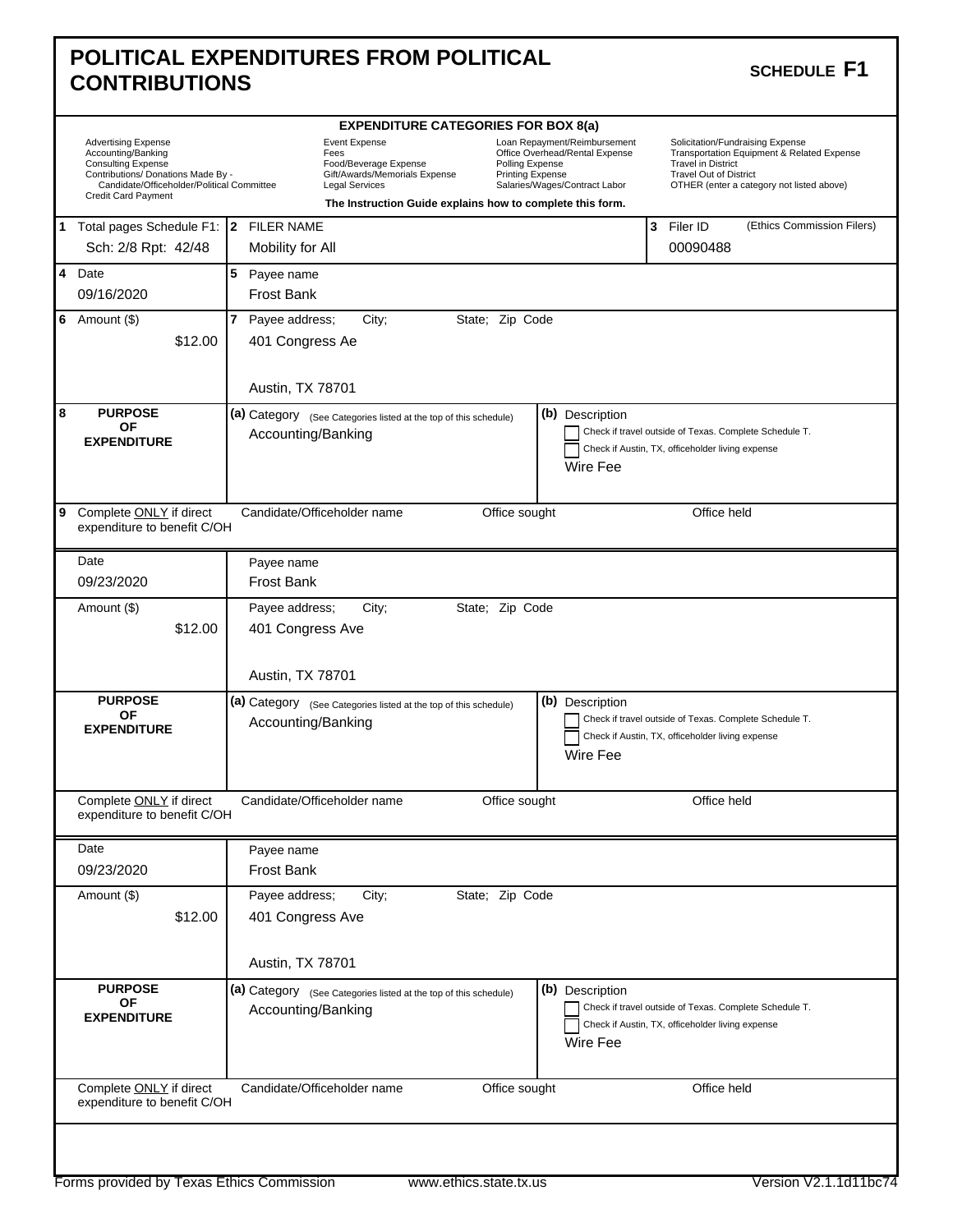|   | <b>CONTRIBUTIONS</b>                                                                                                                                                              | <b>POLITICAL EXPENDITURES FROM POLITICAL</b><br><b>SCHEDULE F1</b>                                                                                                                                                                                                                                                                                                                                                                                                                                                         |  |
|---|-----------------------------------------------------------------------------------------------------------------------------------------------------------------------------------|----------------------------------------------------------------------------------------------------------------------------------------------------------------------------------------------------------------------------------------------------------------------------------------------------------------------------------------------------------------------------------------------------------------------------------------------------------------------------------------------------------------------------|--|
|   |                                                                                                                                                                                   | <b>EXPENDITURE CATEGORIES FOR BOX 8(a)</b>                                                                                                                                                                                                                                                                                                                                                                                                                                                                                 |  |
|   | <b>Advertising Expense</b><br>Accounting/Banking<br>Consulting Expense<br>Contributions/ Donations Made By -<br>Candidate/Officeholder/Political Committee<br>Credit Card Payment | <b>Event Expense</b><br>Loan Repayment/Reimbursement<br>Solicitation/Fundraising Expense<br>Office Overhead/Rental Expense<br>Transportation Equipment & Related Expense<br>Fees<br>Food/Beverage Expense<br>Polling Expense<br><b>Travel in District</b><br>Gift/Awards/Memorials Expense<br><b>Printing Expense</b><br><b>Travel Out of District</b><br><b>Legal Services</b><br>Salaries/Wages/Contract Labor<br>OTHER (enter a category not listed above)<br>The Instruction Guide explains how to complete this form. |  |
|   | 1 Total pages Schedule F1:   2 FILER NAME                                                                                                                                         | 3<br>Filer ID<br>(Ethics Commission Filers)                                                                                                                                                                                                                                                                                                                                                                                                                                                                                |  |
|   | Sch: 3/8 Rpt: 43/48                                                                                                                                                               | 00090488<br>Mobility for All                                                                                                                                                                                                                                                                                                                                                                                                                                                                                               |  |
|   | 4 Date<br>09/24/2020                                                                                                                                                              | 5<br>Payee name<br><b>Frost Bank</b>                                                                                                                                                                                                                                                                                                                                                                                                                                                                                       |  |
|   | 6 Amount $(\$)$<br>\$12.00                                                                                                                                                        | 7 Payee address;<br>State; Zip Code<br>City;<br>401 Congress Ave<br>Austin, TX 78701                                                                                                                                                                                                                                                                                                                                                                                                                                       |  |
| 8 | <b>PURPOSE</b><br>ΟF<br><b>EXPENDITURE</b>                                                                                                                                        | (b) Description<br>(a) Category (See Categories listed at the top of this schedule)<br>Check if travel outside of Texas. Complete Schedule T.<br>Accounting/Banking<br>Check if Austin, TX, officeholder living expense<br>Wire Fee                                                                                                                                                                                                                                                                                        |  |
| 9 | Complete ONLY if direct<br>expenditure to benefit C/OH                                                                                                                            | Candidate/Officeholder name<br>Office sought<br>Office held                                                                                                                                                                                                                                                                                                                                                                                                                                                                |  |
|   | Date                                                                                                                                                                              | Payee name                                                                                                                                                                                                                                                                                                                                                                                                                                                                                                                 |  |
|   | 09/24/2020                                                                                                                                                                        | <b>Frost Bank</b>                                                                                                                                                                                                                                                                                                                                                                                                                                                                                                          |  |
|   | Amount (\$)<br>\$12.00                                                                                                                                                            | State; Zip Code<br>Payee address;<br>City;<br>401 Congress Ave                                                                                                                                                                                                                                                                                                                                                                                                                                                             |  |
|   |                                                                                                                                                                                   | Austin, TX 78701                                                                                                                                                                                                                                                                                                                                                                                                                                                                                                           |  |
|   | <b>PURPOSE</b><br><b>OF</b><br><b>EXPENDITURE</b>                                                                                                                                 | (b) Description<br>(a) Category (See Categories listed at the top of this schedule)<br>Check if travel outside of Texas. Complete Schedule T.<br>Accounting/Banking<br>Check if Austin, TX, officeholder living expense<br>Wire Fee                                                                                                                                                                                                                                                                                        |  |
|   | Complete ONLY if direct<br>expenditure to benefit C/OH                                                                                                                            | Office sought<br>Office held<br>Candidate/Officeholder name                                                                                                                                                                                                                                                                                                                                                                                                                                                                |  |
|   | Date                                                                                                                                                                              | Payee name                                                                                                                                                                                                                                                                                                                                                                                                                                                                                                                 |  |
|   | 09/24/2020                                                                                                                                                                        | <b>Frost Bank</b>                                                                                                                                                                                                                                                                                                                                                                                                                                                                                                          |  |
|   | Amount (\$)<br>\$12.00                                                                                                                                                            | State; Zip Code<br>Payee address;<br>City;<br>401 Congress Ave                                                                                                                                                                                                                                                                                                                                                                                                                                                             |  |
|   |                                                                                                                                                                                   | Austin, TX 78701                                                                                                                                                                                                                                                                                                                                                                                                                                                                                                           |  |
|   | <b>PURPOSE</b><br>OF<br><b>EXPENDITURE</b>                                                                                                                                        | (b) Description<br>(a) Category (See Categories listed at the top of this schedule)<br>Check if travel outside of Texas. Complete Schedule T.<br>Accounting/Banking<br>Check if Austin, TX, officeholder living expense<br>Wire Fee                                                                                                                                                                                                                                                                                        |  |
|   | Complete ONLY if direct<br>expenditure to benefit C/OH                                                                                                                            | Candidate/Officeholder name<br>Office held<br>Office sought                                                                                                                                                                                                                                                                                                                                                                                                                                                                |  |
|   |                                                                                                                                                                                   |                                                                                                                                                                                                                                                                                                                                                                                                                                                                                                                            |  |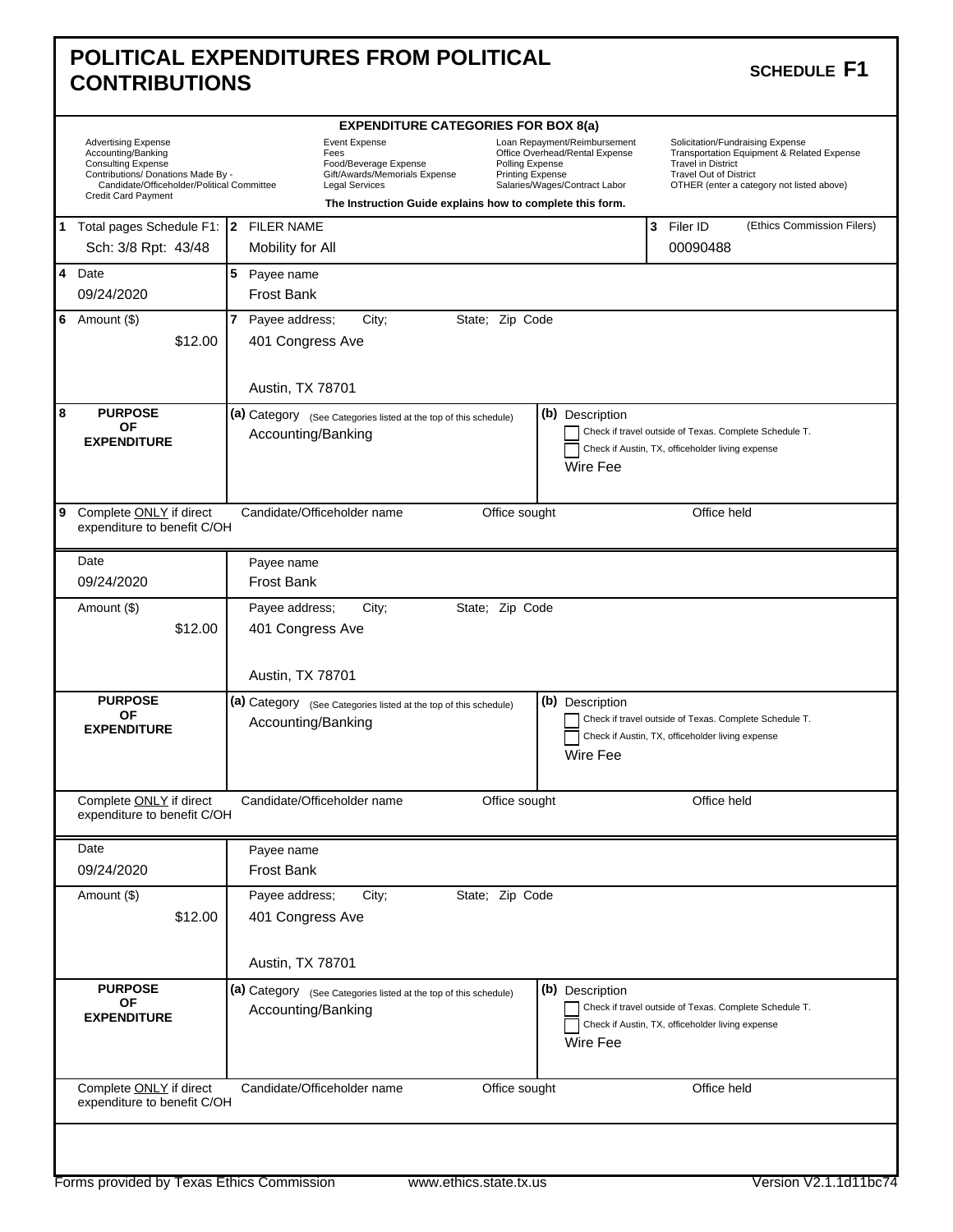| <b>POLITICAL EXPENDITURES FROM POLITICAL</b> | SCHEDULE F1 |
|----------------------------------------------|-------------|
| <b>CONTRIBUTIONS</b>                         |             |

#### SCHEDULE F1

|                                                                                                                                                                                          | <b>EXPENDITURE CATEGORIES FOR BOX 8(a)</b>             |  |                                                                                                                 |                                                           |                                     |                                                                                                 |  |                                                                                                                                                                                           |
|------------------------------------------------------------------------------------------------------------------------------------------------------------------------------------------|--------------------------------------------------------|--|-----------------------------------------------------------------------------------------------------------------|-----------------------------------------------------------|-------------------------------------|-------------------------------------------------------------------------------------------------|--|-------------------------------------------------------------------------------------------------------------------------------------------------------------------------------------------|
| <b>Advertising Expense</b><br>Accounting/Banking<br><b>Consulting Expense</b><br>Contributions/ Donations Made By -<br>Candidate/Officeholder/Political Committee<br>Credit Card Payment |                                                        |  | <b>Event Expense</b><br>Fees<br>Food/Beverage Expense<br>Gift/Awards/Memorials Expense<br><b>Legal Services</b> | The Instruction Guide explains how to complete this form. | Polling Expense<br>Printing Expense | Loan Repayment/Reimbursement<br>Office Overhead/Rental Expense<br>Salaries/Wages/Contract Labor |  | Solicitation/Fundraising Expense<br>Transportation Equipment & Related Expense<br><b>Travel in District</b><br><b>Travel Out of District</b><br>OTHER (enter a category not listed above) |
|                                                                                                                                                                                          | 1 Total pages Schedule F1:   2 FILER NAME              |  |                                                                                                                 |                                                           |                                     |                                                                                                 |  | 3 Filer ID<br>(Ethics Commission Filers)                                                                                                                                                  |
|                                                                                                                                                                                          | Sch: 4/8 Rpt: 44/48                                    |  | Mobility for All                                                                                                |                                                           |                                     |                                                                                                 |  | 00090488                                                                                                                                                                                  |
|                                                                                                                                                                                          | 4 Date                                                 |  | 5 Payee name                                                                                                    |                                                           |                                     |                                                                                                 |  |                                                                                                                                                                                           |
|                                                                                                                                                                                          | 09/14/2020                                             |  | Laura Hernandez Consulting LLC                                                                                  |                                                           |                                     |                                                                                                 |  |                                                                                                                                                                                           |
|                                                                                                                                                                                          | 6 Amount $(\$)$                                        |  | 7 Payee address;<br>City;                                                                                       |                                                           | State; Zip Code                     |                                                                                                 |  |                                                                                                                                                                                           |
|                                                                                                                                                                                          | \$5,000.00                                             |  | 6000 Lonesome Valley Trail                                                                                      |                                                           |                                     |                                                                                                 |  |                                                                                                                                                                                           |
|                                                                                                                                                                                          |                                                        |  | Austin, TX 78731                                                                                                |                                                           |                                     |                                                                                                 |  |                                                                                                                                                                                           |
| 8                                                                                                                                                                                        | <b>PURPOSE</b><br><b>OF</b>                            |  | (a) Category (See Categories listed at the top of this schedule)                                                |                                                           |                                     | (b) Description                                                                                 |  |                                                                                                                                                                                           |
|                                                                                                                                                                                          | <b>EXPENDITURE</b>                                     |  | Solicitation/Fundraising Expense                                                                                |                                                           |                                     |                                                                                                 |  | Check if travel outside of Texas. Complete Schedule T.                                                                                                                                    |
|                                                                                                                                                                                          |                                                        |  |                                                                                                                 |                                                           |                                     | fundraising services                                                                            |  | Check if Austin, TX, officeholder living expense                                                                                                                                          |
|                                                                                                                                                                                          |                                                        |  |                                                                                                                 |                                                           |                                     |                                                                                                 |  |                                                                                                                                                                                           |
| 9                                                                                                                                                                                        | Complete ONLY if direct<br>expenditure to benefit C/OH |  | Candidate/Officeholder name                                                                                     |                                                           | Office sought                       |                                                                                                 |  | Office held                                                                                                                                                                               |
|                                                                                                                                                                                          | Date                                                   |  | Payee name                                                                                                      |                                                           |                                     |                                                                                                 |  |                                                                                                                                                                                           |
|                                                                                                                                                                                          | 09/17/2020                                             |  | Littlefield Consulting                                                                                          |                                                           |                                     |                                                                                                 |  |                                                                                                                                                                                           |
|                                                                                                                                                                                          | Amount (\$)                                            |  | Payee address;<br>City;                                                                                         |                                                           | State; Zip Code                     |                                                                                                 |  |                                                                                                                                                                                           |
|                                                                                                                                                                                          | \$5,000.00                                             |  | P.O. Box 90591                                                                                                  |                                                           |                                     |                                                                                                 |  |                                                                                                                                                                                           |
|                                                                                                                                                                                          |                                                        |  |                                                                                                                 |                                                           |                                     |                                                                                                 |  |                                                                                                                                                                                           |
|                                                                                                                                                                                          |                                                        |  | Austin, TX 78709                                                                                                |                                                           |                                     |                                                                                                 |  |                                                                                                                                                                                           |
|                                                                                                                                                                                          | <b>PURPOSE</b><br><b>OF</b>                            |  | (a) Category (See Categories listed at the top of this schedule)                                                |                                                           |                                     | (b) Description                                                                                 |  |                                                                                                                                                                                           |
|                                                                                                                                                                                          | <b>EXPENDITURE</b>                                     |  | <b>Consulting Expense</b>                                                                                       |                                                           |                                     |                                                                                                 |  | Check if travel outside of Texas. Complete Schedule T.<br>Check if Austin, TX, officeholder living expense                                                                                |
|                                                                                                                                                                                          |                                                        |  |                                                                                                                 |                                                           |                                     | <b>August Services</b>                                                                          |  |                                                                                                                                                                                           |
|                                                                                                                                                                                          |                                                        |  |                                                                                                                 |                                                           |                                     |                                                                                                 |  |                                                                                                                                                                                           |
|                                                                                                                                                                                          | Complete ONLY if direct<br>expenditure to benefit C/OH |  | Candidate/Officeholder name                                                                                     |                                                           | Office sought                       |                                                                                                 |  | Office held                                                                                                                                                                               |
|                                                                                                                                                                                          |                                                        |  |                                                                                                                 |                                                           |                                     |                                                                                                 |  |                                                                                                                                                                                           |
|                                                                                                                                                                                          | Date                                                   |  | Payee name                                                                                                      |                                                           |                                     |                                                                                                 |  |                                                                                                                                                                                           |
|                                                                                                                                                                                          | 08/31/2020                                             |  | Saldana, Paul                                                                                                   |                                                           |                                     |                                                                                                 |  |                                                                                                                                                                                           |
|                                                                                                                                                                                          | Amount (\$)                                            |  | Payee address;<br>City;                                                                                         |                                                           | State; Zip Code                     |                                                                                                 |  |                                                                                                                                                                                           |
|                                                                                                                                                                                          | \$3,000.00                                             |  | 1612 Melissa Oaks Lane                                                                                          |                                                           |                                     |                                                                                                 |  |                                                                                                                                                                                           |
|                                                                                                                                                                                          |                                                        |  |                                                                                                                 |                                                           |                                     |                                                                                                 |  |                                                                                                                                                                                           |
|                                                                                                                                                                                          |                                                        |  | Austin, TX 78744                                                                                                |                                                           |                                     |                                                                                                 |  |                                                                                                                                                                                           |
|                                                                                                                                                                                          | <b>PURPOSE</b>                                         |  | (a) Category (See Categories listed at the top of this schedule)                                                |                                                           |                                     | (b) Description                                                                                 |  |                                                                                                                                                                                           |
|                                                                                                                                                                                          | ΟF<br><b>EXPENDITURE</b>                               |  | <b>Consulting Expense</b>                                                                                       |                                                           |                                     |                                                                                                 |  | Check if travel outside of Texas. Complete Schedule T.                                                                                                                                    |
|                                                                                                                                                                                          |                                                        |  |                                                                                                                 |                                                           |                                     |                                                                                                 |  | Check if Austin, TX, officeholder living expense                                                                                                                                          |
|                                                                                                                                                                                          |                                                        |  |                                                                                                                 |                                                           |                                     | Outreach                                                                                        |  |                                                                                                                                                                                           |
|                                                                                                                                                                                          |                                                        |  |                                                                                                                 |                                                           |                                     |                                                                                                 |  |                                                                                                                                                                                           |
|                                                                                                                                                                                          | Complete ONLY if direct<br>expenditure to benefit C/OH |  | Candidate/Officeholder name                                                                                     |                                                           | Office sought                       |                                                                                                 |  | Office held                                                                                                                                                                               |
|                                                                                                                                                                                          |                                                        |  |                                                                                                                 |                                                           |                                     |                                                                                                 |  |                                                                                                                                                                                           |
|                                                                                                                                                                                          |                                                        |  |                                                                                                                 |                                                           |                                     |                                                                                                 |  |                                                                                                                                                                                           |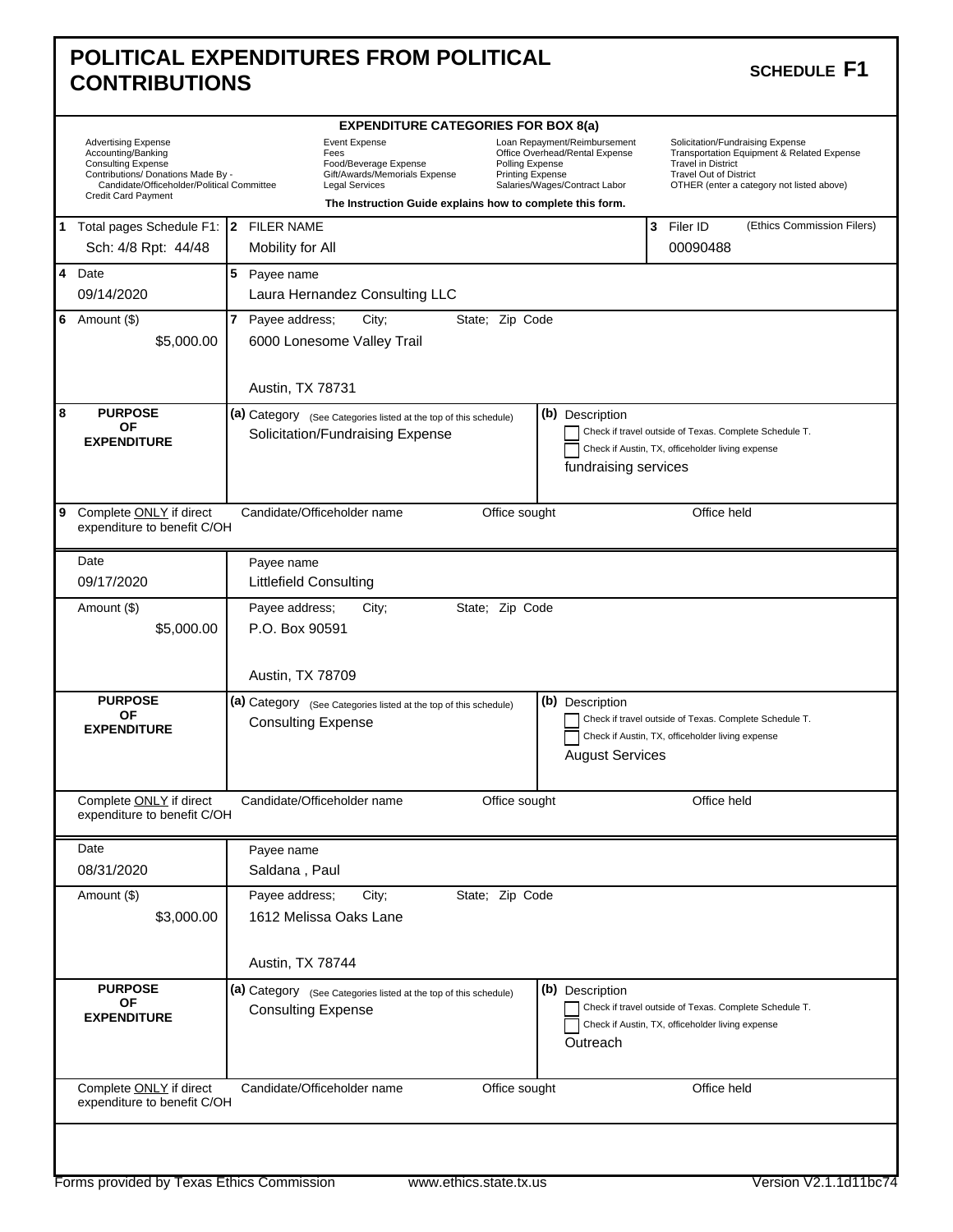|   | <b>CONTRIBUTIONS</b>                                                                                                                                                              | POLITICAL EXPENDITURES FROM POLITICAL<br><b>SCHEDULE F1</b>                                                                                                                                                                                                                                                                                                                                                                                                                                                         |  |
|---|-----------------------------------------------------------------------------------------------------------------------------------------------------------------------------------|---------------------------------------------------------------------------------------------------------------------------------------------------------------------------------------------------------------------------------------------------------------------------------------------------------------------------------------------------------------------------------------------------------------------------------------------------------------------------------------------------------------------|--|
|   |                                                                                                                                                                                   | <b>EXPENDITURE CATEGORIES FOR BOX 8(a)</b>                                                                                                                                                                                                                                                                                                                                                                                                                                                                          |  |
|   | <b>Advertising Expense</b><br>Accounting/Banking<br>Consulting Expense<br>Contributions/ Donations Made By -<br>Candidate/Officeholder/Political Committee<br>Credit Card Payment | Event Expense<br>Loan Repayment/Reimbursement<br>Solicitation/Fundraising Expense<br>Office Overhead/Rental Expense<br>Transportation Equipment & Related Expense<br>Fees<br>Food/Beverage Expense<br>Polling Expense<br><b>Travel in District</b><br><b>Printing Expense</b><br>Gift/Awards/Memorials Expense<br><b>Travel Out of District</b><br>Salaries/Wages/Contract Labor<br><b>Legal Services</b><br>OTHER (enter a category not listed above)<br>The Instruction Guide explains how to complete this form. |  |
|   | 1 Total pages Schedule F1: 2 FILER NAME                                                                                                                                           | 3<br>(Ethics Commission Filers)<br>Filer ID                                                                                                                                                                                                                                                                                                                                                                                                                                                                         |  |
|   | Sch: 5/8 Rpt: 45/48                                                                                                                                                               | 00090488<br>Mobility for All                                                                                                                                                                                                                                                                                                                                                                                                                                                                                        |  |
|   | 4 Date<br>08/31/2020                                                                                                                                                              | 5<br>Payee name<br>Stripe, Inc.                                                                                                                                                                                                                                                                                                                                                                                                                                                                                     |  |
|   | 6 Amount $(\$)$<br>\$1,081.40                                                                                                                                                     | 7 Payee address;<br>City;<br>State; Zip Code<br>185 Berry St Suite 550<br>San Francisco, TX 94107                                                                                                                                                                                                                                                                                                                                                                                                                   |  |
| 8 | <b>PURPOSE</b><br><b>OF</b><br><b>EXPENDITURE</b>                                                                                                                                 | (b) Description<br>(a) Category (See Categories listed at the top of this schedule)<br>Check if travel outside of Texas. Complete Schedule T.<br>Accounting/Banking<br>Check if Austin, TX, officeholder living expense<br>Fees to process credit cards donations for August                                                                                                                                                                                                                                        |  |
| 9 | Complete ONLY if direct<br>expenditure to benefit C/OH                                                                                                                            | Candidate/Officeholder name<br>Office sought<br>Office held                                                                                                                                                                                                                                                                                                                                                                                                                                                         |  |
|   | Date                                                                                                                                                                              | Payee name                                                                                                                                                                                                                                                                                                                                                                                                                                                                                                          |  |
|   | 09/06/2020                                                                                                                                                                        | Stripe, Inc.                                                                                                                                                                                                                                                                                                                                                                                                                                                                                                        |  |
|   |                                                                                                                                                                                   | State; Zip Code                                                                                                                                                                                                                                                                                                                                                                                                                                                                                                     |  |
|   | Amount (\$)<br>\$1,979.38                                                                                                                                                         | Payee address;<br>City;<br>185 Berry St Suite 550<br>San Francisco, TX 94107                                                                                                                                                                                                                                                                                                                                                                                                                                        |  |
|   | <b>PURPOSE</b>                                                                                                                                                                    | (b) Description<br>(a) Category (See Categories listed at the top of this schedule)                                                                                                                                                                                                                                                                                                                                                                                                                                 |  |
|   | <b>OF</b><br><b>EXPENDITURE</b>                                                                                                                                                   | Check if travel outside of Texas. Complete Schedule T.<br>Accounting/Banking<br>Check if Austin, TX, officeholder living expense<br>Fees to process credit cards donations for<br>September                                                                                                                                                                                                                                                                                                                         |  |
|   | Complete ONLY if direct<br>expenditure to benefit C/OH                                                                                                                            | Office sought<br>Office held<br>Candidate/Officeholder name                                                                                                                                                                                                                                                                                                                                                                                                                                                         |  |
|   | Date                                                                                                                                                                              | Payee name                                                                                                                                                                                                                                                                                                                                                                                                                                                                                                          |  |
|   | 08/20/2020                                                                                                                                                                        | <b>Texas Democrats</b>                                                                                                                                                                                                                                                                                                                                                                                                                                                                                              |  |
|   | Amount (\$)<br>\$4,430.00                                                                                                                                                         | State; Zip Code<br>Payee address;<br>City;<br>P. O. Box 15707                                                                                                                                                                                                                                                                                                                                                                                                                                                       |  |
|   |                                                                                                                                                                                   | Austin, TX 78761                                                                                                                                                                                                                                                                                                                                                                                                                                                                                                    |  |
|   | <b>PURPOSE</b><br><b>OF</b><br><b>EXPENDITURE</b>                                                                                                                                 | (b) Description<br>(a) Category (See Categories listed at the top of this schedule)<br>Check if travel outside of Texas. Complete Schedule T.<br>Voter data information<br>Check if Austin, TX, officeholder living expense<br>VAN access                                                                                                                                                                                                                                                                           |  |
|   | Complete ONLY if direct<br>expenditure to benefit C/OH                                                                                                                            | Candidate/Officeholder name<br>Office sought<br>Office held                                                                                                                                                                                                                                                                                                                                                                                                                                                         |  |
|   |                                                                                                                                                                                   |                                                                                                                                                                                                                                                                                                                                                                                                                                                                                                                     |  |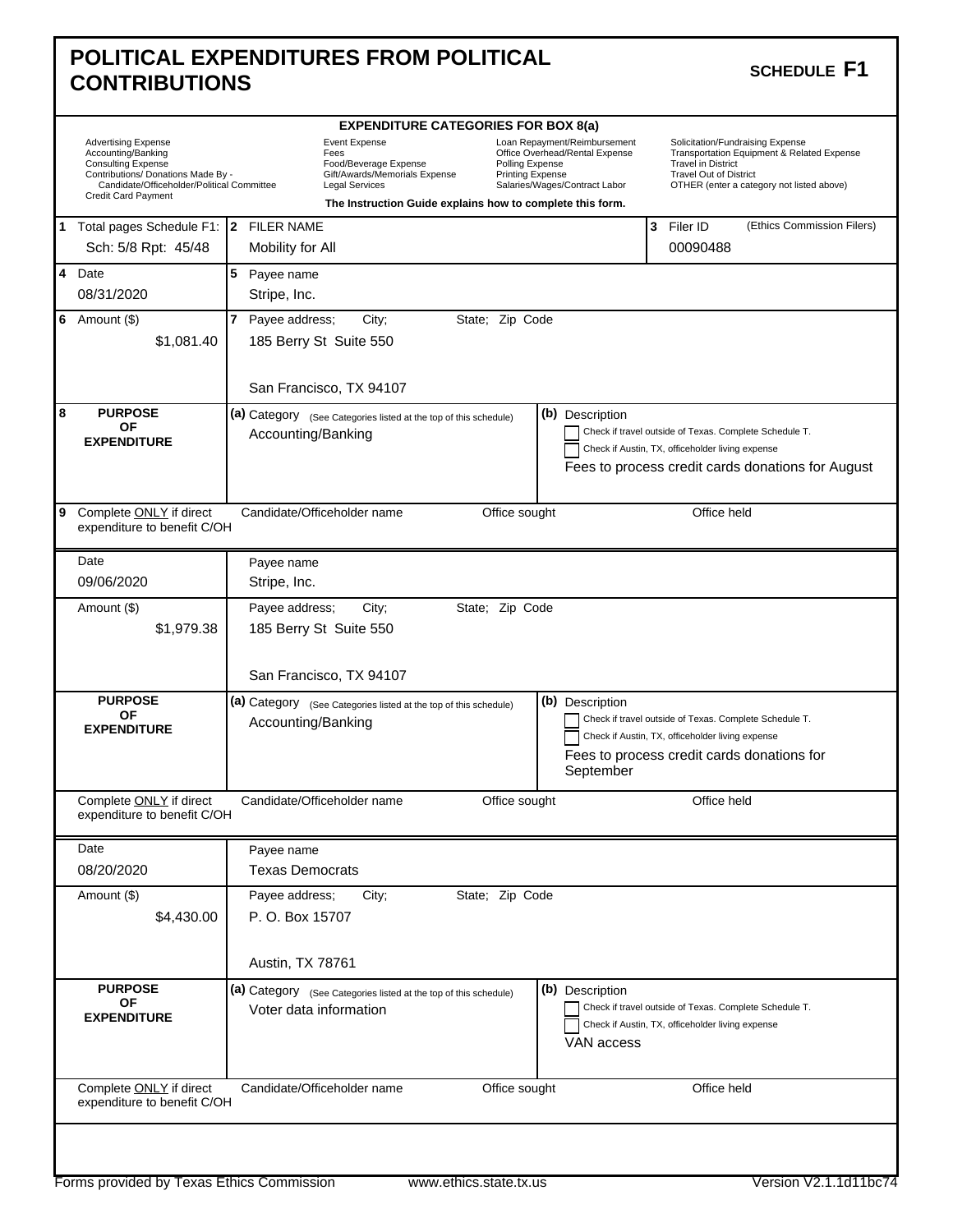|   | POLITICAL EXPENDITURES FROM POLITICAL<br><b>SCHEDULE F1</b><br><b>CONTRIBUTIONS</b>                                                                                                      |                                                                                                                                                                                                                                                                                                                                                                                                                                                                                                                     |  |  |  |  |  |  |
|---|------------------------------------------------------------------------------------------------------------------------------------------------------------------------------------------|---------------------------------------------------------------------------------------------------------------------------------------------------------------------------------------------------------------------------------------------------------------------------------------------------------------------------------------------------------------------------------------------------------------------------------------------------------------------------------------------------------------------|--|--|--|--|--|--|
|   |                                                                                                                                                                                          | <b>EXPENDITURE CATEGORIES FOR BOX 8(a)</b>                                                                                                                                                                                                                                                                                                                                                                                                                                                                          |  |  |  |  |  |  |
|   | <b>Advertising Expense</b><br>Accounting/Banking<br><b>Consulting Expense</b><br>Contributions/ Donations Made By -<br>Candidate/Officeholder/Political Committee<br>Credit Card Payment | Event Expense<br>Loan Repayment/Reimbursement<br>Solicitation/Fundraising Expense<br>Office Overhead/Rental Expense<br>Transportation Equipment & Related Expense<br>Fees<br>Polling Expense<br><b>Travel in District</b><br>Food/Beverage Expense<br>Gift/Awards/Memorials Expense<br><b>Printing Expense</b><br><b>Travel Out of District</b><br>Salaries/Wages/Contract Labor<br><b>Legal Services</b><br>OTHER (enter a category not listed above)<br>The Instruction Guide explains how to complete this form. |  |  |  |  |  |  |
| 1 | Total pages Schedule F1:   2 FILER NAME<br>Sch: 6/8 Rpt: 46/48                                                                                                                           | (Ethics Commission Filers)<br>3 Filer ID<br>Mobility for All<br>00090488                                                                                                                                                                                                                                                                                                                                                                                                                                            |  |  |  |  |  |  |
| 4 | Date<br>09/23/2020                                                                                                                                                                       | 5 Payee name<br>Texas Public Interest Research Group, Inc.                                                                                                                                                                                                                                                                                                                                                                                                                                                          |  |  |  |  |  |  |
| 6 | Amount (\$)<br>\$7,500.00                                                                                                                                                                | Payee address;<br>$\mathbf{7}$<br>City;<br>State; Zip Code<br>200 E. 30th St<br>Austin, TX 78705                                                                                                                                                                                                                                                                                                                                                                                                                    |  |  |  |  |  |  |
| 8 | <b>PURPOSE</b><br><b>OF</b><br><b>EXPENDITURE</b>                                                                                                                                        | (b) Description<br>(a) Category<br>(See Categories listed at the top of this schedule)<br>Check if travel outside of Texas. Complete Schedule T.<br><b>GOTV</b><br>Check if Austin, TX, officeholder living expense<br>Voter Registration Work                                                                                                                                                                                                                                                                      |  |  |  |  |  |  |
| 9 | Complete ONLY if direct<br>expenditure to benefit C/OH                                                                                                                                   | Candidate/Officeholder name<br>Office sought<br>Office held                                                                                                                                                                                                                                                                                                                                                                                                                                                         |  |  |  |  |  |  |
|   | Date                                                                                                                                                                                     | Payee name                                                                                                                                                                                                                                                                                                                                                                                                                                                                                                          |  |  |  |  |  |  |
|   | 09/23/2020                                                                                                                                                                               | Texas Public Interest Research Group, Inc.                                                                                                                                                                                                                                                                                                                                                                                                                                                                          |  |  |  |  |  |  |
|   | Amount (\$)                                                                                                                                                                              | Payee address;<br>City;<br>State; Zip Code                                                                                                                                                                                                                                                                                                                                                                                                                                                                          |  |  |  |  |  |  |
|   | \$7,500.00                                                                                                                                                                               | 200 E. 30th St                                                                                                                                                                                                                                                                                                                                                                                                                                                                                                      |  |  |  |  |  |  |
|   |                                                                                                                                                                                          | Austin, TX 78705                                                                                                                                                                                                                                                                                                                                                                                                                                                                                                    |  |  |  |  |  |  |
|   | <b>PURPOSE</b><br><b>OF</b><br><b>EXPENDITURE</b>                                                                                                                                        | (b) Description<br>(a) Category<br>(See Categories listed at the top of this schedule)<br>Check if travel outside of Texas. Complete Schedule T.<br><b>GOTV</b><br>Check if Austin, TX, officeholder living expense<br>Voter Outreach                                                                                                                                                                                                                                                                               |  |  |  |  |  |  |
|   | Complete ONLY if direct<br>expenditure to benefit C/OH                                                                                                                                   | Candidate/Officeholder name<br>Office sought<br>Office held                                                                                                                                                                                                                                                                                                                                                                                                                                                         |  |  |  |  |  |  |
|   | Date                                                                                                                                                                                     | Payee name                                                                                                                                                                                                                                                                                                                                                                                                                                                                                                          |  |  |  |  |  |  |
|   | 09/04/2020                                                                                                                                                                               | <b>Travis County Democratic Party</b>                                                                                                                                                                                                                                                                                                                                                                                                                                                                               |  |  |  |  |  |  |
|   | Amount (\$)<br>\$25,000.00                                                                                                                                                               | Payee address;<br>State; Zip Code<br>City;<br>P. O. Box 684263                                                                                                                                                                                                                                                                                                                                                                                                                                                      |  |  |  |  |  |  |
|   |                                                                                                                                                                                          | Austin, TX 78768                                                                                                                                                                                                                                                                                                                                                                                                                                                                                                    |  |  |  |  |  |  |
|   | <b>PURPOSE</b><br>OF<br><b>EXPENDITURE</b>                                                                                                                                               | (b) Description<br>(a) Category (See Categories listed at the top of this schedule)<br>Check if travel outside of Texas. Complete Schedule T.<br>Contributions/Donations Made By<br>Check if Austin, TX, officeholder living expense<br>Candidate/Officeholder/Political Committee<br><b>Political Contribution</b>                                                                                                                                                                                                 |  |  |  |  |  |  |
|   | Complete ONLY if direct<br>expenditure to benefit C/OH                                                                                                                                   | Candidate/Officeholder name<br>Office sought<br>Office held                                                                                                                                                                                                                                                                                                                                                                                                                                                         |  |  |  |  |  |  |
|   |                                                                                                                                                                                          |                                                                                                                                                                                                                                                                                                                                                                                                                                                                                                                     |  |  |  |  |  |  |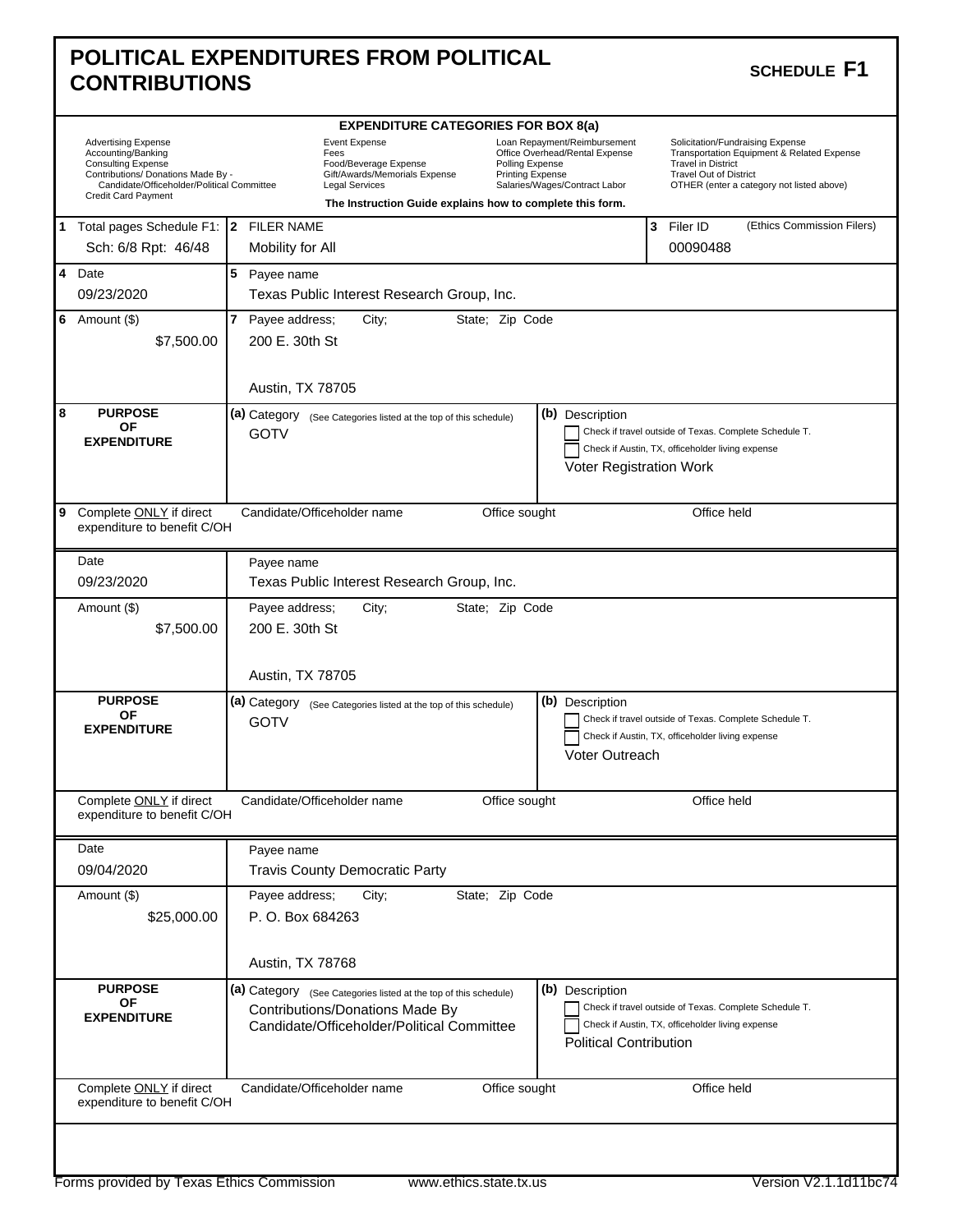| POLITICAL EXPENDITURES FROM POLITICAL | SCHEDULE F1 |
|---------------------------------------|-------------|
| <b>CONTRIBUTIONS</b>                  |             |

### SCHEDULE F1

|   |                                                                                                                                                                                          |  | <b>EXPENDITURE CATEGORIES FOR BOX 8(a)</b>                                                                                                                                                                                                                                                                      |  |                 |  |                                                                                                                                                                                    |            |                                                                                                            |  |
|---|------------------------------------------------------------------------------------------------------------------------------------------------------------------------------------------|--|-----------------------------------------------------------------------------------------------------------------------------------------------------------------------------------------------------------------------------------------------------------------------------------------------------------------|--|-----------------|--|------------------------------------------------------------------------------------------------------------------------------------------------------------------------------------|------------|------------------------------------------------------------------------------------------------------------|--|
|   | <b>Advertising Expense</b><br>Accounting/Banking<br><b>Consulting Expense</b><br>Contributions/ Donations Made By -<br>Candidate/Officeholder/Political Committee<br>Credit Card Payment |  | <b>Event Expense</b><br>Loan Repayment/Reimbursement<br>Office Overhead/Rental Expense<br>Fees<br>Food/Beverage Expense<br>Polling Expense<br>Gift/Awards/Memorials Expense<br>Printing Expense<br>Legal Services<br>Salaries/Wages/Contract Labor<br>The Instruction Guide explains how to complete this form. |  |                 |  | Solicitation/Fundraising Expense<br>Transportation Equipment & Related Expense<br><b>Travel in District</b><br>Travel Out of District<br>OTHER (enter a category not listed above) |            |                                                                                                            |  |
|   | 1 Total pages Schedule F1:   2 FILER NAME                                                                                                                                                |  |                                                                                                                                                                                                                                                                                                                 |  |                 |  |                                                                                                                                                                                    | 3 Filer ID | (Ethics Commission Filers)                                                                                 |  |
|   | Sch: 7/8 Rpt: 47/48                                                                                                                                                                      |  | Mobility for All                                                                                                                                                                                                                                                                                                |  |                 |  |                                                                                                                                                                                    |            | 00090488                                                                                                   |  |
|   | 4 Date<br>09/17/2020                                                                                                                                                                     |  | 5 Payee name<br><b>Travis County Democratic Party</b>                                                                                                                                                                                                                                                           |  |                 |  |                                                                                                                                                                                    |            |                                                                                                            |  |
|   |                                                                                                                                                                                          |  | 7 Payee address;                                                                                                                                                                                                                                                                                                |  | State; Zip Code |  |                                                                                                                                                                                    |            |                                                                                                            |  |
|   | 6 Amount $(\$)$<br>\$20,000.00                                                                                                                                                           |  | City;<br>P. O. Box 684263<br>Austin, TX 78768                                                                                                                                                                                                                                                                   |  |                 |  |                                                                                                                                                                                    |            |                                                                                                            |  |
|   |                                                                                                                                                                                          |  |                                                                                                                                                                                                                                                                                                                 |  |                 |  |                                                                                                                                                                                    |            |                                                                                                            |  |
| 8 | <b>PURPOSE</b><br><b>OF</b><br><b>EXPENDITURE</b>                                                                                                                                        |  | (a) Category (See Categories listed at the top of this schedule)<br>Contributions/Donations Made By<br>Candidate/Officeholder/Political Committee                                                                                                                                                               |  |                 |  | (b) Description<br><b>Political Contribution</b>                                                                                                                                   |            | Check if travel outside of Texas. Complete Schedule T.<br>Check if Austin, TX, officeholder living expense |  |
| 9 | Complete ONLY if direct<br>expenditure to benefit C/OH                                                                                                                                   |  | Candidate/Officeholder name                                                                                                                                                                                                                                                                                     |  | Office sought   |  |                                                                                                                                                                                    |            | Office held                                                                                                |  |
|   | Date                                                                                                                                                                                     |  | Payee name                                                                                                                                                                                                                                                                                                      |  |                 |  |                                                                                                                                                                                    |            |                                                                                                            |  |
|   | 09/10/2020                                                                                                                                                                               |  | Wick, James                                                                                                                                                                                                                                                                                                     |  |                 |  |                                                                                                                                                                                    |            |                                                                                                            |  |
|   | Amount (\$)                                                                                                                                                                              |  | Payee address;<br>City;                                                                                                                                                                                                                                                                                         |  | State; Zip Code |  |                                                                                                                                                                                    |            |                                                                                                            |  |
|   | \$5,000.00                                                                                                                                                                               |  | 10551 Bilbrook Place<br>Austin, TX 78748                                                                                                                                                                                                                                                                        |  |                 |  |                                                                                                                                                                                    |            |                                                                                                            |  |
|   | <b>PURPOSE</b>                                                                                                                                                                           |  |                                                                                                                                                                                                                                                                                                                 |  |                 |  |                                                                                                                                                                                    |            |                                                                                                            |  |
|   | ΟF<br><b>EXPENDITURE</b>                                                                                                                                                                 |  | (a) Category (See Categories listed at the top of this schedule)<br><b>Consulting Expense</b>                                                                                                                                                                                                                   |  |                 |  | (b) Description<br>Campaign Consultant                                                                                                                                             |            | Check if travel outside of Texas. Complete Schedule T.<br>Check if Austin, TX, officeholder living expense |  |
|   | Complete ONLY if direct<br>expenditure to benefit C/OH                                                                                                                                   |  | Candidate/Officeholder name                                                                                                                                                                                                                                                                                     |  | Office sought   |  |                                                                                                                                                                                    |            | Office held                                                                                                |  |
|   | Date                                                                                                                                                                                     |  | Payee name                                                                                                                                                                                                                                                                                                      |  |                 |  |                                                                                                                                                                                    |            |                                                                                                            |  |
|   | 09/09/2020                                                                                                                                                                               |  | Y Strategy LLC                                                                                                                                                                                                                                                                                                  |  |                 |  |                                                                                                                                                                                    |            |                                                                                                            |  |
|   | Amount (\$)                                                                                                                                                                              |  | Payee address;<br>City;                                                                                                                                                                                                                                                                                         |  | State; Zip Code |  |                                                                                                                                                                                    |            |                                                                                                            |  |
|   | \$10,000.00                                                                                                                                                                              |  | 3110 Manor Rd                                                                                                                                                                                                                                                                                                   |  |                 |  |                                                                                                                                                                                    |            |                                                                                                            |  |
|   |                                                                                                                                                                                          |  | Suite H                                                                                                                                                                                                                                                                                                         |  |                 |  |                                                                                                                                                                                    |            |                                                                                                            |  |
|   |                                                                                                                                                                                          |  | Austin, TX 78723                                                                                                                                                                                                                                                                                                |  |                 |  |                                                                                                                                                                                    |            |                                                                                                            |  |
|   | <b>PURPOSE</b><br>OF<br><b>EXPENDITURE</b>                                                                                                                                               |  | (a) Category (See Categories listed at the top of this schedule)<br><b>Consulting Expense</b>                                                                                                                                                                                                                   |  |                 |  | (b) Description<br>Campaign Management                                                                                                                                             |            | Check if travel outside of Texas. Complete Schedule T.<br>Check if Austin, TX, officeholder living expense |  |
|   | Complete ONLY if direct<br>expenditure to benefit C/OH                                                                                                                                   |  | Candidate/Officeholder name                                                                                                                                                                                                                                                                                     |  | Office sought   |  |                                                                                                                                                                                    |            | Office held                                                                                                |  |
|   |                                                                                                                                                                                          |  |                                                                                                                                                                                                                                                                                                                 |  |                 |  |                                                                                                                                                                                    |            |                                                                                                            |  |